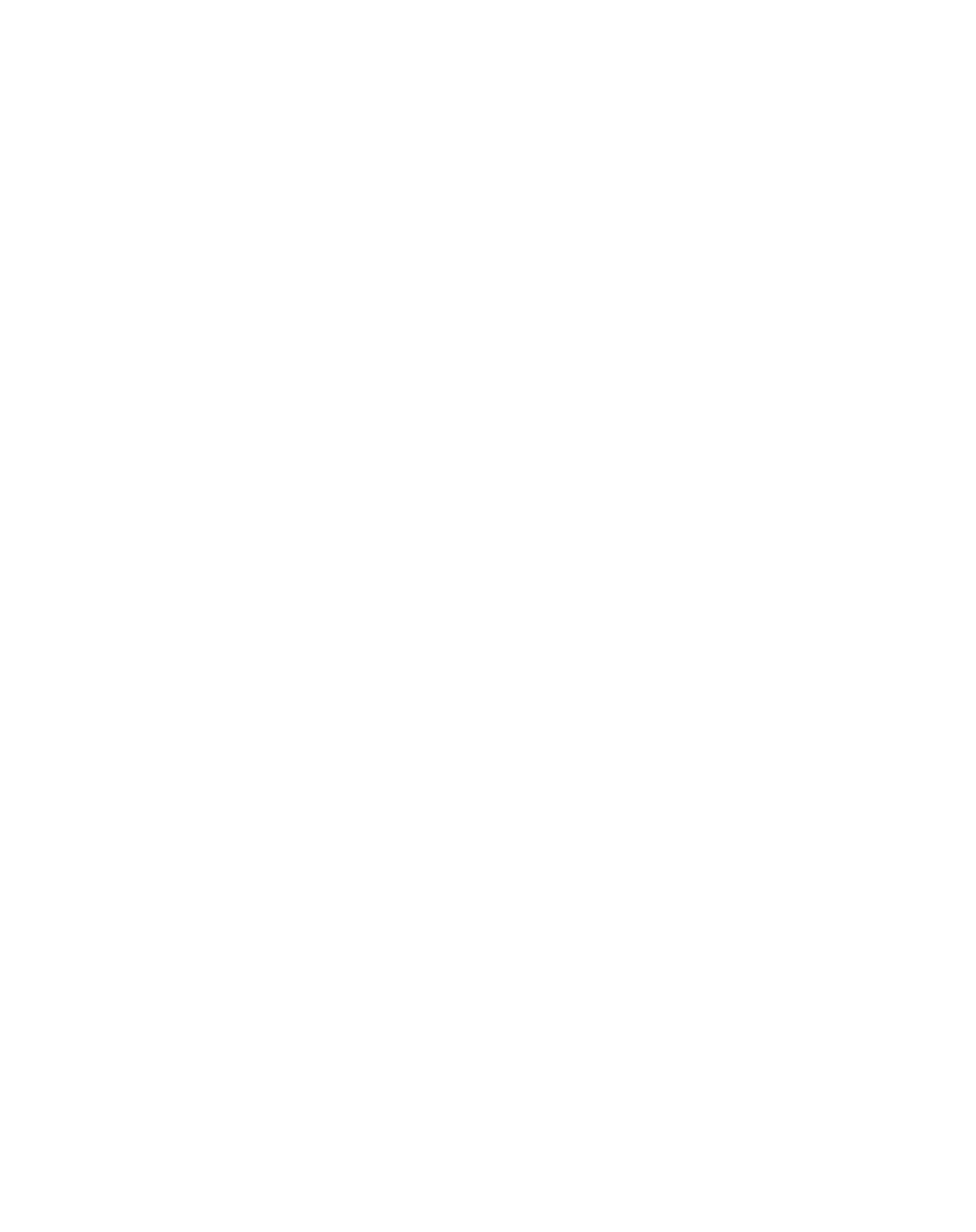March 24, 2021

The Deputy Governor Reserve Bank of lndia Mumbai

# **Submission of the Report of the Advisory Committee on Ways and Means Advances to State Governments**

The Advisory Committee on Ways and Means Advances to State Governments was constituted by the Reserve Bank in terms of the letter No. 381/10.18.013/2019-20 dated August 09, 2019, to review the existing Ways and Means Advances (WMA) Scheme of State Governments and examine other related issues included in the Terms of Reference.

The Committee reviewed the extant WMA Scheme in light of the growing needs of State Governments and the unprecedented fiscal challenges posed by the COVID-19 pandemic.

We are pleased to submit the Report of the Advisory Committee on Ways and Means Advances to State Governments.

Chrisastora

(Sudhir Shrivastava) Chairman

(K. Ramakrishna Rao) Principal Secretary Govt. of Telangana

Sylan du 24/03/2021

 (Suraj Kumar Pradhan) Joint Director (PF-S), MoF Govt. of India



(Brijesh P.) Director, IDMD, RBI Convenor & Member Secretary

(S. Radha Chauhan) Addl. Chief Secretary (Fin.) Govt. of Uttar Pradesh

(Samir Kumar Sinha) Principal Secretary (Fin.) Govt. of Assam

N.R. Hommeling

(N.R. Bhanumurthy) Vice Chancellor BASE University, Bengaluru

Vacelag Voli

(Pankaj Joshi) Addl. Chief Secretary (Fin.) Govt. of Gujarat

 (Ashok K. K. Meena) Principal Secretary (Fin.) Govt. of Odisha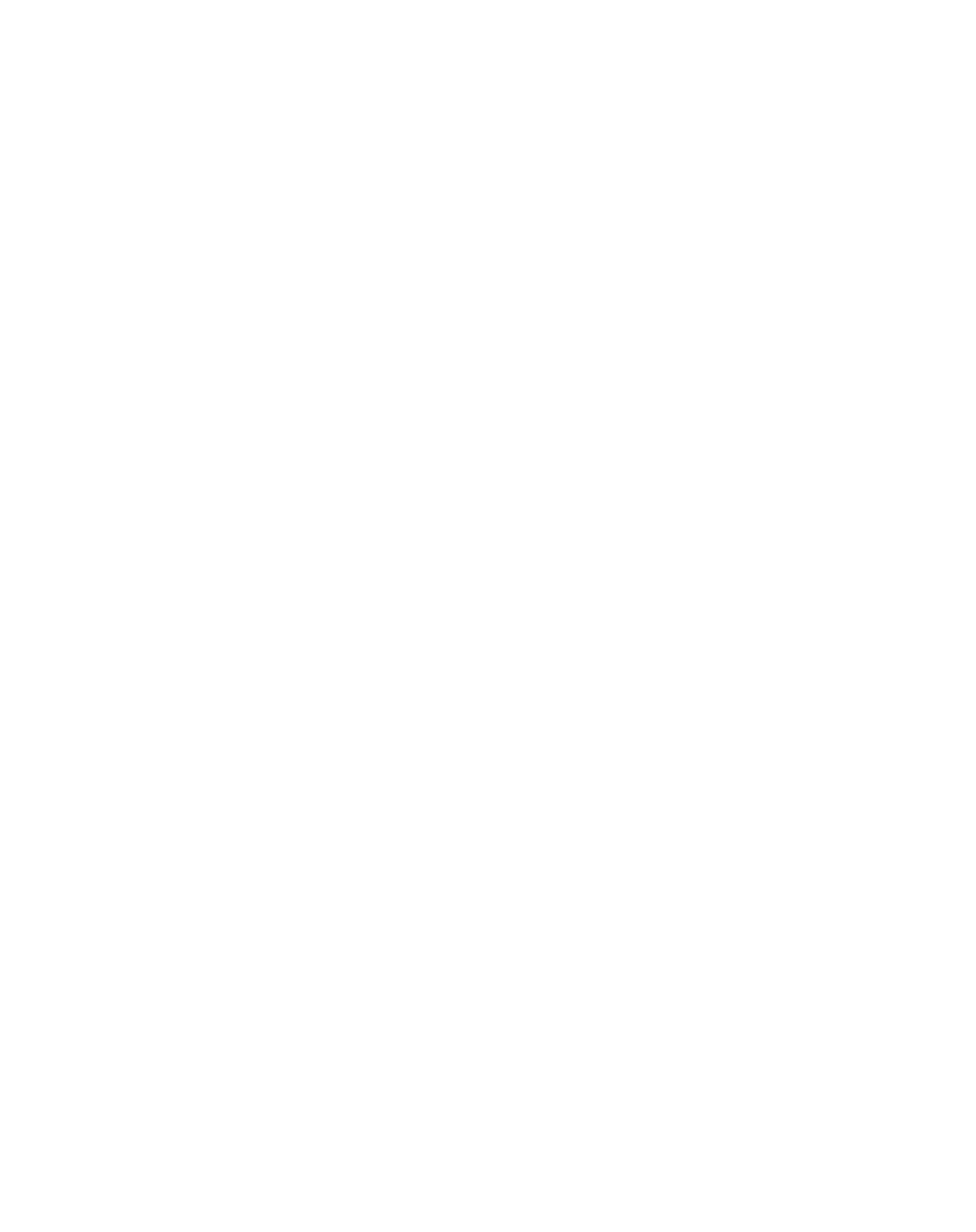# **ACKNOWLEDGEMENT**

The Committee would like to thank the State Finance Secretaries/ other Officials of State Governments and Ministry of Finance, Government of India for their valuable suggestions and participation in the meetings.

The Committee is grateful to Shri. R. Gurumurthy, Chief General Manager (CGM), Internal Debt Management Department (IDMD) for his guidance and support. The Committee also thanks Shri. T.K. Rajan, former CGM of IDMD for giving his insights.

The Committee appreciates the contributions made by Shri. Neeraj Kumar, Assistant Adviser, Smt. Sangita E, Assistant General Manager, Shri. Sourit Das, Research Officer, Shri. Prashant Chandawat, Assistant Manager and Shri. Avinash Deo, Assistant Manager of IDMD. The Committee recognises the suggestions received from Smt. Latha Vishwanath and Dr.Sudarsana Sahoo, General Managers of IDMD. The Committee is also thankful to all other Officers and Staff of IDMD for their assistance during various stages of preparation of this report. The Committee acknowledges the support received from Officers of Central Accounts Section and Public Debt Office, RBI.

The Committee is also thankful to Shri. Deba Prasad Rath, Officer-in-Charge, Department of Economic Policy and Research (DEPR), Shri. Rajiv Ranjan, Adviser-in-Charge, Monetary Policy Department (MPD), Shri. Indranil Bhattacharya, Director, MPD, Smt. Sangita Misra, Director, DEPR, Shri. S. Suraj, Assistant Adviser, Shri Bichitrananda Seth, Assistant Adviser and Shri Rahul Agarwal, Manager for giving their inputs.

The Committee immensely benefitted from the overall guidance of Shri B.P. Kanungo, Deputy Governor and Shri. R. Subramanian, Executive Director of the Reserve Bank of India.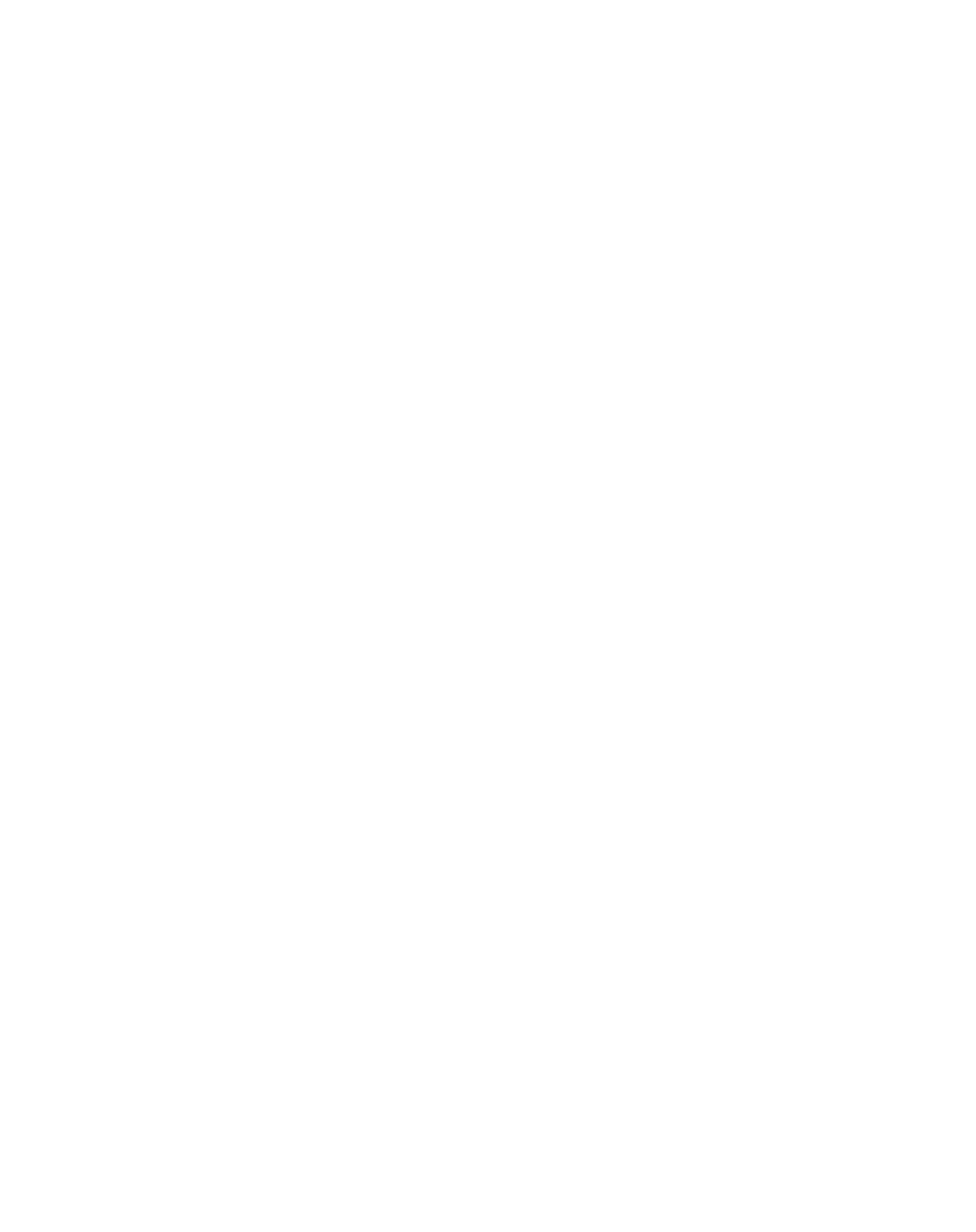# **CONTENTS**

|              |                                                                                    | Page Nos. |
|--------------|------------------------------------------------------------------------------------|-----------|
|              | <b>EXECUTIVE SUMMARY</b>                                                           | 63        |
|              | <b>SECTION</b>                                                                     |           |
| I            | <b>INTRODUCTION</b>                                                                | 67        |
| $\rm II$     | EVOLUTION OF WAYS AND MEANS ADVANCES SCHEME                                        | 69        |
| III          | IMPLICATIONS OF THE RECOMMENDATIONS BY 15TH FC ON STATE FINANCES                   | 72        |
| IV           | INCREASE IN WMA LIMIT - IMPACT ON MONETARY POLICY                                  | 75        |
| $\mathbf{V}$ | WMA MANAGEMENT - CONTEXT AND ISSUES                                                | 76        |
| VI           | FISCAL MARKSMANSHIP OF STATES                                                      | 78        |
| VII          | TRENDS IN UTILISATION OF SDF/WMA/OD                                                | 80        |
| VIII         | WMA LIMITS - REVISION AND METHODOLOGY                                              | 81        |
| IX           | <b>OVERDARFT FACILITY</b>                                                          | 83        |
| X            | SPECIAL DRAWING FACILITY                                                           | 85        |
| XI           | CONSOLIDATED SINKING FUND & GUARANTEE REDEMPTION FUND                              | 88        |
| XII          | REVIEW OF MINIMUM CASH BALANCE OF STATE GOVERNMENTS                                | 93        |
| XIII         | <b>RECOMMENDATIONS</b>                                                             | 94        |
|              |                                                                                    |           |
|              | <b>ANNEX</b>                                                                       |           |
| 1            | REVISION OF WMA - RECOMMENDATION BY PREVIOUS COMMITTEES                            | 96        |
| 2            | MINIMUM CASH BALANCE OF STATE GOVERNMENTS: A REVIEW                                | 99        |
| 3            | INTEREST RATES ON WMA, SDF & OD - HISTORICAL TREND                                 | 101       |
| 4            | INVESTMENTS BY STATE GOVERNMENTS IN ITBS AND ATBS                                  | 103       |
| 5            | <b>AVERAGE INVESTMENT IN ITBs</b>                                                  | 104       |
| 6            | AVERAGE INVESTMENT IN ATBs                                                         | 105       |
| 7            | MONTHLY AVERAGE POSITION OF SDF/WMA/OD AVAILED BY STATE<br><b>GOVERNMENTS/ UTs</b> | 106       |
| 8            | EXPENDITURE-BASED WMA LIMIT                                                        | 107       |
| 9            | TRENDS IN INTEREST RATES                                                           | 108       |
| 10           | OPERATING PROCEDURE OF MONETARY POLICY - LIQUIDITY MANAGEMENT<br>FRAMEWORK OF RBI  | 109       |
| 11           | IMPLICATIONS OF THE RECOMMENDATIONS BY 15TH FC ON STATE FINANCES                   | 110       |
| 12           | SUGGESTIONS RECEIVED FROM STATE GOVERNMENTS                                        | 112       |
| 13           | MEETINGS HELD BY THE ADVISORY COMMITTEE                                            | 118       |
|              |                                                                                    |           |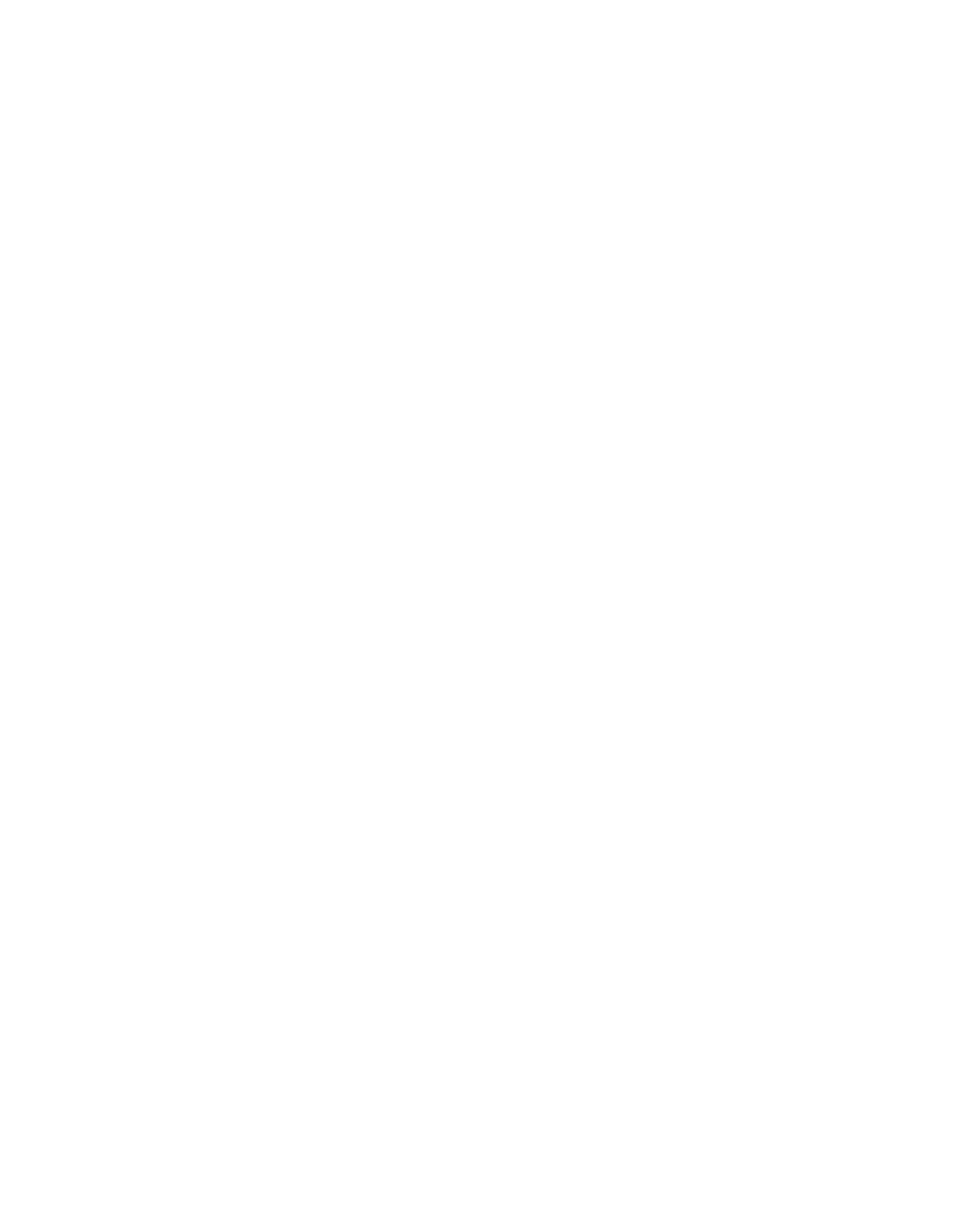# **EXECUTIVE SUMMARY**

Ways and Means Advances (WMA) Scheme of States is periodically reviewed after assessing the evolving economic and fiscal situation as well as the implications for monetary policy objectives. The 31<sup>st</sup> Conference of State Finance Secretaries held on March 18, 2019 had decided to set up a Committee to review the WMA scheme. Accordingly, the Reserve Bank had set up the Advisory Committee on WMA to State Governments in August 2019.

The Committee comprised of nine members including the Chairman, Finance Secretaries of five State Governments representing each zone of Indian States, one member from PF-S, Ministry of Finance (MoF), Government of India (GoI), and an academic expert from National Institute of Public Finance and Policy (NIPFP)**.** Secretarial assistance and research support was provided to the Committee by Internal Debt Management Department of Reserve Bank of India. The Committee adopted a consultative approach and finalised its recommendations, based on discussions held with member as also nonmember States and fiscal/ monetary policy experts. Revision of WMA limits and review of Consolidated Sinking Fund (CSF) / Guarantee Redemption Fund (GRF) were also deliberated upon during the meetings of Executive Committee to State Finance Secretaries. The Committee had resorted to technology-based alternatives for holding virtual discussions, as physical meetings were rendered impossible due to the Covid-19 pandemic.

#### **Recommendations**

1. The States have been able to manage the fiscal stress caused by COVID-19, primarily through a mix of expenditure compression and additional open market borrowings and financial accommodation provided by the Reserve Bank through Special

Drawing Facility (SDF), WMA and Overdraft (OD). The Committee calculated WMA limits based on the total expenditure of State Governments. The rationale for adopting expenditure-based methodology was to revise the limit according to the fiscal size of States. The formula-based revised limit, thus arrived, works out to  $\bar{z}$ 47,010 crore. As the effect of pandemic is still prevalent, and the formula-based revised WMA limit arrived at by the Committee is lower than the interim limit, the Committee is of the view that the interim WMA limit of  $\overline{51,560}$  crore may continue for 6 months i.e., up to September 30, 2021. Thereafter, depending on the course of the pandemic and its impact on the economy, Reserve Bank may review the limit, either based on the methodology suggested by the Committee or as may be necessary, after assessing the then requirement of States.

2. The Committee also recommends that the prevailing interest rate on SDF/ WMA/ OD may be retained.

3. The Committee proposes that the OD Regulations<sup>1</sup> may continue and the interim relaxations<sup>2</sup> on OD may cease to exist by March 31, 2021.

4. The Committee recommends that the operating limit of SDF should continue to be calculated against the collateral of investments in G-sec/ ATBs and the annual incremental investments in CSF and GRF, without any upper limit, and the usual haircut margin of 5 per cent shall be applied.

<sup>1</sup> OD Regulations as detailed in the RBI Press Release on 'Ways and Means Advances (WMA) Scheme for the State Governments' dated January 29, 2016.

<sup>2</sup> Interim relaxation in OD facility was granted vide Press Release dated April 7, 2020 to increase the number of days a State can continue to be in OD, from 14 to 21 consecutive working days and 36 to 50 working days in a quarter. This relaxation will be valid up to March 31, 2021.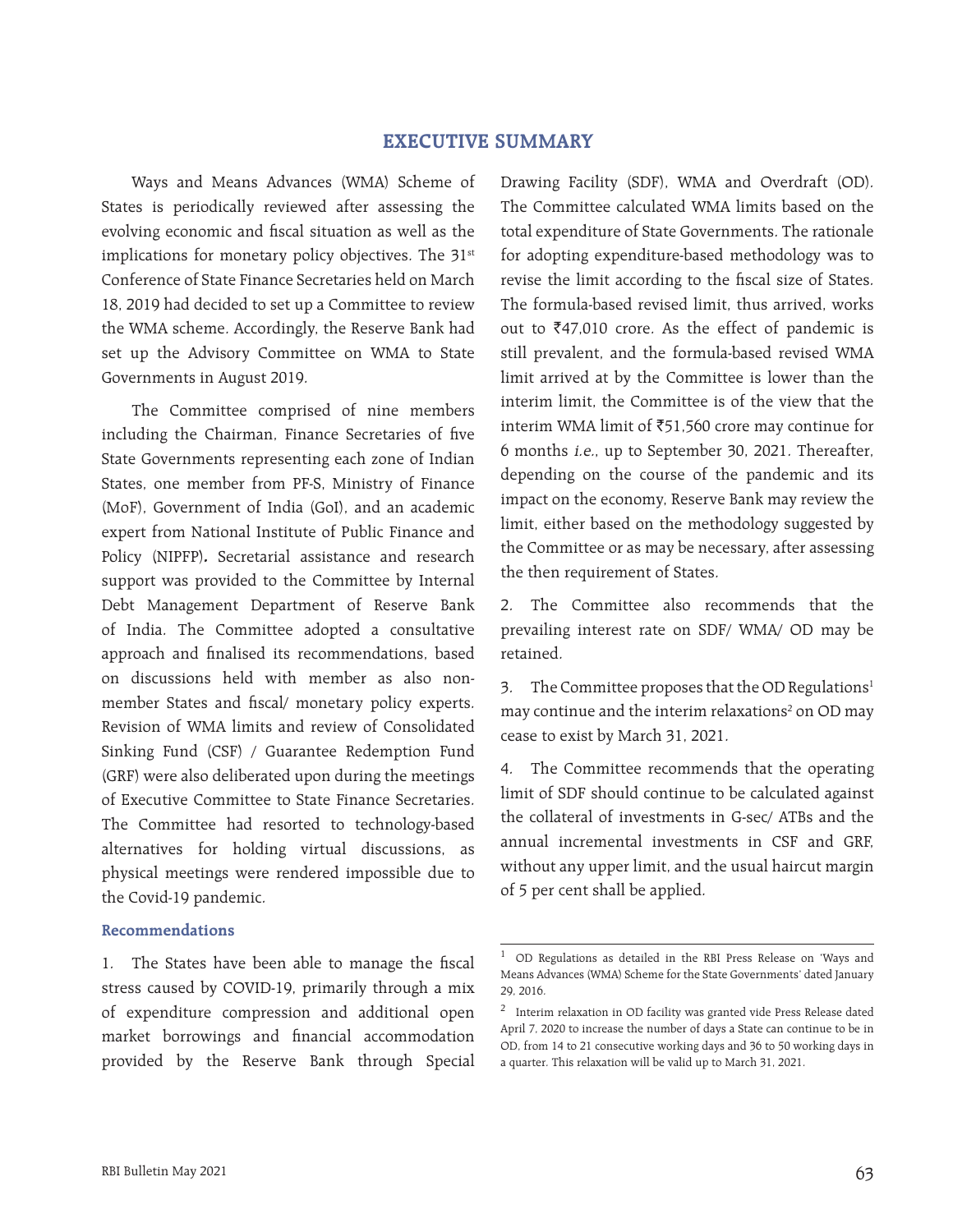5. The Committee recommends that the limitation<sup>3</sup> on availing SDF against investment in 91-day Treasury Bills (T-bills) may be removed and States be allowed to invest in 91-day T-bills without the restriction of 90 days, provided the SDF/ WMA availed prior to such investment is fully repaid. Likewise, prevailing condition of permitting States to invest their cash surplus in Auction Treasury Bills (ATBs)<sup>4</sup> only when they have not availed WMA in the immediately preceding period of 90 consecutive days, may also be removed. However, States may take care to not avail SDF after investing their cash balances in 91-day T-bills. If such instances prevail, the Reserve Bank may take measures as deemed necessary to curtail such activities.

6. The Committee underscores that CSF and GRF are reserve funds, constituted voluntarily by States for a specific purpose, and need to be built up substantially. Hence, the Committee urges the remaining States to join CSF/ GRF schemes, which would facilitate them to withdraw from the Fund to repay liabilities in times of need, and also to avail SDF for managing temporary cash flow mismatches.

7. The Committee recommends that a minimum corpus be built by States in CSF and GRF, within the next 5 years, and be maintained on a rolling basis thereafter. States may build a minimum corpus of at least 5 per cent of the total liabilities/ guarantees outstanding at the end of previous Financial Year (FY).

8. Regarding lock-in period for withdrawal from CSF, the Committee recommends that withdrawal be allowed after a lock-in period of 2 years from

Executive Summary

constituting the Fund, in place of the prevailing lockin period of 5 years.

9. The prevailing condition in CSF scheme which limits the quantum of withdrawal from CSF to the amount of redemption due for that year towards market borrowing, may be removed. States may be allowed to use the total quantum of interest accrued and accumulated in the Fund (up to the end of previous financial year) for repayment of outstanding liabilities<sup>5</sup>.

10. On building the minimum corpus as stated above, States may be allowed to withdraw from  $CSF<sup>6</sup>$ , any sum in excess of the minimum corpus of 5 per cent. This will enable States to use the funds invested in excess of the minimum requirement, for repayment of outstanding liabilities.

11. In case of CSF, States will continue to have the existing option of withdrawing from the interest accrued and accumulated in the Fund, and can exercise either one of the withdrawal option, at a single instance.

12. The prevailing provision in CSF/ GRF schemes which necessitate consultation with State Governments for selection of securities in case of premature disinvestment from CSF/ GRF, may be removed, in view of operational convenience. Reserve Bank may be allowed to decide on the securities to be liquidated, provided the securities chosen for disinvestment are in profit at the time of sale.

13. The States may, accordingly, amend their CSF and GRF Schemes and notify the same in their Official Gazette, to avail the benefit of above-mentioned relaxations in the CSF and GRF Schemes.

<sup>3</sup> If a State avails SDF against investment in 91-day T-bills, in the first occasion, this activity will be allowed for a limited period, but the State will not be allowed to invest further in 91-day T-bills for the next 90 days. However, if such arbitrage practice of availing SDF and subsequent investment in 91-day T-bills continue in the second and subsequent occasion during the financial year, such SDF availed would be treated as WMA after the first occasion.

<sup>4</sup> ATBs include 91-day, 182-day and 364-day Treasury Bills.

<sup>5</sup> Outstanding liabilities include internal debt and public account liabilities of the Government.

<sup>6</sup> This option will enable States to withdraw any sum out of the total corpus built in CSF, wherein 'total corpus' would include principal contribution, reinvestments and interest accrued in the Fund, as at the end of previous FY.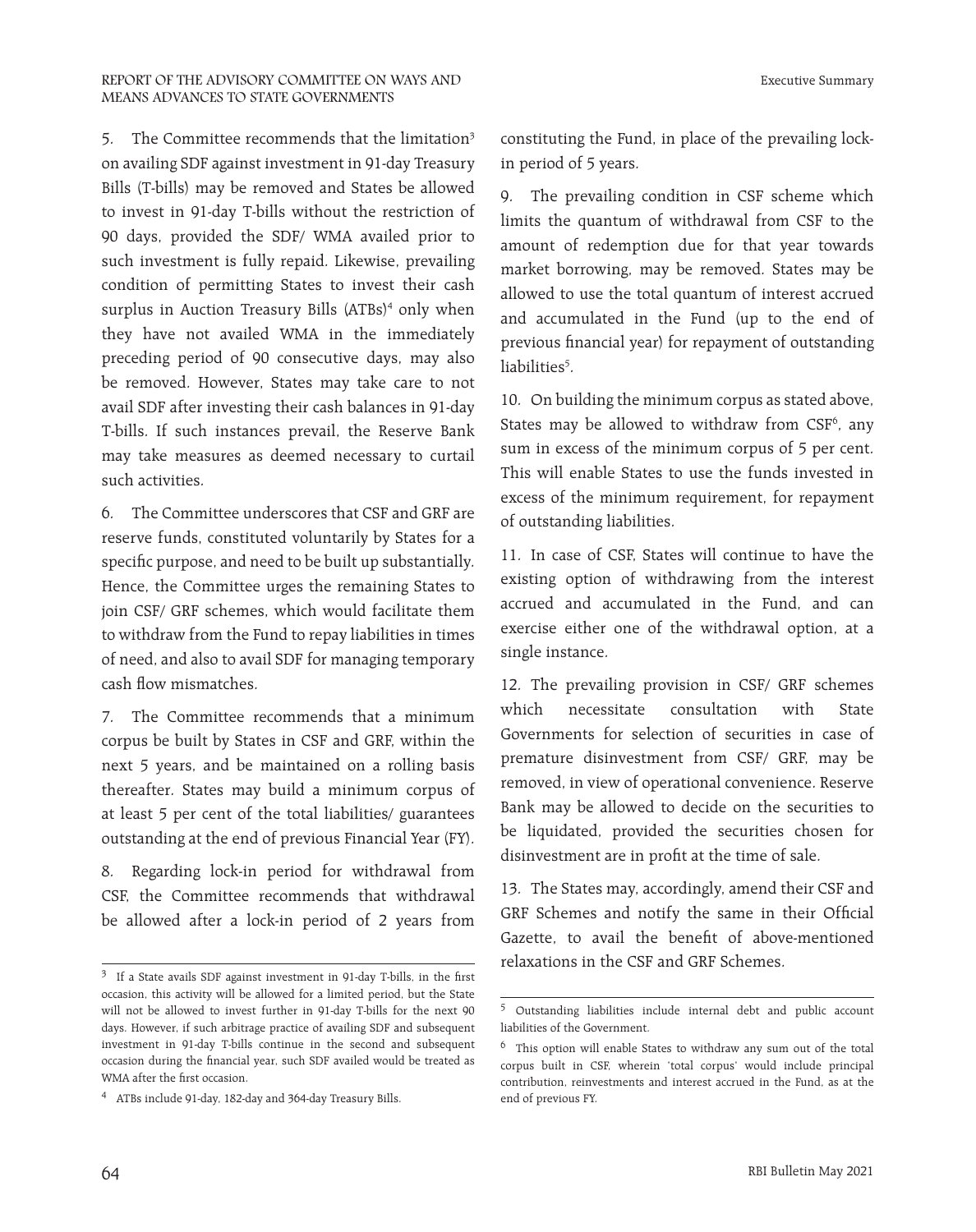14. The Committee recommends that the minimum balance fixed for States may not be revised at present and the system of having differential minimum balance for each State/ UT can continue as it has been working fine so far (Annex 2). The Committee believes that raising the minimum cash balance does not serve any purpose and runs contrary to the objective, considering WMA limit is being revised upwards periodically in line with cash flows/ budgetary transactions of States.

#### **Next Review of the WMA Scheme**

As recommended, the interim WMA limit of  $\overline{51,560}$  crore may continue for 6 months *i.e.*, up to September 30, 2021 and revision in the WMA limit thereafter may be decided by the Reserve Bank after assessing the requirement of States. Next Committeebased revision of the WMA Scheme may be carried out after the release of 16th Finance Commission (FC) report so that the fiscal road map proposed by the FC, and the then requirement of States, may be taken in to consideration.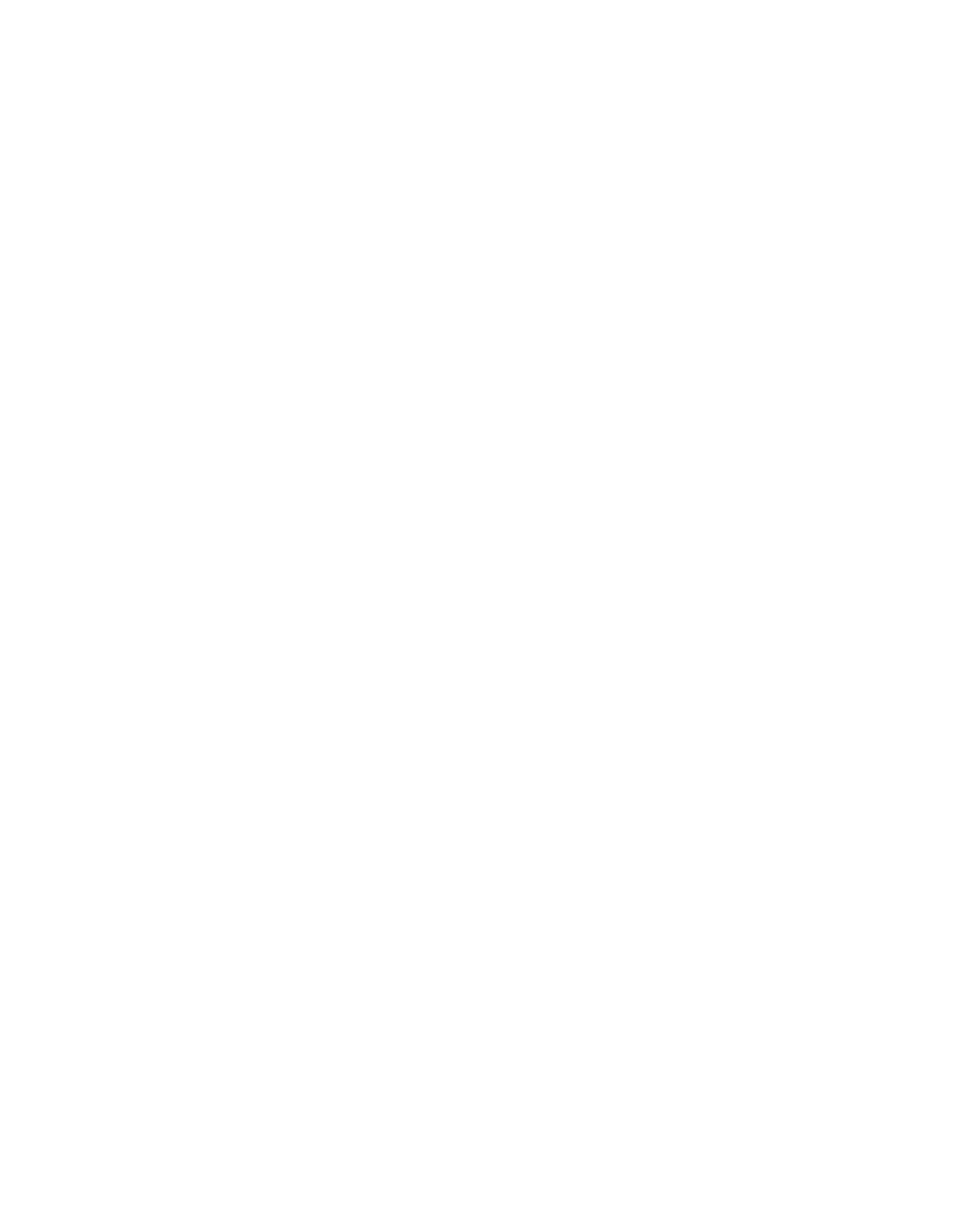# **I. INTRODUCTION**

1.1 The Reserve Bank of India (RBI) acts as the debt manager and banker for 27 State Governments and the Union Territories of Puducherry and Jammu and Kashmir (J&K), while being a debt manager for the Government of Sikkim7 , in terms of the States' agreement with RBI under Section 21 A of the Reserve Bank of India Act, 1934. As per this Section, the Reserve Bank may, by agreement with the Government of any State, shall undertake all money, remittance, exchange and banking transactions in India, including in particular, the deposit, free of interest, of all its cash balances with the Bank; and the management of public debt of, and the issue of any new loans by that State.

1.2 In terms of Section 17 (5) of the RBI Act, the Reserve Bank makes advances to State Governments to tide over temporary mismatches in the cash flows of their receipts and payments. Such advances are termed as Ways and Means Advances (WMA) and are defined by the Act as 'advances repayable in each case not later than three months from the date of the making of the advance'. The Reserve Bank has been extending WMA to State Governments since 1937. The maximum amount of WMA granted by the Reserve Bank and the interest charged thereon are regulated by agreements with the State Governments as also based on the recommendations of various Committees/ Groups constituted.

1.3 In January 2016, the WMA limits of State Governments was revised by the Advisory Committee headed by Shri Sumit Bose. The Committee had suggested that the next revision of WMA scheme may be effected in 2020-21 taking into account the then fiscal position of the States and the road map likely to

be deliberated in the 15<sup>th</sup> FC report. Accordingly, an Advisory Committee was constituted in August 2019 under the Chairmanship of Shri Sudhir Shrivastava.

1.4 Initial composition<sup>8</sup> of the Committee was as under:

- 1) Shri Sudhir Shrivastava, Former Additional Chief Secretary, Maharashtra - Chairman
- 2) Shri Sanjiv Mittal, Additional Chief Secretary (Finance), Uttar Pradesh - Member
- 3) Shri Arvind Agarwal, Additional Chief Secretary (Finance), Gujarat - Member
- 4) Shri Rajiv Bora, Additional Chief Secretary (Finance), Assam - Member
- 5) Shri K Ramakrishna Rao, Principal Secretary (Finance), Telangana - Member
- 6) Shri A K K Meena, Principal Secretary (Finance), Odisha - Member
- 7) Shri Suraj Kumar Pradhan, Joint Director, PF-S, MoF, GoI - Member
- 8) Shri N R Bhanumurthy, Professor, National Institute of Public Finance and Policy (NIPFP)9 - Member
- 9) Shri Brijesh P, Director, IDMD, RBI Convenor & Member Secretary

 $^8\;$  Due to transfers/ retirement, some of the members were replaced in the Committee:

- b) Shri Samir Kumar Sinha, Principal Secretary, Assam took over from Shri Rajiv Bora, Additional Chief Secretary, Assam
- c) Smt Radha Chauhan, Additional Chief Secretary, Uttar Pradesh took over from Shri Sanjiv Mittal, Additional Chief Secretary, Uttar Pradesh

<sup>7</sup> Government of Sikkim has an agreement with RBI for managing its public debt.

a) Shri Pankaj Joshi, Additional Chief Secretary, Gujarat took over from Shri Arvind Agarwal, Additional Chief Secretary, Gujarat

<sup>9</sup> Shri N R Bhanumurthy is currently on deputation as Vice Chancellor, Bengaluru Dr BR Ambedkar School of Economics (BASE) University.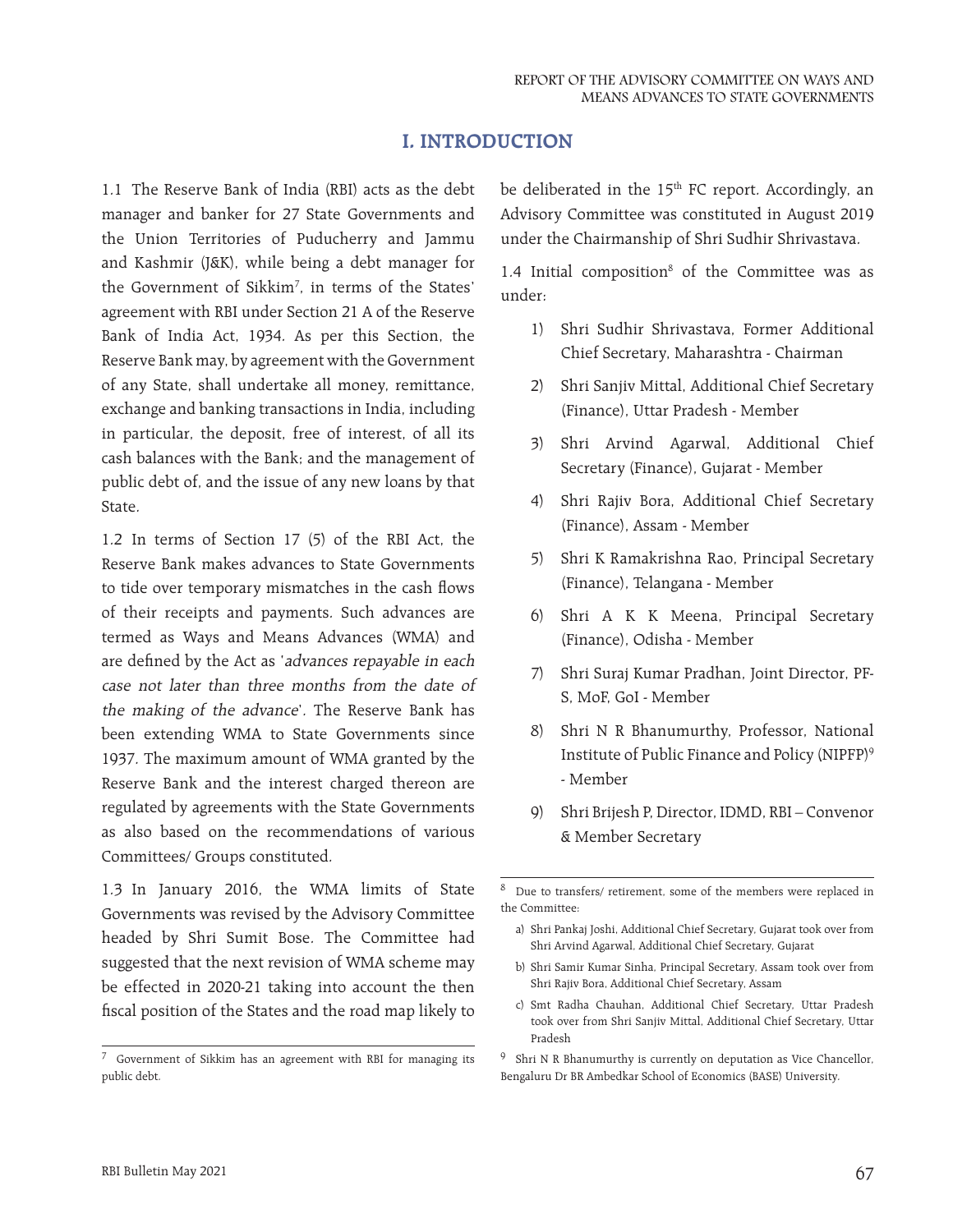#### **Terms of Reference**

1.5 The Terms of reference (ToR) given to the Committee broadly cover the following:

- a) To review the existing WMA scheme for State Governments, particularly the formula for fixation of limits, and recommend modifications, if necessary, in light of the recommendations of the Fifteenth Finance Commission  $(15<sup>th</sup> FC):$
- b) To examine the existing Overdraft (OD) regulations for the State Governments;
- c) To examine the scheme of Special Drawing Facility (SDF) of the State Governments; and its linkage with the CSF/GRF scheme.
- d) Any other issues germane to the subject.

#### **Structure of the Report**

1.6 Against the framework given in the ToR, the Report is structured into thirteen Sections. Evolution of the WMA scheme, and a brief on various Advisory

Committees constituted for reviewing the scheme over the years, is covered in Section II. Trend in State finances and implications of the recommendations by 15th FC is elaborated in Section III. Impact of the revised WMA limits on money supply is examined in Section IV. WMA and Cash balance management by State Governments are explored in Section V. In this context, Section VI discusses the fiscal marksmanship of Indian States. Trends in utilisation of SDF/ WMA/ OD is analysed in Section VII. Methodology used for revising the WMA limit of State Governments is elaborated in Section VIII. Section IX examines the existing Overdraft (OD) regulations of State Governments while Section X discusses the scheme of SDF and its linkage with the CSF/GRF schemes. The existing features of CSF and GRF schemes are reviewed in Section XI with a view to encourage the States to augment their corpus in CSF and GRF. Minimum cash balance to be maintained by the State Governments is reviewed in Section XII. Recommendations of the Committee have been summarised in Section XIII.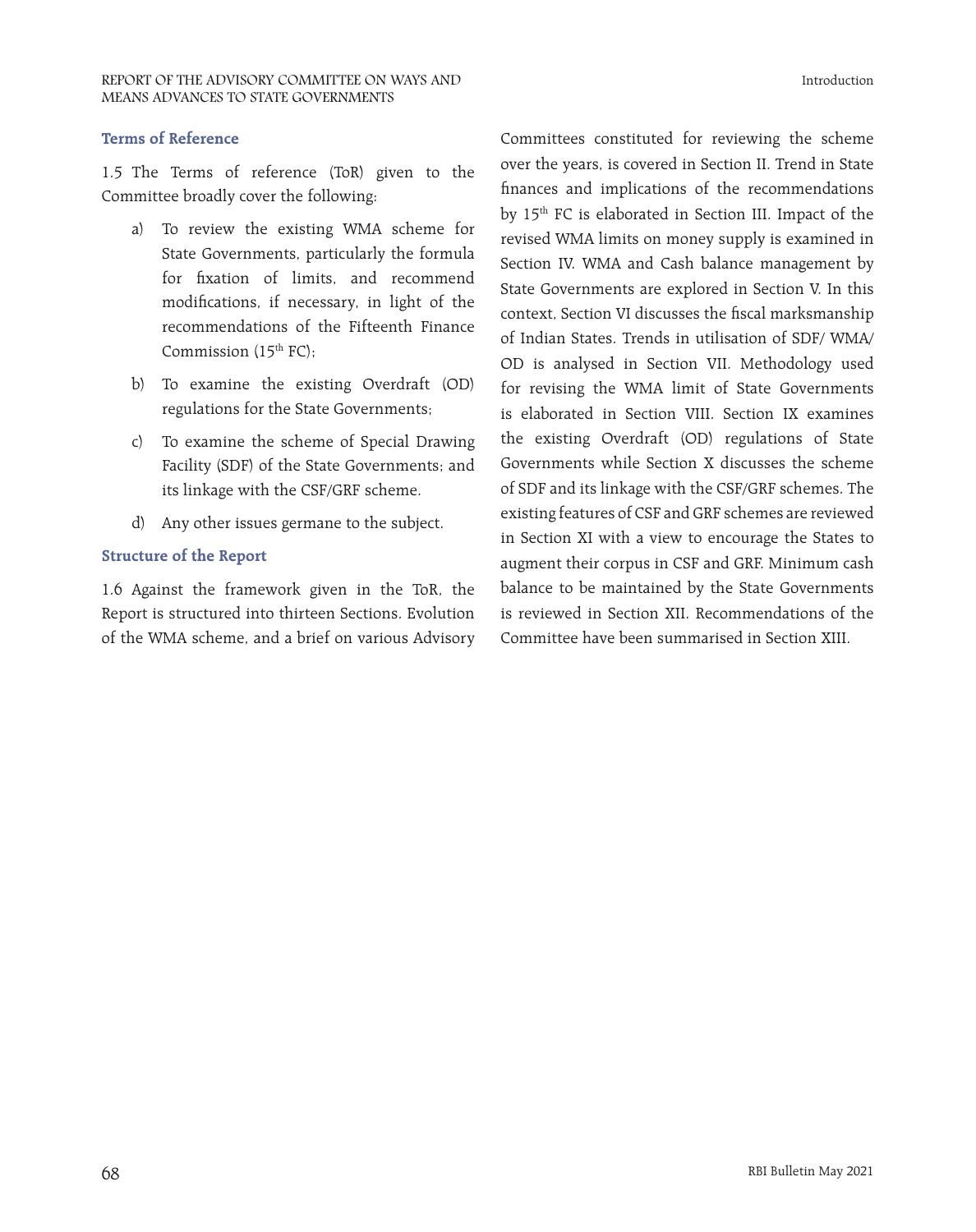# **II. EVOLUTION OF WAYS AND MEANS ADVANCES SCHEME**

2.1 As indicated earlier, the Reserve Bank provides financial accommodation to States banking with it through agreement, in the form of WMA, to help the States tide over temporary mismatches in the cash flow of their receipts and payments. Such financial assistance is intended to aid the States in carrying out their essential activities and normal financial operations. WMA provided by Reserve Bank to the States is governed by Section 17(5) of the Reserve Bank of India (RBI) Act, 1934. There are two types of WMA, viz., (i) Normal WMA or clean advance, which was introduced in 1937; and (ii) Special WMA instituted in 1953, which is a secured advance provided against the collateral of GoI securities. As requested by State Governments in the SFS conference held in May 2013, the nomenclature of Special WMA was changed to Special Drawing Facility (SDF) since June 23, 2014, by amending the agreement with respective State Governments. In addition to WMA, OD facility is also provided whenever financial accommodation to a State exceeds its SDF and WMA limits. Maximum amount of such advances by Reserve Bank and the interest charged thereon are, however, not specified in the RBI Act but are regulated by voluntary agreements with the State Governments as also based on the economic environment and recommendations of various Committees.

2.2 As a banker to State Governments, the Reserve Bank is not entitled to any remuneration for conduct of ordinary banking business, other than the advantages which may accrue to it from holding of States' cash balances, free of obligation to pay interest thereon. State Governments are required to maintain minimum balances not below the amount as may be agreed upon between the Government and the Bank from time to time.

2.3 The WMA Scheme has been periodically reviewed, keeping in view the States' requirements, the evolving fiscal, financial and institutional developments, as well as the objectives of monetary and fiscal management.

When WMA was introduced in 1937, the limit was kept equal to the minimum balance of respective State Government. Thereafter, WMA limit of States was revised periodically<sup>10</sup> and fixed as a multiple of their respective minimum balance. A major change in principle adopted for working out WMA limits occurred in 1999, consequent to the recommendations made by an Informal Advisory Committee (IAC). Since 1999, the limits are being fixed based on the recommendations of Advisory Committees set up periodically by the Reserve Bank (Annex 1).

2.4 Advances granted to the State Governments by way of SDF, WMA and OD attract interest on the outstanding. Interest rates on such advances are fixed by the Reserve Bank and have witnessed periodic revisions. Prior to May 1976, the interest rate on WMA did not exceed the Bank Rate. From May 1976 to August 1996, a graduated scale of charges based on the duration of the advance was introduced to discourage the States from using the facility as a normal budgetary resource. Since then, a single rate of interest is being applied on WMA. At present, the Interest rate charged on WMA, SDF and OD is linked to the Repo Rate as indicated in Table 1 below:

| Scheme     | Limit                                                                     | Rate of Interest                     |
|------------|---------------------------------------------------------------------------|--------------------------------------|
| <b>SDF</b> | If availed against net annual incremental<br>investment in CSF and GRF    | Repo rate <i>minus</i><br>2 per cent |
|            | If availed against investment in G-sec/<br><b>ATRs</b>                    | Repo rate minus<br>1 per cent        |
| <b>WMA</b> | If outstanding up to 3 months from the<br>date of making the advance      | Repo rate                            |
|            | If outstanding beyond three months<br>from the date of making the advance | Repo rate plus<br>1 per cent         |
|            | If availed up to 100 per cent of WMA limit                                | Repo rate <i>plus</i> 2 per<br>cent  |
| റ്റ        | If exceeds 100 per cent of WMA limit                                      | Repo rate <i>plus</i> 5 per<br>cent  |

**Table 1: Interest Rates on SDF, WMA and OD**

Historical trend on interest rates of SDF/ WMA/ OD is summarised in Annex 3.

 $^{10}\,$  Detailed historical evolution is given in the Report by Shri Sumit Bose Committee.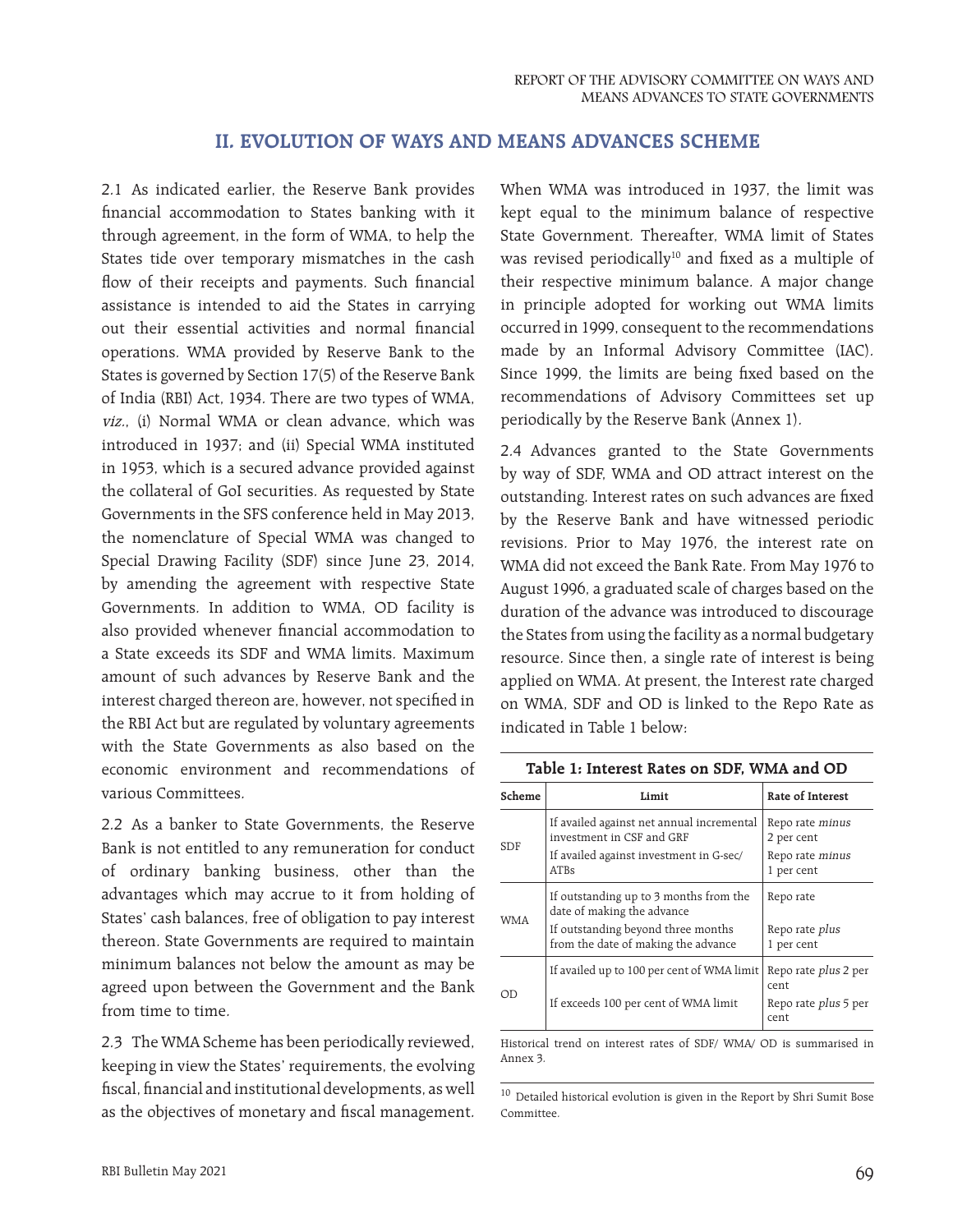#### **Advisory Committees Constituted by RBI**

2.5 The WMA scheme was reviewed in the past by five advisory committees, including an informal Group of State Finance Secretaries (GSFS) set up by the Reserve Bank. Each Committee was headed by a renowned civil servant/ expert with experience in State finances (Table 2).

# **Advisory Committee Constituted in 2015 (Chairman: Shri Sumit Bose)**

2.6 The WMA limits of State Governments/ UT of Puducherry were last revised in January 2016 as recommended by the Advisory Committee set up in 2015 under the chairmanship of Shri Sumit Bose. The Committee had used a formula based on total expenditure of States, which reflected distribution of limit to all States as per their fiscal size. It was felt that the increase in quantum of WMA should be in tandem with the growth in total expenditure. Consequently, the Committee had recommended that WMA limit will be set on the basis of total expenditure adjusted for lottery expenditure. The WMA quantum, thus revised, worked out to  $\bar{z}$ 32,225 crore for all the States/ UT (effective since February 2016 onwards).

2.7 The Committee had suggested that the limits may continue up to December 2017 after which a review may be undertaken to decide the quantum for 2018- 20. Accordingly, the limits were reviewed in March 2018 and it was decided to retain the existing limits. The Committee had further recommended that the next revision of WMA Scheme may be effected in 2020-21 taking into account the then fiscal positions

| Table 2: Advisory Committees Constituted by RBI |  |  |  |
|-------------------------------------------------|--|--|--|
|-------------------------------------------------|--|--|--|

| S. No. | Year | Chairman                                    |
|--------|------|---------------------------------------------|
| 1      | 1998 | B.P.R. Vithal                               |
| 2      | 2000 | Informal Group of State Finance Secretaries |
| 3      | 2003 | C. Ramachandran                             |
| 4      | 2005 | M. P. Bezbaruah                             |
| 5      | 2015 | Sumit Bose                                  |

of the States and the road map likely to be deliberated in the 15th FC report.

# **Advisory Committee Constituted in 2019 (Chairman: Shri Sudhir Shrivastava)**

2.8 As suggested by the Sumit Bose Committee, and as decided in the 31<sup>st</sup> conference of SFS (held on March 18, 2019), a new Committee was constituted in August 2019, with members comprising of Finance Secretaries representing select States, representative from Department of Expenditure, GoI and an academic expert, under the chairmanship of Shri Sudhir Shrivastava, former Additional Chief Secretary, Maharashtra.

2.9 First meeting of the Committee was held on October 14, 2019. Various methodologies that can be used for arriving at the revised WMA limit of State Governments was deliberated during the meeting and it was decided that expenditure-based methodology may be adopted for devising the formula for revision of limits.

2.10The Committee was required to consider the recommendations of 15<sup>th</sup> FC, before finalisation of its report. However, due to COVID-19 pandemic, the 15<sup>th</sup> FC had come out with an interim report for the Year 2020-21 and had indicated that the report would be finalised after the figures on key macro variables were made available to the FC. Pending submission of the Committee Report, the Reserve Bank had taken interim measures to relax WMA/ OD in response to the fiscal stress caused by the COVID-19 pandemic. On April 1, 2020, the WMA limit for all States / UTs was increased by 30 per cent to  $\text{\textoverline{3}}41,900$  crore, over the existing level of ₹32,225 crore. Subsequently, on April 17, 2020, the WMA limit was increased to  $\overline{5}1,560$ crore for all States/ UTs, which was 60 per cent over the limit prevalent on March 31, 2020 ( $\overline{\text{32,225}}$  crore). These measures were initially kept valid till September 30, 2020 but were eventually extended up to March 31, 2021.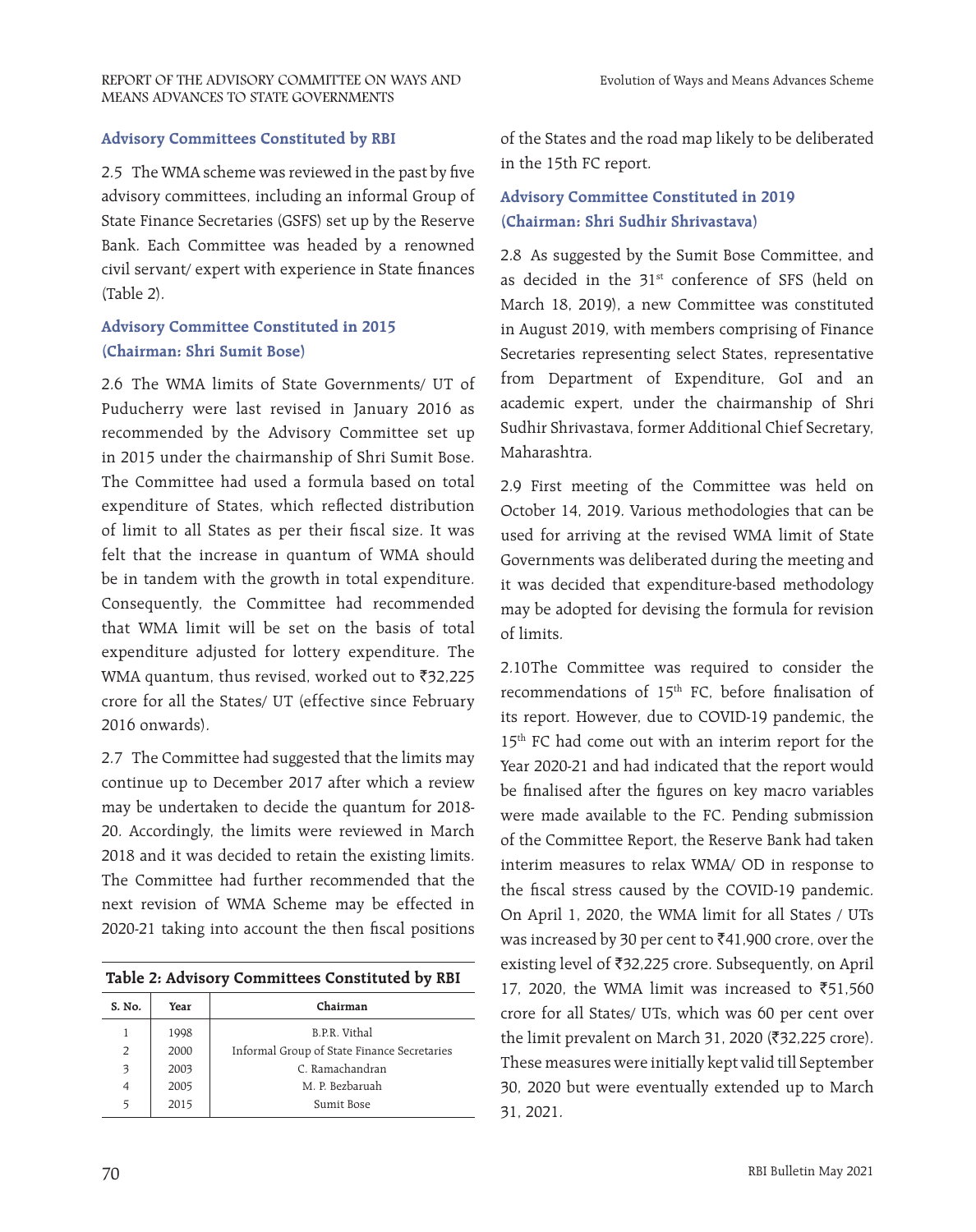2.11 Further, to provide greater flexibility to State Governments to tide over their cash flow mismatches, the Reserve Bank relaxed the OD regulation of States, effective from April 7, 2020 to Sep 30, 2020, wherein a State/ UT can be in OD continuously for 21 working days as against the existing 14 working days, and can remain in OD for a maximum of 50 working days in a quarter as against the existing 36 working days. These relaxations were eventually extended up to March 31, 2021.

2.12 Second meeting of the Committee was held on July 10, 2020 through video conference, in view of the nation-wide lock down imposed for containing the spread of COVID-19 pandemic. Member States had welcomed the interim measures taken by the Reserve Bank and stated that States have been able to manage the fiscal stress caused by COVID-19 through additional market borrowings and financial accommodation provided by the Reserve Bank. As the pandemic was still not contained, the Committee suggested that the interim WMA limit (*i.e.*,  $\overline{5}51,560$ crore) may continue for a while and any further revision in the interim limit can be decided by the Reserve Bank after assessing the evolving situation. It was decided that the Committee recommendations may be concluded after the final report of 15<sup>th</sup> FC is

released, so that the fiscal roadmap recommended by the FC for States can be taken into consideration while setting the new WMA limits.

2.13 Third meeting of the Committee was held on February 26, 2021. The draft report prepared based on the deliberations of the Committee and suggestions received from States, was taken up for discussion. The Committee agreed to retain the current interim limit of  $\bar{5}1,560$  crore for six months in the ensuing financial year (FY 2021-22) i.e., up to September 30, 2021, as the formula-based WMA limit arrived at by the Committee ( $\bar{\ell}$ 47,010 crore) was lower than the interim limit. The Committee proposed that the Reserve Bank may review the WMA limits thereafter, after assessing the course of the pandemic, then macroeconomic situation and the requirement of States. The Committee also reviewed the suggestions received from States on the items included in the ToR viz. SDF/ WMA/ OD and CSF/ GRF schemes. It was also decided that the importance of accurate and timely reporting of data on contingent liabilities, including that of guarantees issued by States, needs to be underscored in the Report. Revision of WMA limit was also placed for discussion among States during the 13th Meeting of the Executive Committee (EC) to State Finance Secretaries, held on June 19, 2020.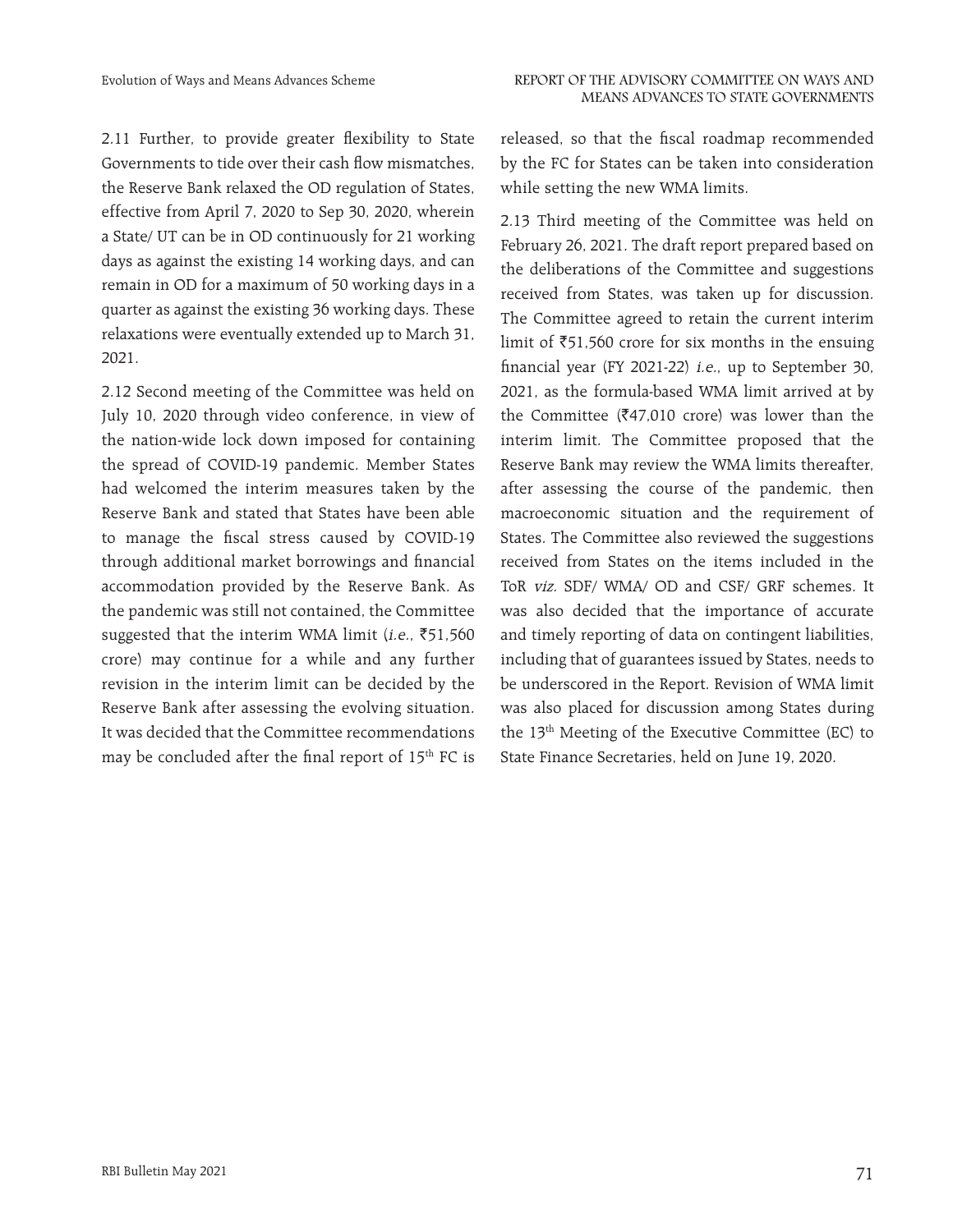# **III. IMPLICATIONS OF THE RECOMMENDATIONS BY 15th FINANCE COMMISSION ON STATE FINANCES**

3.1 Large transfers to State Governments recommended by Finance Commissions (FC), particularly the 14<sup>th</sup> FC that increased the share of tax devolution from 32 to 42 per cent of the divisible pool, were essentially meant to address some of the vertical imbalances, while giving greater leeway to States in deciding on the usage of untied transfers. Mirroring this, States' receipt pattern exhibits an increasing share of revenue receipts coming from Central transfers, while States' own tax revenues, as a proportion of the States' GDP, have broadly stagnated, resulting in

a reduction in the gap between States' own revenue and Central transfers that constituted around 7 per cent and 4 per cent of GDP, respectively, during 2000- 05. Both have started converging since 2014, initially through higher transfers and more recently through higher grants (Chart 1a). Thus, central transfers have played an important role in bridging the resource gap arising on account of growing State expenditure (Reddy, 2018). Committed expenditure of States, however, has been on a rise, accounting for one third of total expenditure (Chart 1b). States have managed

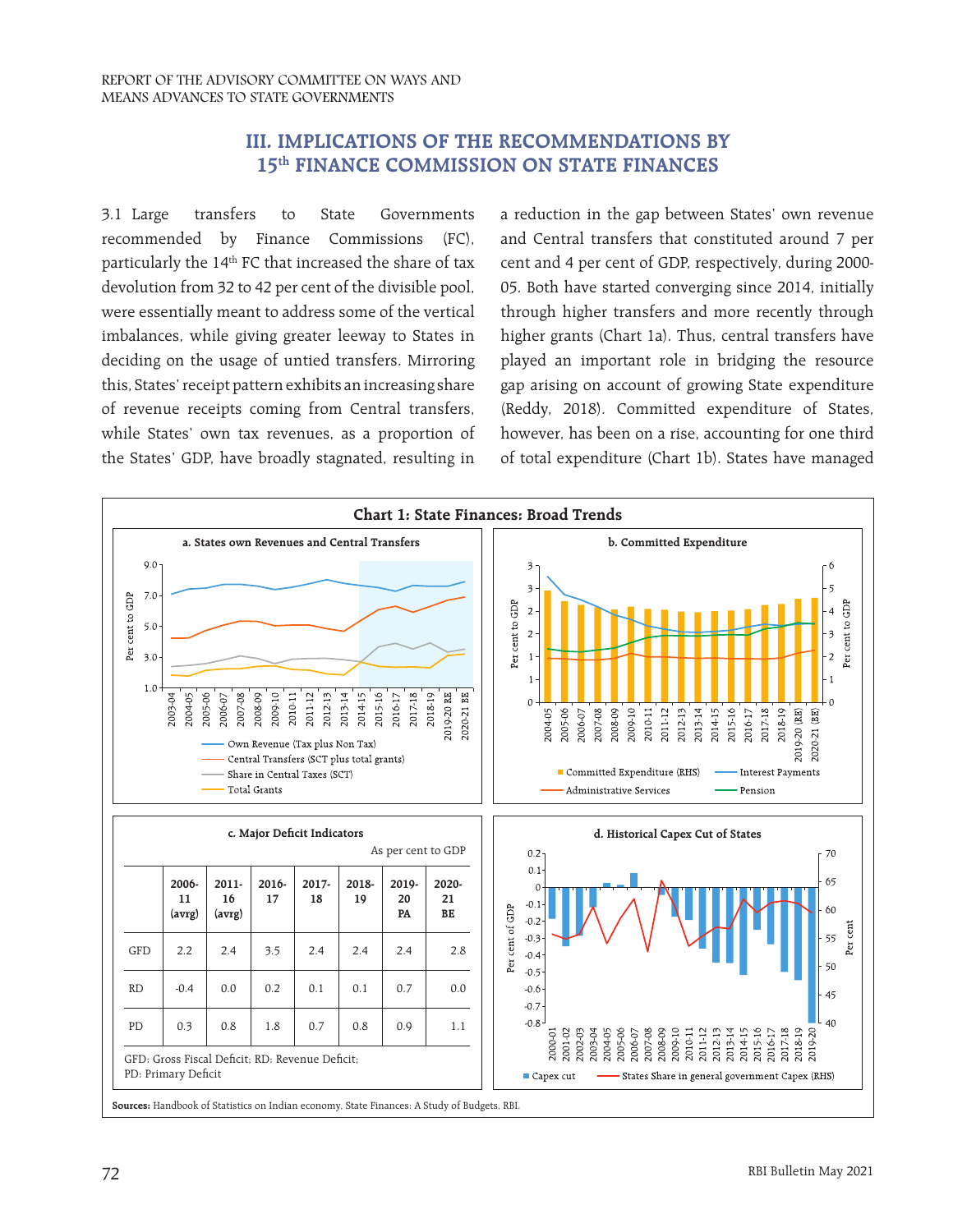to meet FRL- prescribed fiscal deficit targets by cutting down their capital outlay plans, by almost 0.5 per cent of GDP vis-à-vis budgeted, on an average, lending States' fiscal policy a pro-cyclical bias (Charts 1c and 1d). A similar tendency relative to BE can be expected in 2020-21, particularly since States have not been able to undertake much capex in this fiscal so far, because of lockdown, monsoons and social distancing norms.

# **Recommendations of the 15th FC**

#### **Vertical Devolution**

3.2 Report of the  $15<sup>th</sup>$  FC, which covers five financial years from 2021-22 to 2025-26, was released on February 1, 2021. It has placed the vertical tax devolution from the Centre to the States for the years 2021-26 at 41 per cent of the divisible pool, slightly reducing the share mandated by the  $14<sup>th</sup>$  FC (42 per cent), but retaining the share recommended in its Interim Report given for the year 2020-21. Marginal reduction in share of States is primarily because of elimination of the share which used to be allocated to the erstwhile state of Jammu and Kashmir (0.8 per cent of the divisible pool in 2018-19) (Table 3a).

3.3 The FC is also entrusted with determination of criteria and formula for inter se distribution of taxes amongst States, with the objective of aiding minimum government services to all citizens while addressing varying revenue raising capacities of States owing to the disparity in their income level. The 15<sup>th</sup> FC has done

away with the 1971 population census, as governed by its ToR and has graduated to using 2011 census as a criterion for the inter se distribution of taxes among States. To reward States that have successfully brought down population growth between 1971 and 2011, which may otherwise get penalised because of this shift, a new criterion of demographic performance has been introduced – product of the inverse of total fertility rate as per 2011 population census, and a State's population in 1971 (Table 3b). The other major change is re-introduction of the criterion for tax effort that was used by  $10^{\text{th}}$ ,  $11^{\text{th}}$  and  $12^{\text{th}}$  FCs but was done away by the 13<sup>th</sup> and 14<sup>th</sup> FCs. This has been done to incentivise States' tax collection efforts and address concerns regarding fiscal consolidation. The weightage for forest and ecology has been increased while that of income distance has been reduced, though it continues to be the predominant criterion for tax devolution.

#### **Grants-in-aid**

3.4 Other than tax devolution, the FC also recommends specific transfers to States in the form of grants under Article 280 of the Constitution. Purpose of these grants has varied considerably over successive FCs, though the share of devolution to local bodies has increased considerably since the passage of 73rd and 74th amendments to the Constitution in 1992 that mandated federal transfers to local bodies. While devolution to local bodies commands the

| Table 3: Devolution Criteria |                                            |                      |                                           |               |       |  |  |
|------------------------------|--------------------------------------------|----------------------|-------------------------------------------|---------------|-------|--|--|
|                              | a. Vertical Devolution Criteria (per cent) |                      | b. Horizontal Sharing Criteria (per cent) |               |       |  |  |
| <b>Finance Commission</b>    | <b>Tax Devolution Pattern</b>              | States' Share/       | Criteria                                  | <b>FC-XIV</b> | FC-XV |  |  |
|                              | (per cent of<br>divisible pool)            | Gross Tax<br>revenue | Population - 1971                         | 17.5          |       |  |  |
|                              |                                            | 26.6                 | Population - 2011                         | 10            | 15    |  |  |
| FC-XI (2000-2005)            | 29.5                                       |                      | Area                                      | 15            | 15    |  |  |
| FC-XII (2005-2010)           | 30.5                                       | 25.9                 | Forest and Ecology                        | 7.5           | 10    |  |  |
| FC-XIII (2010-2015)          | 32                                         | 27.9                 | Income Distance                           | 50            | 45    |  |  |
| FC-XIV (2015-2020)           | 42                                         | 34.4                 | Demographic Performance                   |               | 12.5  |  |  |
| FC-XV (I) (2020-2021)        | 41                                         | 32.4                 | Tax and fiscal efforts                    |               | 2.5   |  |  |
| FC-XV (F) (2021-2026)        | 41                                         |                      | Total                                     | 100           | 100   |  |  |

**Table 3: Devolution Criteria**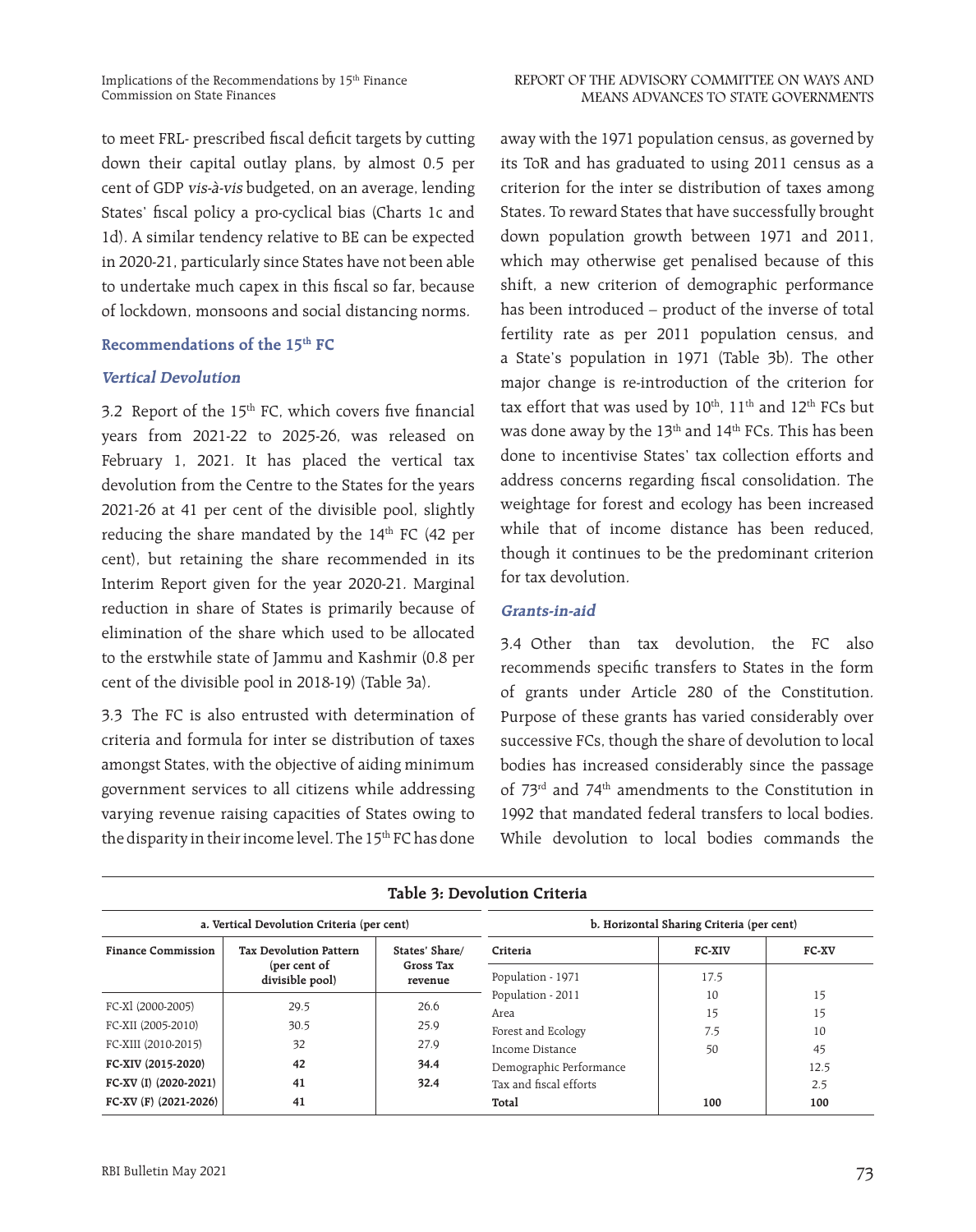(Amount in  $\bar{\tau}$  crore)

| S.             | Components                 |          |          | Annual   | Full award period |          |           |                                   |
|----------------|----------------------------|----------|----------|----------|-------------------|----------|-----------|-----------------------------------|
| No.            |                            | 2021-22  | 2022-23  | 2023-24  | 2024-25           | 2025-26  | 2021-26   | % Share in total<br>grants-in-aid |
|                | Revenue Deficit grants     | 1,18,452 | 86.201   | 51.673   | 24.483            | 13.705   | 2,94,514  | 28.5                              |
| 2              | Local governments grants   | 80,297   | 84.703   | 87.181   | 92,087            | 92,093   | 4,36,361  | 42.2                              |
| 3              | Disaster management grants | 22.184   | 23.294   | 24.466   | 25.688            | 26,969   | 1.22.601  | 11.9                              |
| $\overline{4}$ | Sector-specific grants     | 12,346   | 23.729   | 24.773   | 33.062            | 36,077   | 1,29,987  | 12.6                              |
| 5              | State-specific grants      |          | 9.919    | 9.919    | 14.883            | 14.878   | 49,599    | 4.8                               |
| Total          |                            | 2,33,279 | 2.27.846 | 1.98.012 | 1.90.203          | 1.83.722 | 10.33.062 | 100.0                             |

 **Table 4: Grants-in-aid** 

**Source:** Finance Commission Report

major share in  $15<sup>th</sup>$  FC grants, the Commission has also recommended a significant increase in grants for bridging revenue deficit and disaster management. 15th FC has also made recommendations on two new grants - Sector-specific grants and State-specific grants. Sector-specific grants are performance based (except for health sector grants) and are recommended for three areas: (1) Social sector - health, education; (2) Rural economy - agriculture reforms, rural roads, and (3) Governance - judiciary, statistics and aspirational districts and blocks (Table 4).

#### **Implications on State Finances**

3.5 On the issue of tax devolution, recommendations of 15<sup>th</sup> FC may not significantly alter the resource transfer from Centre. Maintaining the devolution

share at 41 per cent of divisible pool adds predictability and stability to the transfer of resources. Notwithstanding this, the significant decrease in tax devolution since 2019-20, that continued in 2020-21, is primarily driven by shrinking tax divisible pool owing to contraction in economic activities as well as increasing share of cesses and surcharges that are kept outside the divisible pool. 15<sup>th</sup> FC has tried to compensate this by increasing grants, particularly revenue deficit grants, since 2020-21. The increasing share of grants in overall pool of transfers, which are assigned in terms of a fixed amount rather than a percentage of divisible pool, adds predictability to the quantum and timing of fund flow, thus reducing the revenue uncertainty. A detailed note on this subject is given in Annex-11.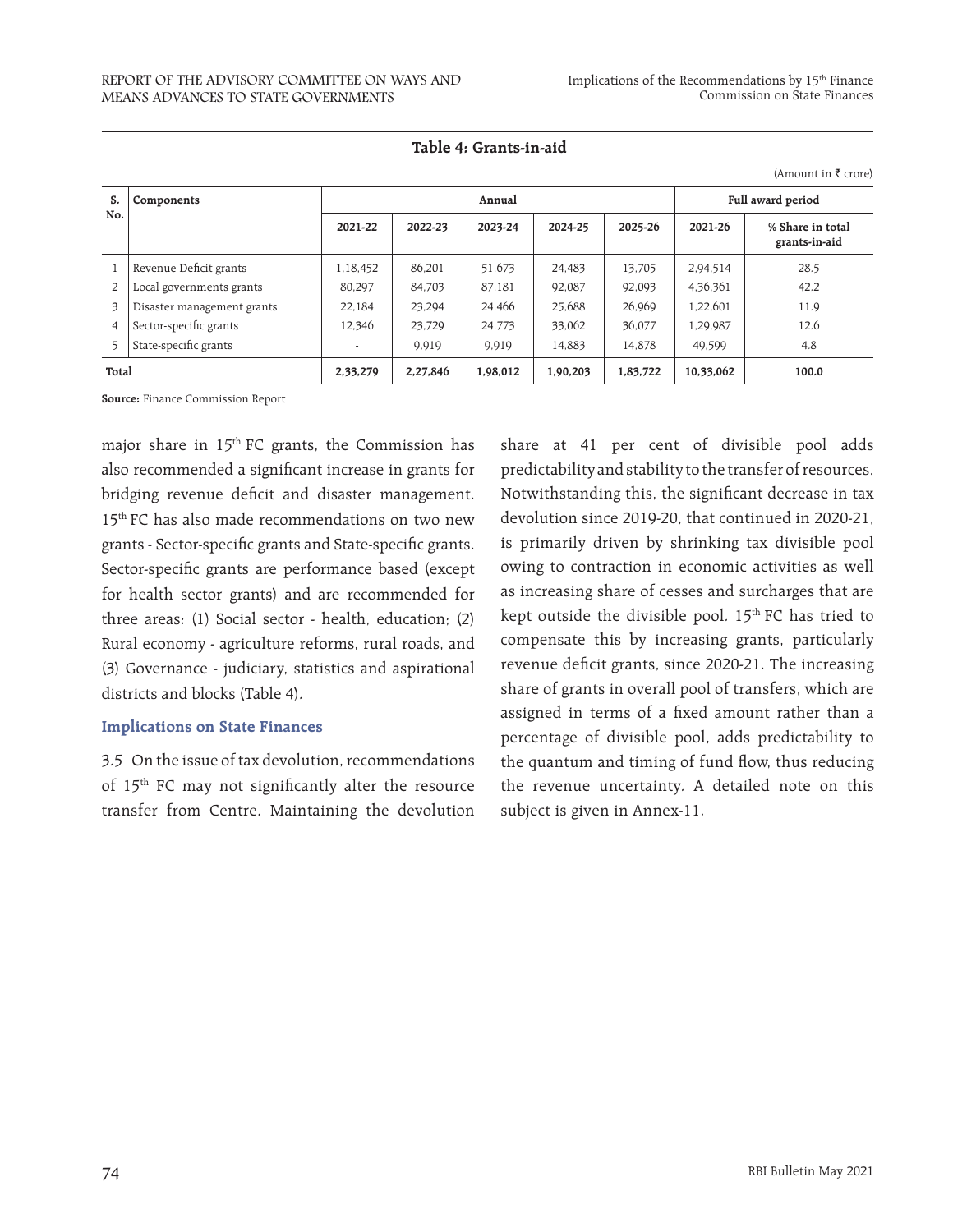# **IV. INCREASE IN WMA LIMIT – IMPACT ON MONETARY POLICY**

4.1 As indicated earlier, the Reserve Bank, by agreement, acts as a banker and debt manager to State Governments and, in its role as a banker, provides temporary advances to State Governments in the form of SDF/ WMA/ OD to help them tide over temporary cash flow mismatches. Once WMA limits are decided, these advances act as a standing facility for States. Consequently, funds availed under the scheme become an autonomous driver of liquidity.

4.2 In practice, given their temporary nature, WMA to State Governments is not a major driver of systemic liquidity, although it can pose challenges for shortterm liquidity forecasting and liquidity management of the Reserve Bank. Moreover, States have different temporal patterns of liquidity gaps and all States typically do not avail the facility simultaneously. On an

incremental basis, during 2019-20, increase in the net Reserve Bank credit to State Governments accounted for only 0.4 per cent of accretion to reserve money, as compared to a negative contribution of 0.1 per cent in 2018-19. Reserve Bank credit to State Governments accounted for (-)0.2 per cent of incremental reserve money during 2020-21 (up to March 26, 2021). If, however, all States are simultaneously in WMA, and WMA limits are required to be increased because of an unanticipated protracted shock like Covid-19, it can have significant implications for liquidity management.

4.3 In view of the above, the WMA limit needs to be revised taking into account the need for discipline in cash management, fiscal prudence and implications for monetary and liquidity management.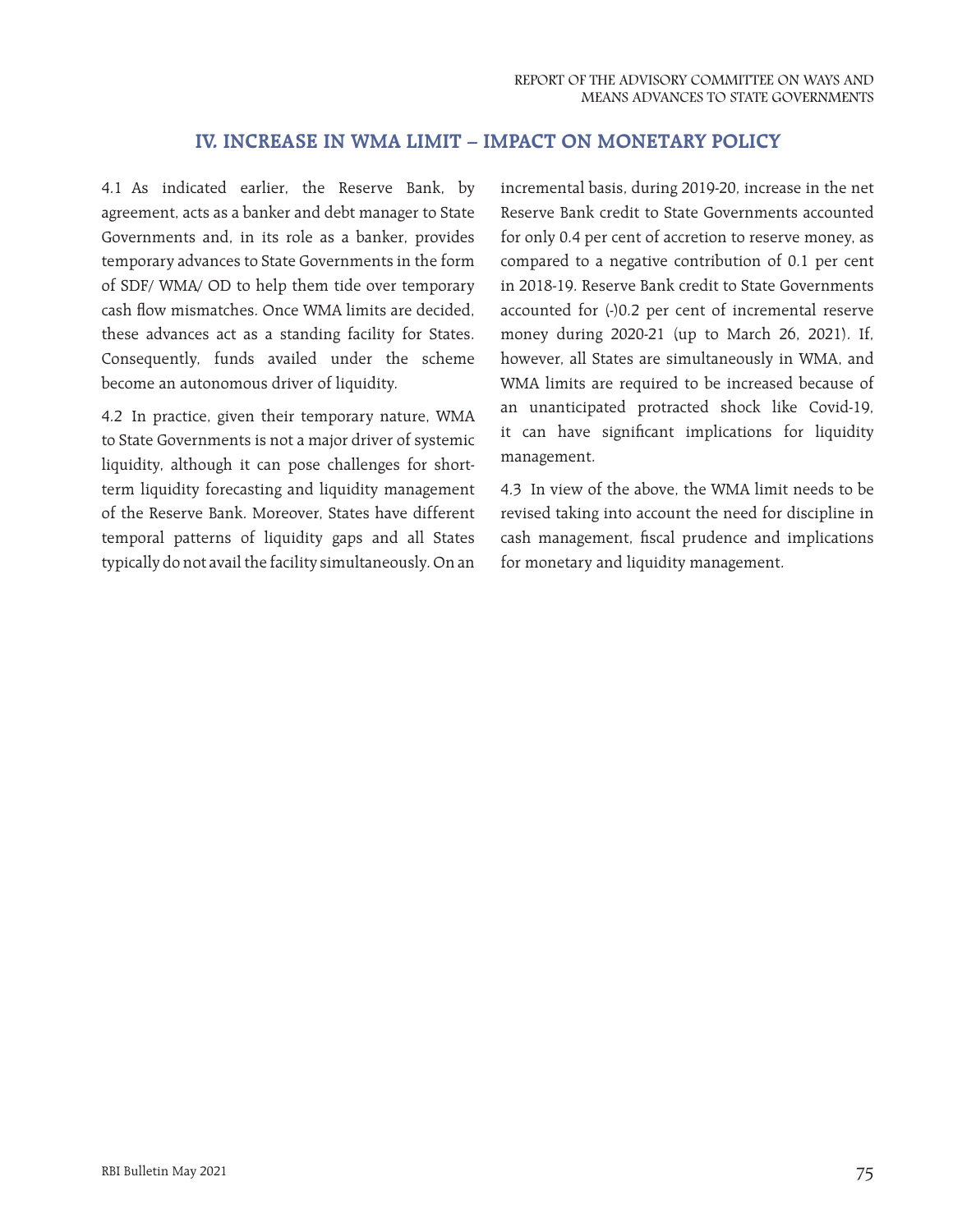# **V. WMA MANAGEMENT – CONTEXT AND ISSUES**

5.1 The factors driving State Governments' revenue receipts are quite different from those that drive expenditure, and operate largely autonomous of each other. It is, therefore, natural that timing mismatch exist between receipt of revenues and outgo of expenses. Payment of salaries, pensions and repayment/ servicing of GoI loans generally happens during the first week of the month, resulting in substantial withdrawal of cash balances. The Goods and Services Tax (GST) revenue, which is one of the most important source of States' revenue, usually accrues in the third or fourth week of the month, leading to a build-up of cash balances (Chart 2). The State Governments, hence, either need cash buffers or access to short-term borrowings, or both, while also having avenues to park their temporary surplus. Reserve Bank, as a banker to State Governments, has devised the scheme of WMA precisely for this purpose.

5.2 One of the major item of receipts in States' budget is transfers from Government of India (GoI). States generally point out that uncertainties in transfers from GoI, including transfers relating to the GST, put significant pressure on States' finances which constrains them to maintain higher level of cash balance as a precautionary measure. Surplus cash balance of State Governments is automatically invested in Intermediate Treasury Bills (ITBs) of the GoI (Annex 4). Revenue loss to the States in this regard is evident from the difference in the interest rate on ITBs (return) and market rate on borrowings by States (cost). Many States have expressed concern on this negative carry. On the other hand, investment by States in ITBs are very volatile and unpredictable, thereby imparting volatility to the cash balance of the GoI that in turn affect the liquidity management of the Reserve Bank. While it is necessary for the States to keep adequate cash balances to cover uncertainties, maintaining excess cash balance than what is necessary, in the form of investment in ITBs/ ATBs should be avoided (Annex 5 and 6). States should have an idea of the optimal level of cash balance required by them and preferably utilise their excess cash balance

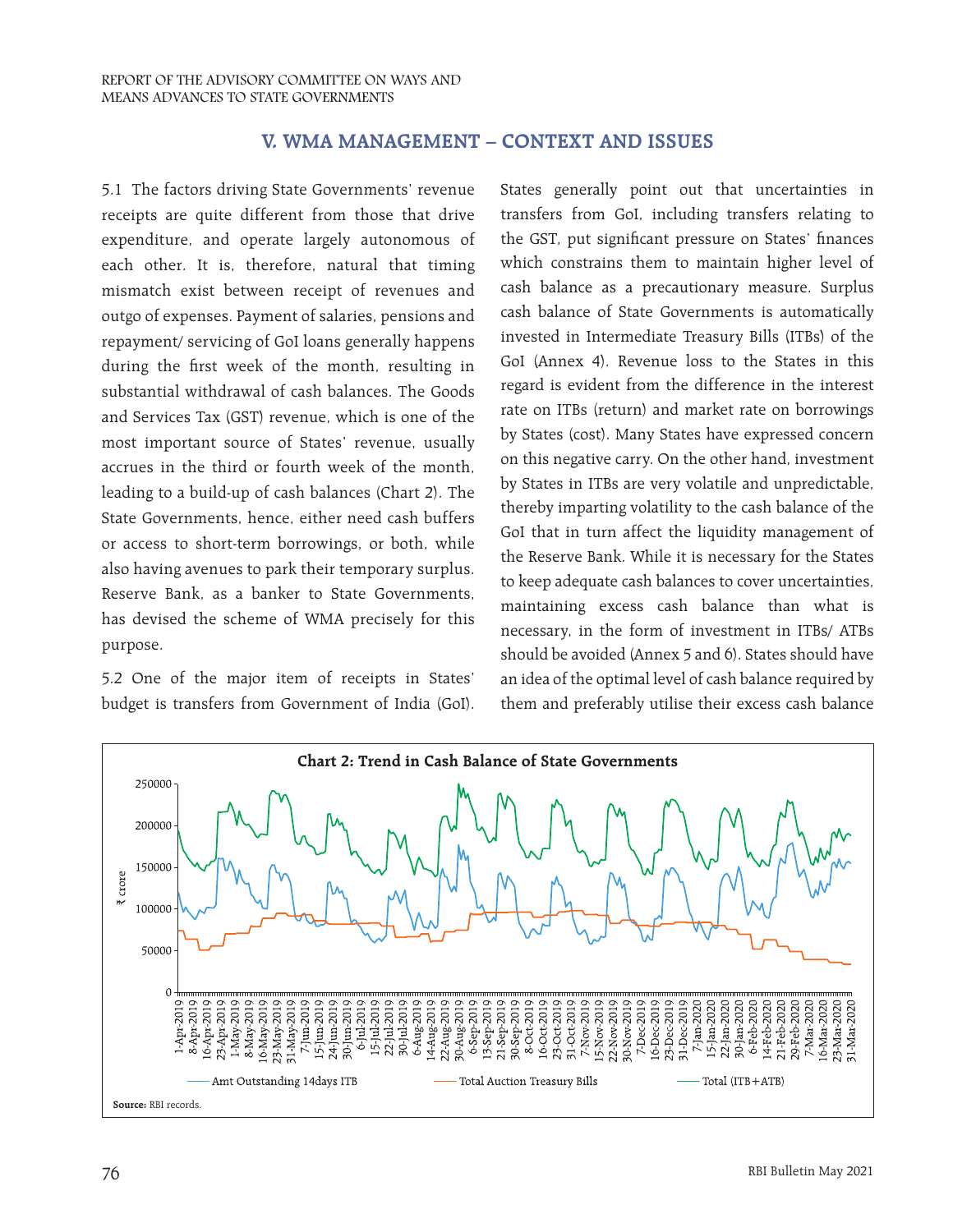#### **Box 1: Cash Management Practice and WMA**

Williams (2010), briefly explains what constitutes good practice in government cash management. It is indicated that, centralisation of government cash balances and establishment of a Treasury Single Account (TSA)<sup>11</sup> and modern systems, including reliance on electronic transactions, modern banking, payment and settlement systems, are essential pre-requisites for good cash management. Further, ability to make accurate projection of short-term cash inflows and outflows; information sharing between cash managers, revenue-collecting agencies and spending ministries; strong coordination of debt and cash management etc., are also required (Pessoa and Williams, 2012). Any unexpected economic development may lead to deviation from expected revenue/ expenditure. In this context, in India, WMA is a facility to meet temporary mismatch between receipts and expenditure and is expected to help the States to meet the revenue gap. WMA is to be seen in the larger context of budget, expenditure, debt and liquidity management. Utilisation of WMA to a great extent also depends on the efficacy in cash management of States

before resorting to borrowings from the market at auction-determined rate. To achieve the same, cashflow statement may be prepared and updated by States on a regular basis to plan and forecast their immediate cash requirement. Going forward, incentivising States with better cash management practices *viz*. adoption of information technology and online information system, may be deliberated.

5.3 There is a substantial body of literature which deals with the subject of cash management by Governments. The main objectives of good cash management are to ensure availability of adequate cash to meet expenditure, to borrow only when needed, to minimise borrowing costs and to maximise returns on idle cash, while managing the risks associated with the investment (Box 1).

and fiscal marksmanship (accuracy in estimating receipts and expenditure). If a State is within its WMA limit and is availing WMA only to meet temporary mismatches, then it can be said that utilisation of WMA is optimum. On the other hand, if a State is continuously in WMA, even slipping in to OD on a frequent basis, then this needs to be seen as part of a larger problem of unbalanced budget and issues in accurate projection of cash flows need to be adequately addressed. In short, WMA management is like inventory management. There is a cost to holding cash (especially if it is excess) while, on the other hand, there is a risk of running out of cash with attendant consequences.

# **References:**

1. Williams, Mike (2010), "Government Cash Management Its Interaction with Other Financial Policies", Fiscal Affairs Department, IMF Technical Notes and Manuals, July.

2. Pessoa, Mario and Mike Williams (2012), "Government Cash Management: Relationship between the Treasury and the Central Bank", Fiscal Affairs Department, IMF Technical Notes and Manuals, November.

5.4 The issue of ways and means management, thus has to be seen in the larger context of budget, expenditure, debt and liquidity management. It is clear that a balanced budget is a sine qua non to ensure that a State Government does not continually rely on WMA and eventually slip into OD. The budgets, as presented, are obviously balanced. However, quite often, the budgets are not comprehensive enough to accommodate all the expenditure, as there could be unforeseen expenditure too. The revenue estimates could be overly optimistic, when there could be unforeseen shortfalls in the actual revenue. All of this reflects on the fiscal marksmanship of a State and eventually will have a bearing on their WMA management. In this regard, next section attempts to provide a brief overview of fiscal marksmanship in Indian States.

<sup>&</sup>lt;sup>11</sup> Consolidation of all Government cash balances into a single account.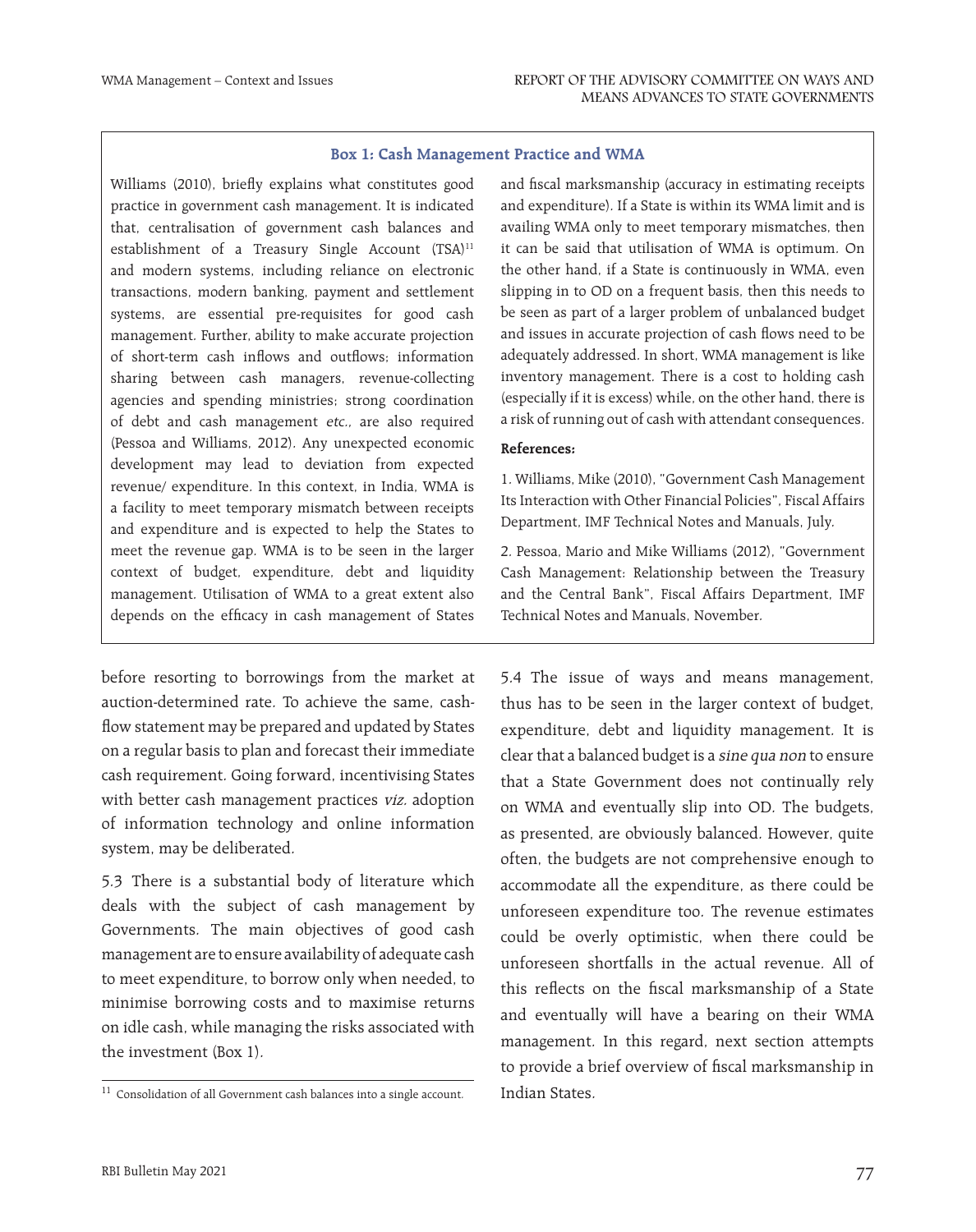# **VI. FISCAL MARKSMANSHIP OF STATES**

#### **Background**

6.1 In the parlance of fiscal policy, fiscal marksmanship refers to the precision or accuracy of a Government's forecasts or estimates of fiscal indicators in a budgetary exercise. Government budgets typically consist of three set of numbers – Budget Estimates (BE) for the next year, Revised Estimates (RE) of the current year lapsed and Actuals of the previous year. Good fiscal marksmanship entails high forecast accuracy of Government estimates, typically measured through deviation of Actuals from BE and RE. While it is natural for budgetary forecasts to deviate from actual values, the nature of deviation (or errors) needs to be looked through, to determine the credibility of budgetary forecasts.

#### **Fiscal marksmanship of Indian States: A Brief**

6.2 A few recent studies have examined the forecast accuracy of State Government budgets in India. State Finances: A Study of Budgets 2014-15 (RBI, 2015) carried out an analysis of State Governments' forecasting performance for the period from 2001- 02 to 2012-13. The analysis found that both BE and RE overestimate the revenue receipts and revenue expenditure, while the extent of overestimation was more for the latter. Chakraborty, Chakraborty and Shrestha (2020) had analysed the fiscal forecasting errors of 28 Indian states (excluding Telangana) for the period 2011-16. The study found overestimation in both revenue receipts and revenue expenditure, both in BE and RE, with the overestimation more for the former. The magnitude of overestimation was found to be significantly higher in grants from the Centre than States' own revenue and share of central taxes. Srinivasan and Misra (2020) had analysed the fiscal marksmanship of State Government revenues and observed that while overestimation of State Government revenues has been increasing over time, errors in forecasting of central grants (State plan schemes and centrally sponsored schemes) dominate overestimation of revenue.

6.3 An analysis of the fiscal marksmanship of major fiscal indicators of State Governments for the period of 2004-05 to 2018-19 (the latest year for which actual values are available) was done with 29 States and 2 Union Territories with legislature (Delhi and Puducherry). The deviation in Actuals from both BE and RE for receipts, expenditure and deficits was considered.

#### **Receipts budget**

6.4 Revenue receipts for all States taken together have been consistently overestimated<sup>12</sup> in BE since 2011-12 and in RE since 2004-05. Further, the extent of overestimation has increased significantly since 2012- 13 (Chart 3a). On capital account, the deviations are much larger, and the errors have fluctuated between overestimation and underestimation over the years (Chart 3b).

#### **Expenditure budget**

6.5 Revenue expenditure for all States taken together have been consistently overestimated in BE and RE since 2004-05, though the extent of overestimation has risen sharply since 2011-12. Further, RE have consistently performed poorer in forecasting revenue expenditure than BE (Chart 4a). Overestimation on capital account has also increased in recent years, except in 2015-16 and 2016-17 where UDAY related capital expenditure increased the actual capital expenditure to levels higher than the BE (Chart 4b).

<sup>&</sup>lt;sup>12</sup> Error in forecasting of central grants, emanating from the union budgets, exhibit the largest forecasting error, by far, both in terms of mean error and Root Mean Square Error (RMSE).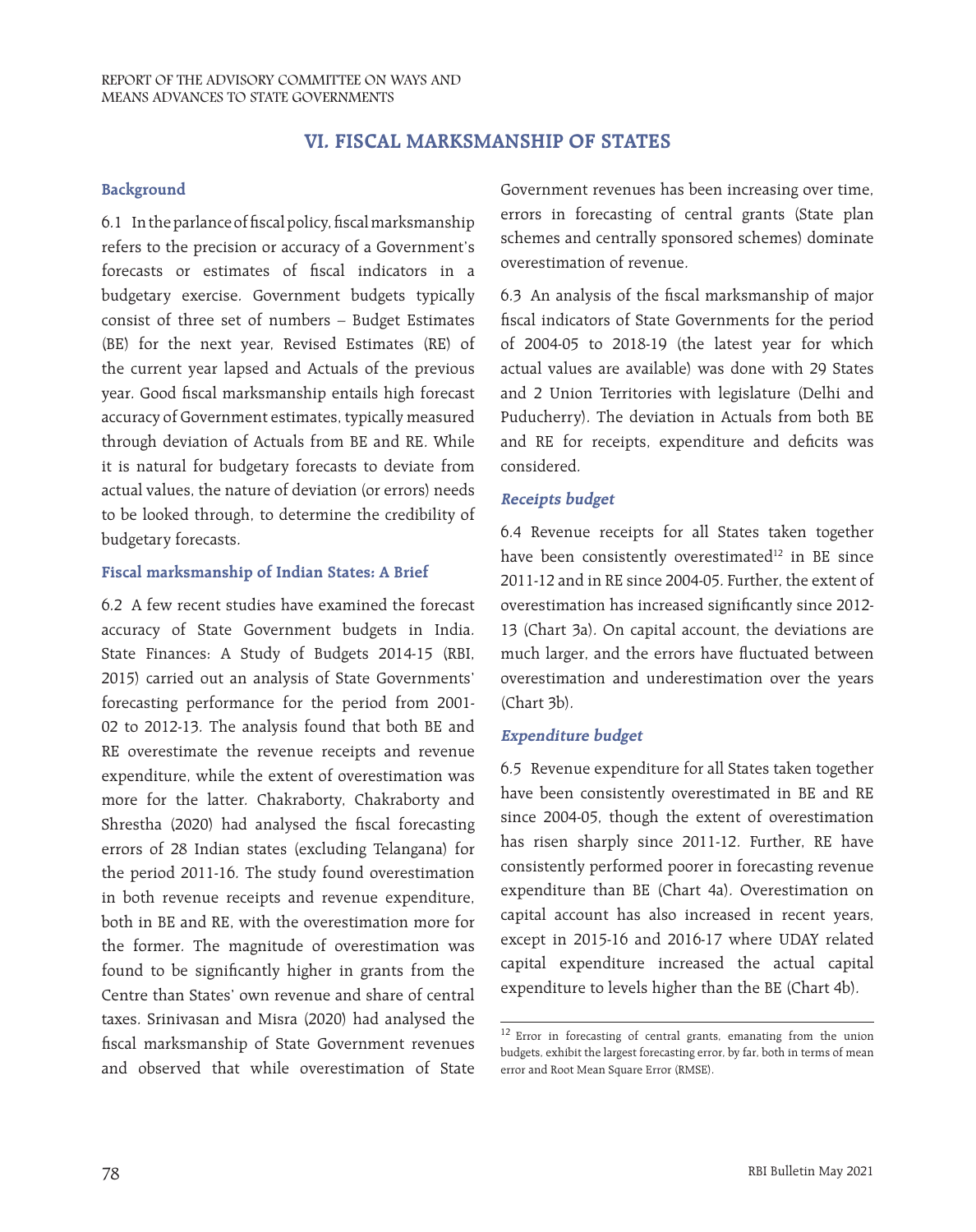

# **Deficits**

6.6 Deficits are in effect derived indicators, and therefore, their deviation from forecasts is determined by the underlying deviation in receipts and expenditure. On a comparative basis, revenue deficits show much larger deviation from BE and RE compared to gross fiscal deficit. The proximate cause for this is possibly the limits imposed on States' borrowing in Fiscal Responsibility Legislations (FRLs), which forces them to adjust their capital expenditure to meet the fiscal deficit targets.

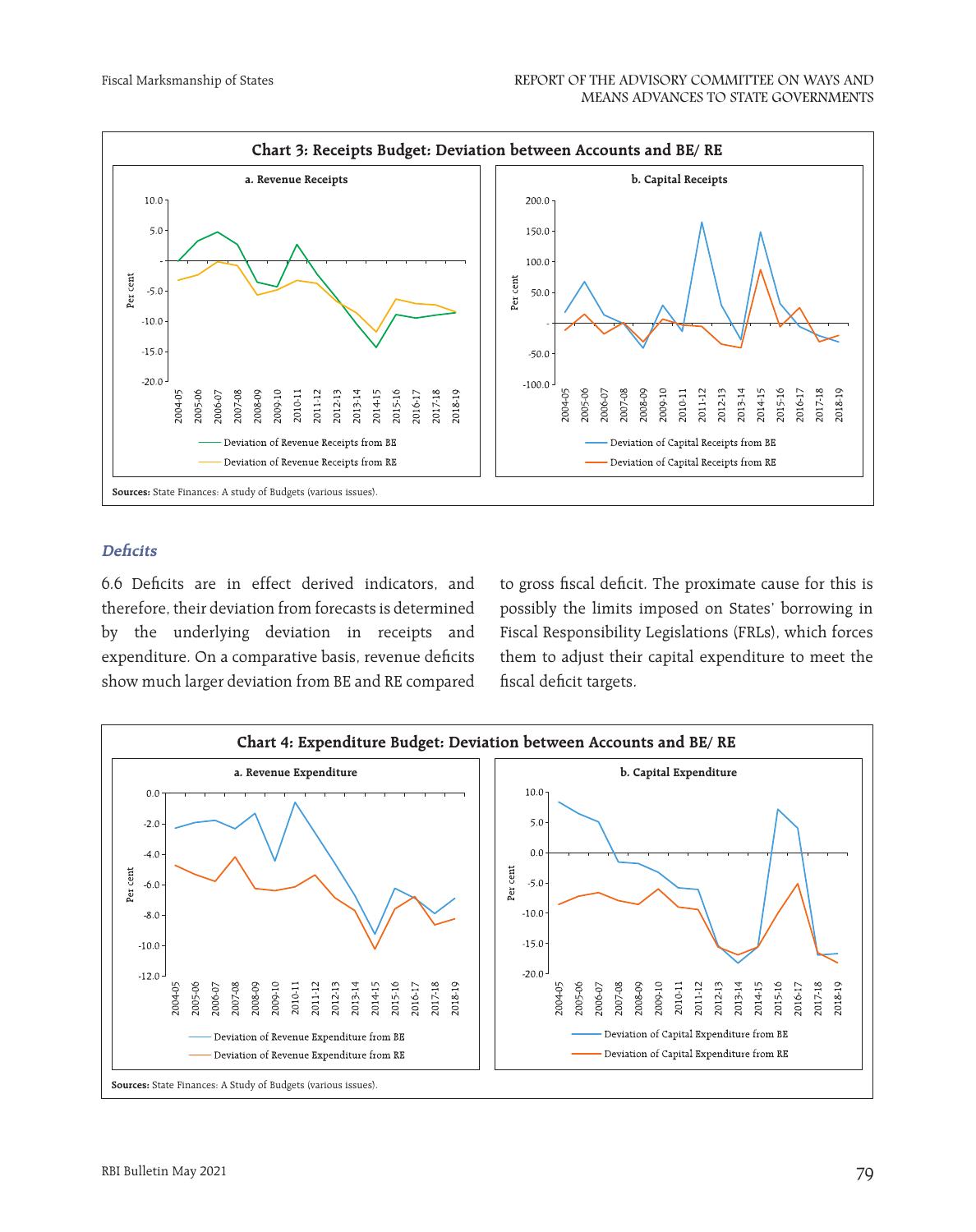# **VII. TRENDS IN UTILISATION OF SDF/ WMA/ OD**

7.1 Dependence of States on financial accommodation through WMA/ OD/ SDF has seen an increase over the years, especially in the context of Covid-19 pandemic (Table 5). Number of States availing financial accommodation has doubled/ more than doubled between 2010-11 and 2020-21 (till end-February 2021). Few States have been using WMA/ OD regularly while some States have done so occasionally. Regular use of WMA/ OD facility indicates a persisting imbalance in the receipts and expenditure of States and requires focused attention.

#### **Developments Post COVID-19**

7.2 In response to the fiscal stress caused to States by the Covid-19 pandemic, the Reserve Bank had increased the prevailing WMA limits in the interim. Further, in order to facilitate State Governments to tide over their cashflow mismatches, the number of days permissible for OD was also relaxed, effective from April 7, 2020 to March 31, 2021.

7.3 Since April 2020, the number of States/ UTs availing WMA and the duration of utilisation of increased limits have shown a significant increase, along with an increase in the overall utilisation, due to the stressed economic situation. In the current FY 2020-21, out of the fifteen States/ UT that have availed

| <b>States/ UTs</b> (No. of States/ UTs) |            |            |    |  |  |  |
|-----------------------------------------|------------|------------|----|--|--|--|
| Year                                    | <b>SDF</b> | <b>WMA</b> | OD |  |  |  |
| 2010-11                                 | 8          | 6          | 4  |  |  |  |
| 2011-12                                 | 8          | 9          | 6  |  |  |  |
| 2012-13                                 | 10         | 9          | 8  |  |  |  |
| 2013-14                                 | 13         | 13         | 8  |  |  |  |
| 2014-15                                 | 13         | 12         | 10 |  |  |  |
| 2015-16                                 | 12         | 12         | 9  |  |  |  |
| 2016-17                                 | 12         | 14         | 6  |  |  |  |
| 2017-18                                 | 11         | 13         | 7  |  |  |  |
| 2018-19                                 | 9          | 14         | 10 |  |  |  |
| 2019-20                                 | 16         | 13         | 9  |  |  |  |
| 2020-21 (till end-February 2021)        | 17         | 15         | 8  |  |  |  |

**Table 5: Utilisation of SDF, WMA and OD by** 

**Source:** RBI records.

WMA, 8 States/ UT have breached the limit and gone into OD so far.

#### **Utilisation of SDF/ WMA and OD by States**

7.4 Average utilisation of WMA by all States against the total WMA limit, stood at 4.14 per cent in 2016-17, but increased to 6.51 per cent in 2019-20 and further to 8 per cent for the current fiscal 2020-21 (till end-February 2021) (Table 6). Average utilisation of WMA and OD by States has increased nearly three times, from ₹1,843.39 crore in 2016-17 to ₹5,379.32 crore in 2020-21 (till end-Feb, 2021). In brief, utilisation of SDF/ WMA/ OD by States has increased significantly during 2020-21 (Annex 7).

| Table 6: Utilisation of SDF, WMA and OD by States |  |  |  |  |
|---------------------------------------------------|--|--|--|--|
|---------------------------------------------------|--|--|--|--|

(Amount in  $\bar{\tau}$ crore)

| Year                        | <b>SDF</b>          |                        | <b>WMA</b>          |                        |                                                 | OD                  |                        |
|-----------------------------|---------------------|------------------------|---------------------|------------------------|-------------------------------------------------|---------------------|------------------------|
|                             | Peak<br>Utilisation | Average<br>Utilisation | Peak<br>Utilisation | Average<br>Utilisation | Utilisation as<br>percentage to<br>total Limits | Peak<br>Utilisation | Average<br>Utilisation |
| 2015-16                     | 2665.81             | 981.57                 | 2226.61             | 689.17                 | 2.14                                            | 1068.09             | 230.01                 |
| 2016-17                     | 2232.04             | 697.42                 | 4045.97             | 1332.73                | 4.14                                            | 2113.08             | 510.66                 |
| 2017-18                     | 3583.74             | 847.61                 | 6305.6              | 1407.14                | 4.37                                            | 2508.61             | 639.24                 |
| 2018-19                     | 3819.76             | 824.06                 | 6806.0              | 2266.86                | 7.03                                            | 5717.1              | 725.56                 |
| 2019-20                     | 7837.86             | 2223.96                | 6460.71             | 2097.12                | 6.51                                            | 5788.37             | 747.02                 |
| 2020-21 (till end-February) | 17241.71            | 4210.97                | 10793.56            | 4121.11                | 8.00                                            | 4059.07             | 1258.21                |

**Source:** RBI records.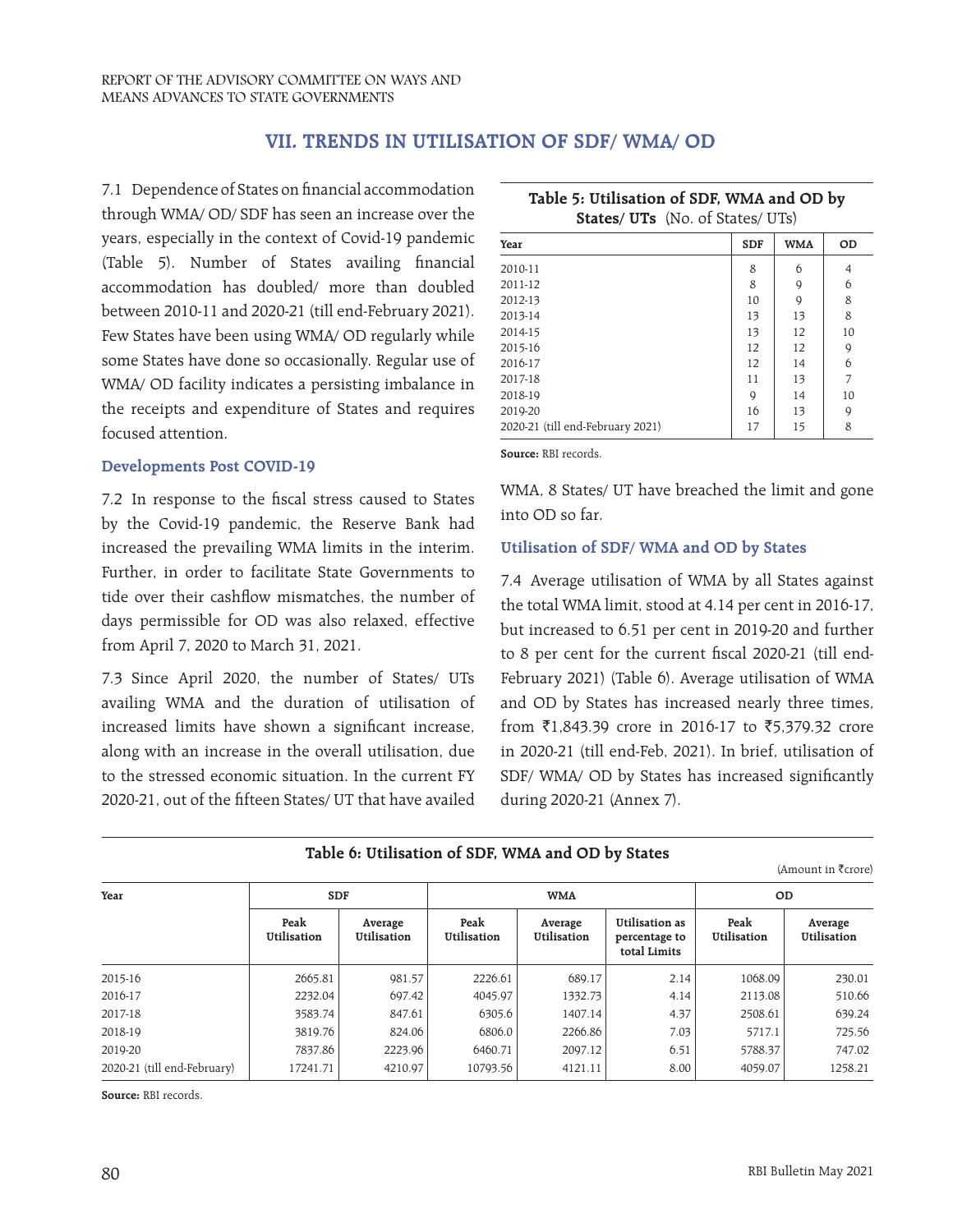# **VIII. WMA LIMITS - REVISION AND METHODOLOGY**

8.1 The Committee deliberated on various formulas<sup>13</sup> but decided to continue with the expenditure-based method for arriving at the revised WMA limit for State Governments. The Committee avoided wide variation in inter-state distribution of WMA limits to ensure that all States get benefitted. It is pertinent to note that the previous Advisory Committee had also adopted the total expenditure of States as the base for calculation of WMA limit, as it was a surrogate for cash flows and facilitated distribution of WMA limit in proportion to the fiscal size of States. Accordingly, this Committee has studied the growth in expenditure of States from 2016-17 to 2018-19 (using only accounts level data) to arrive at the revised WMA limit.

8.2 The Committee decided that the increase in total quantum of WMA limit should not be lower than the CAGR of 9.0 per cent recorded in the total expenditure (Capital and Revenue Expenditure, excluding ad hoc and volatile expenditure like lottery expenditure, natural calamities etc.), during the 3-year period of 2016-17 to 2018-19. Taking into consideration the special developmental needs of Himalayan States and North Eastern States (HS  $\&$  NES)<sup>14</sup>, the quantum of WMA limit is distributed among the States in terms of a formula. The quantum of WMA is bifurcated between HS & NES and other States based on the average base<sup>15</sup> arrived at for HS & NES and other States. Thereafter, State-wise WMA limit for HS & NES and other States is obtained by applying the ratio<sup>16</sup> of 2 per cent and 1.75 per cent (after rounding off), respectively, to the average base. However, in order to avoid wide variation in the growth rate of WMA limit, the Committee limited the growth rate of WMA within a range, based on the average growth. Accordingly, the Committee fixed a lower bound of 19.30 per cent and upper bound of 60 per cent growth over the limits set by the previous Advisory Committee<sup>17</sup>. Thus, the total quantum of formula-based WMA limit of States/ UTs stand at  $\text{\texttt{347}}$ ,010 crore (Annex 8), with an overall increase of 45.9 per cent over the limit of  $\bar{z}$ 32,225 crore recommended by the Sumit Bose Committee. The distribution ratio between HS & NES and other States works out to 11:89. A limit of this order is expected to be sufficient to cover the temporary mismatches that could arise from any unexpected shortfall in revenue flows.

8.3 Requirement of WMA is not only dependent on the extent of temporary mismatch between revenue and expenditure streams, but also on the initial cash buffer maintained by it. The limits so proposed above take care of a substantial portion of the mismatch that exists. Hence, to ensure that the States do not draw beyond the WMA limits available, it is necessary that they start the monthly receipts-expenditure cycle with a suitable positive cash balance. The Committee reiterates that WMA facility is meant to finance the temporary mismatch in cash flows and should not be seen as a facility to finance durable needs of States.

#### **Recommendations**

8.4 State Governments have been able to manage the fiscal stress caused by COVID-19, primarily through market borrowings and financial accommodation provided by the Reserve Bank through Special Drawing Facility (SDF), WMA and Overdraft (OD). As the effect

<sup>&</sup>lt;sup>13</sup> Based on trends in Revenue, GSDP of States etc.

<sup>14</sup> Himalayan States include Himachal Pradesh, Uttarakhand and Jammu & Kashmir. North Eastern States include Arunachal Pradesh, Assam, Meghalaya, Manipur, Mizoram, Nagaland and Tripura.

<sup>&</sup>lt;sup>15</sup> As per the methodology, the base is defined as the average of total expenditure for the past three years (accounts data).

<sup>16</sup> Ratio is arrived by calculating and adjusting the share of derived WMA limit of HS&NE States as a percentage of the total expenditure of HS&NE States and similarly for other States.

<sup>&</sup>lt;sup>17</sup> The interim increase in WMA limit on account of COVID-19 pandemic worked out to 60 per cent over the limit recommended by the Sumit Bose Committee.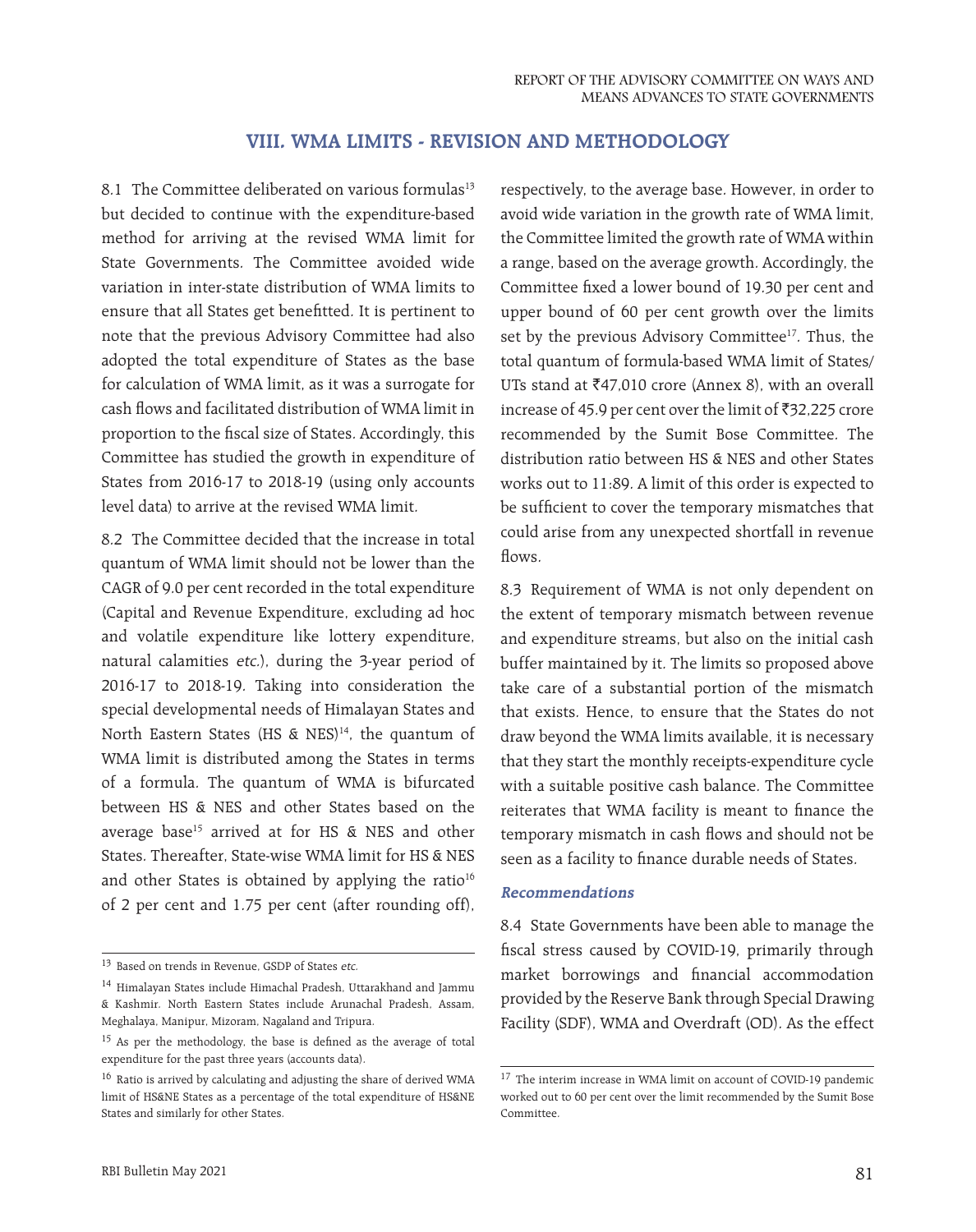|                             |                  |                                                         |                                                                  |           |                        |                                                         | (Amount in $\bar{\tau}$ crore)                                   |
|-----------------------------|------------------|---------------------------------------------------------|------------------------------------------------------------------|-----------|------------------------|---------------------------------------------------------|------------------------------------------------------------------|
| S.<br>No.                   | <b>State</b>     | <b>Existing Limit</b><br>(Shri Sumit Bose<br>Committee) | Limit<br>Recommended <sup>18</sup><br>up to September<br>30.2021 | S.<br>No. | <b>State</b>           | <b>Existing Limit</b><br>(Shri Sumit Bose<br>Committee) | Limit<br>Recommended <sup>18</sup><br>up to September<br>30.2021 |
|                             |                  | I. Other States (Non- HS & NES)                         |                                                                  |           |                        | <b>II. HS&amp;NES</b>                                   |                                                                  |
| $\mathbf{1}$                | Andhra Pradesh   | 1510                                                    | 2416                                                             | 19        | Arunachal Pradesh      | 195                                                     | 312                                                              |
| $\overline{2}$              | Bihar            | 1420                                                    | 2272                                                             | 20        | Assam                  | 940                                                     | 1504                                                             |
| $\overline{\mathbf{3}}$     | Chhattisgarh     | 660                                                     | 1056                                                             | 21        | Himachal Pradesh       | 550                                                     | 880                                                              |
| $\overline{4}$              | Goa              | 170                                                     | 272                                                              | 22        | Manipur                | 195                                                     | 312                                                              |
| 5                           | Gujarat          | 1915                                                    | 3064                                                             | 23        | Meghalaya              | 175                                                     | 280                                                              |
| 6                           | Haryana          | 915                                                     | 1464                                                             | 24        | Mizoram                | 160                                                     | 256                                                              |
| $\overline{7}$              | <b>Iharkhand</b> | 720                                                     | 1152                                                             | 25        | Nagaland               | 205                                                     | 328                                                              |
| $\mathcal{R}_{\mathcal{A}}$ | Karnataka        | 1985                                                    | 3176                                                             | 26        | Tripura                | 255                                                     | 408                                                              |
| $\mathsf Q$                 | Kerala           | 1215                                                    | 1944                                                             | 27        | Uttarakhand            | 505                                                     | 808                                                              |
| 10                          | Madhya Pradesh   | 1600                                                    | 2560                                                             |           | Sub-total (II)         | 3,180                                                   | 5,088                                                            |
| 11                          | Maharashtra      | 3385                                                    | 5416                                                             |           |                        |                                                         |                                                                  |
| 12                          | Odisha           | 985                                                     | 1576                                                             | 28        | Jammu and Kashmir      | 880                                                     | 1408                                                             |
| 13                          | Punjab           | 925                                                     | 1480                                                             | 29        | Puducherry             | 130                                                     | 208                                                              |
| 14                          | Rajasthan        | 1630                                                    | 2608                                                             |           | Total (All States/UTs) | 32,225                                                  | 51,560                                                           |
| 15                          | Tamil Nadu       | 2475                                                    | 3960                                                             |           |                        |                                                         |                                                                  |
| 16                          | Telangana        | 1080                                                    | 1728                                                             |           |                        |                                                         |                                                                  |
| 17                          | Uttar Pradesh    | 3550                                                    | 5680                                                             |           |                        |                                                         |                                                                  |
| 18                          | West Bengal      | 1895                                                    | 3032                                                             |           |                        |                                                         |                                                                  |
|                             | Sub-total (I)    | 28.035                                                  | 44.856                                                           |           |                        |                                                         |                                                                  |

|  |  | Table 7: Proposed WMA Limits |  |  |
|--|--|------------------------------|--|--|
|--|--|------------------------------|--|--|

of pandemic is still prevalent, and the formula-based revised WMA limit is lower than the interim limit, the Committee is of the view that the interim WMA limit of  $\overline{51,560}$  crore may continue for 6 months i.e., up to September 30, 2021 (Table 7). Thereafter, depending on the course of the pandemic and its

economic and fiscal impact, Reserve Bank may revise the limit, either based on the formula suggested by the Committee or as may be necessary, after assessing the then requirement of States. Revised State-wise WMA limits arrived by this Committee is set out in Annex-8 of this report.

<sup>18</sup> The Committee recommends continuing the Interim Limit of `51,560 crore till September 30, 2021.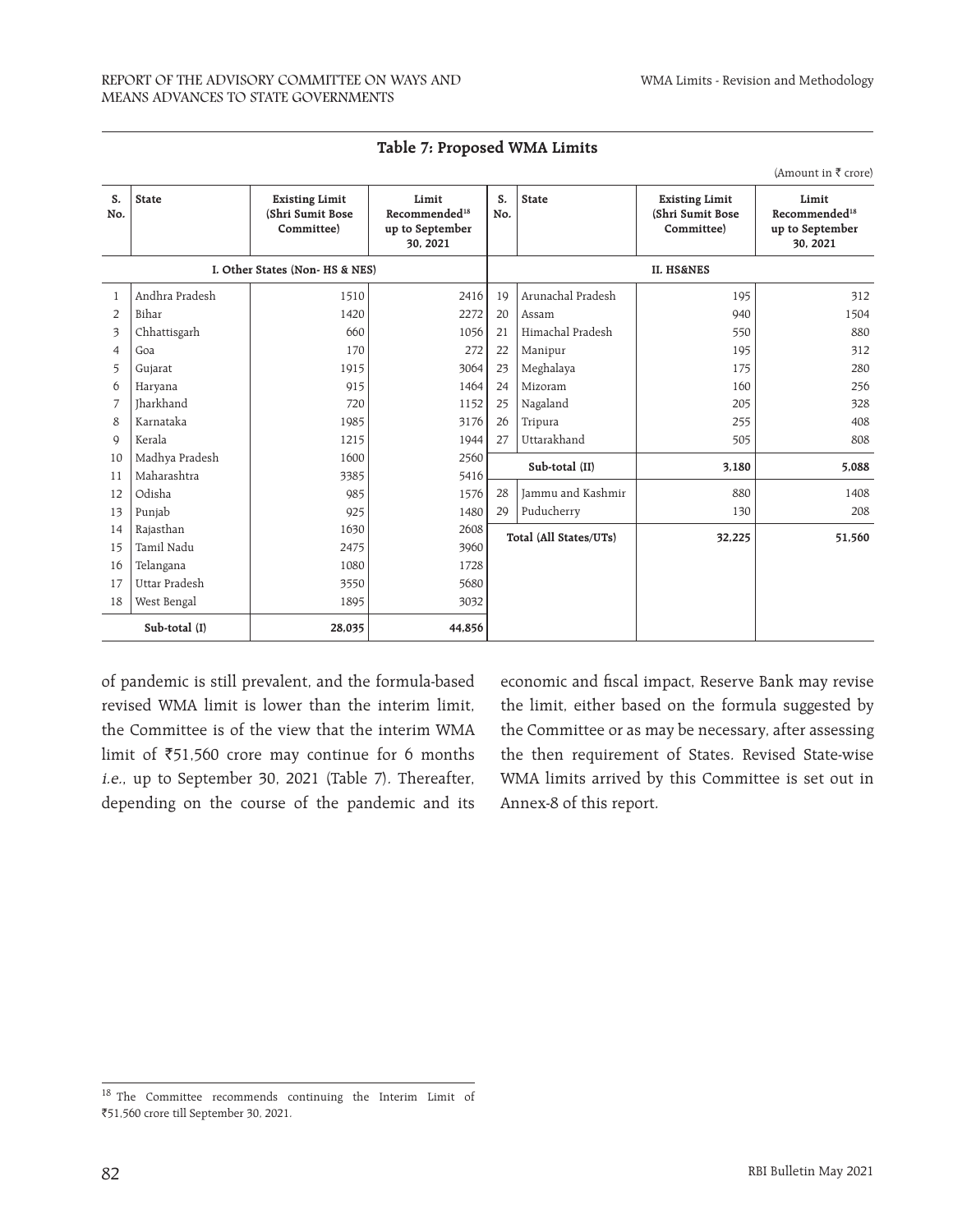# **IX. OVERDRAFT FACILITY (OD)**

9.1 When advances to State Governments exceed their SDF and WMA limits, OD facility is being provided. Historical evolution of OD facility as summarised by the Sumit Bose Committee indicates that the limit on number of days was initially fixed at 7 consecutive working days but was subsequently increased based on representations from few State Governments. Accordingly, the Reserve Bank introduced some flexibility in the Scheme by enhancing the period for which a State Government could run on OD, from 7 to 10 consecutive working days, with effect from November 1, 1993. As per the recommendations made by IAC, in 1998, the Reserve Bank imposed a ceiling on the OD amount at 100 per cent of the WMA limit with the provision that OD over 100 per cent of the WMA limit had to be cleared within three working days. Subsequently in 2001, based on the recommendations of the informal GSFS constituted by the Reserve Bank, the limit of 10 consecutive working days was extended to 12 consecutive working days and the restriction for bringing down the OD level within the level of 100 per cent of the WMA limit was relaxed to five consecutive working days. The Committee observed that even with the enhancement in WMA, resort to OD has not declined and that frequent resort to OD was seen as a manifestation of structural imbalance or bad cash management. The Ramachandran Committee observed that greater resort to OD was a clear indication of fiscal imbalance and unless regulated in time, it would lead to a situation where the corrections would become costly and difficult. However, the total number of days that a State can remain in OD had been extended to 14 consecutive working days by the Ramachandran Committee. The Bezbaruah Committee decided not to modify the existing time limits for OD and continued with the norms that if the OD exceeds beyond 14 consecutive working days, the RBI and its agencies shall stop payments in respect

of the concerned State Government; if the WMA limit is exceeded continuously for 5 consecutive working days for the first time in a financial year, the State will be advised by the Reserve Bank to bring down the OD level and if such irregularity persists on a second or subsequent occasion in the financial year, the Reserve Bank will stop payments, notwithstanding the provision of permitting OD up to 14 days. In a quarter, the OD availed should not exceed 36 days irrespective of 14 days & 5 days rules. The Sumit Bose Committee had also retained the above OD regulations.

#### **Interim Relaxation to Manage COVID-19**

9.2 In order to provide greater flexibility to State Governments to tide over their cashflow mismatches caused by COVID-19, Reserve Bank, as an interim measure, had decided in April 2020 to

a) increase the number of days for which a State/ UT can be in OD continuously to 21 working days, from the current stipulation of 14 working days.

b) increase the number of days for which a State/ UT can be in OD in a quarter to 50 working days, from the current stipulation of 36 working days.

The above relaxation is valid up to March 31, 2021.

#### **Recommendations**

9.3 The Committee suggests that the abovementioned interim relaxation may be discontinued w.e.f. April 1, 2021 and the existing OD Regulations as elaborated below may continue:

(i) A State can be in OD for 14 consecutive working days. In case the OD continues in the State's account beyond 14 consecutive working days, the Reserve Bank and its agencies shall stop payments in respect of the concerned State Government.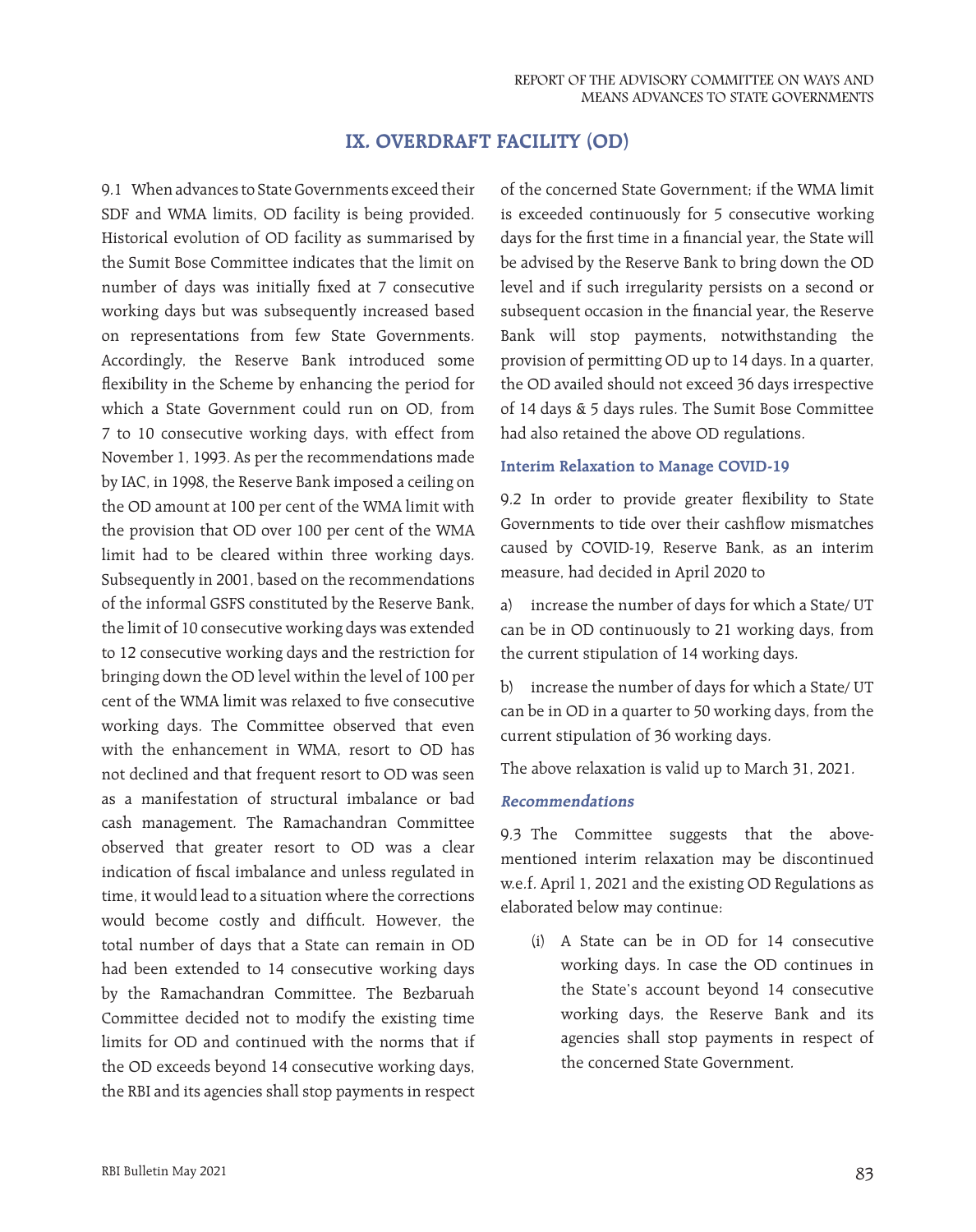(ii) If the OD exceeds 100 per cent of the WMA limit for five consecutive working days for the first time in a financial year, Reserve Bank will advise the State to bring down the OD level within the 100 per cent of WMA limit. If, however, such irregularity occurs on a second or subsequent occasion in the financial year, the Reserve Bank will stop payments notwithstanding clause (i) above, which permits the State OD up to 14 consecutive working days.

- (iii) No State Government will be allowed to be in OD for more than 36 working days in a quarter. If this is not adhered to, payments will be stopped, irrespective of clauses (i) and (ii) above.
- (iv) The rate of interest on OD will be as under:
	- a) OD up to 100 per cent of WMA limit two per cent above the Repo rate;
	- b) OD exceeding 100 per cent of the WMA limit - five per cent above the Repo rate.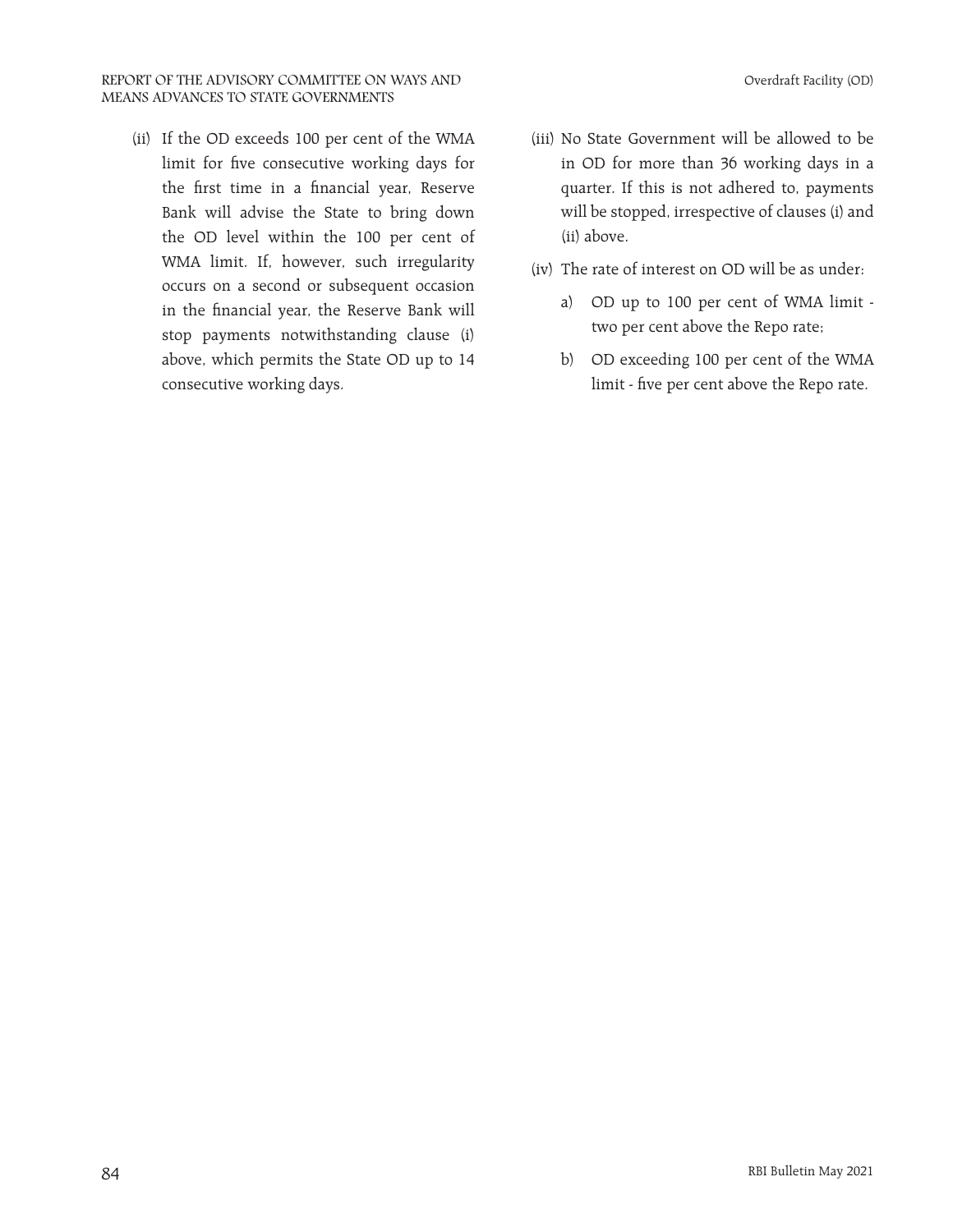# **X. SPECIAL DRAWING FACILITY**

10.1 In addition to WMA, Special Drawing Facility<sup>19</sup> (SDF) is being provided to State Governments since April 1, 1953 against the collateral of their investments in marketable securities issued by the Government of India. Initially, a uniform limit of  $\bar{z}$ 2 crore was fixed for each State Government. Between March 1967 to Feb 1999, the limits were linked to the minimum balance fixed for each State, and revised periodically. In 1999, the IAC on WMA to State Governments recommended that the limits should be delinked from minimum balances and that States be allowed to draw Special WMA freely against their holdings of GoI securities, subject to margin.

10.2 In 2005, the Bezbaruah Committee had recommended that the net incremental (i.e. new investment less redemption/ liquidation) annual investment of States in CSF/ GRF may also be made eligible for availing Special WMA, with the quantum restricted to their Normal WMA limit. The Committee felt that this would encourage the States to continually add to their CSF/GRF balances while they also build a reserve fund for meeting their redemption liabilities. The Sumit Bose Committee, in 2016, had liberalised this facility further, by allowing the States to avail SDF against net incremental annual investments in CSF/ GRF without any upper limit. At present, a uniform hair cut margin of 5 per cent is applied on the market value of the securities for determining the operating limit of SDF on a daily basis.

10.3 Historically, the rate of interest charged on SDF was initially linked to the Bank Rate and later to the Repo Rate. While SDF against holdings of GoI securities continues to be granted at Repo Rate minus one per cent, the rate of interest on SDF availed against the incremental investments in CSF/ GRF was

brought down to Repo Rate minus two per cent, w.e.f. August 10, 2018, in order to encourage the States to build their corpus in CSF/ GRF.

#### **Liberalisation of SDF**

10.4 Since its inception, SDF was being granted against the collateral of investments by State Governments in Central Government dated securities and Auction Treasury Bills, after applying suitable margin.

10.5 The Ramachandran Committee (2003) had noted that the reserves of Central Government securities built by States can be leveraged to raise collateralised funds from the Reserve Bank and therefore, to encourage the States, the Committee liberalised the scheme with some safeguards. While the margins applied earlier where ranging between ten to fifteen per cent, the Committee recommended application of a uniform haircut margin of five per cent on the market value of securities. The rate of interest was brought down from Bank Rate to Bank Rate minus one per cent and the States were allowed to utilise the Normal WMA only after having fully availed the Special WMA.

# **Availing of SDF against Investments in CSF/ GRF**

10.6 The Ramachandran Committee had suggested that the securities eligible for SDF should be kept unencumbered and should not include those which are covered under the CSF, the GRF or any other such special schemes, to prevent 'double mortgage' of CSF/ GRF balances. The Bezbaruah Committee decided to permit investments in the CSF and GRF as eligible collateral to avail SDF, in the context of expected improvement in the fiscal environment over the medium term. However, a ceiling equivalent to the Normal WMA limit was prescribed for each State. The Sumit Bose Committee revisited the request of States for liberalising the Scheme further and recommended that the entire incremental investments in CSF and

<sup>19</sup> Prior to 2014, SDF was referred to as 'Special Ways and Means Advances (Special WMA)'.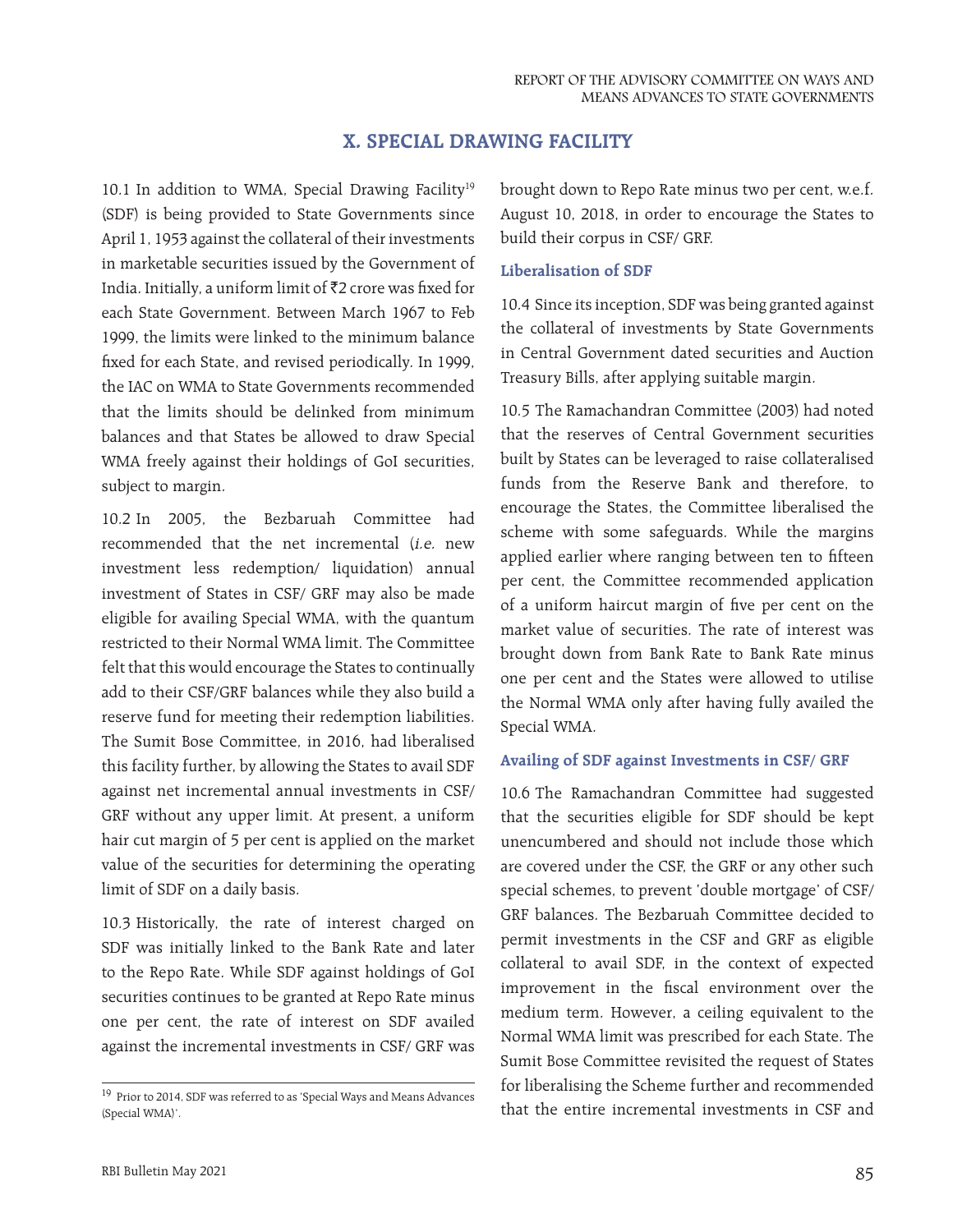#### REPORT OF THE ADVISORY COMMITTEE ON WAYS AND MEANS ADVANCES TO STATE GOVERNMENTS

GRF be made eligible for SDF without any limit, in line with dated securities and ATB investments. However, to avoid double mortgage issues, the Committee suggested that SDF eligibility be decided on a daily basis. At present, the operating limits of SDF are being calculated automatically by the System on a daily basis while the securities are revalued every quarter.

10.7 The Bezbaruah Committee, while permitting the States to avail Special WMA against net annual increments in CSF and GRF, observed that permitting States to invest temporary cash surpluses in dated GoI securities and allowing them to avail Special WMA thereafter, was not in accordance with sound financial principles. Hence, in order to discourage States from making investments in GoI securities unless they have 'durable surplus', the Committee had recommended that States may be permitted to invest their cash surplus in dated GoI securities, provided that they have not availed WMA in the immediate preceding period of 90 consecutive days. The minimum specified period of 90 days was kept consistent with the tenure of WMA to help obviate any possible incentive to utilise short-term accommodation from Reserve Bank for purposes of longer-term investment.

#### **Recommendations**

10.8 The Committee observed that, since liberalising the operating limit of SDF in 2016, the utilisation of SDF had not increased substantially, with fewer States availing SDF, though the incremental investment in CSF/ GRF has been increasing. However, with the onset of COVID-19 pandemic in March 2020, utilisation of SDF by States went up significantly, indicating the usefulness of the facility in times of financial stress.

10.9 Some States requested that SDF should be granted against the entire principal corpus of CSF/ GRF. However, the Committee feels that, if States were to be allowed to avail SDF against the collateral of principal corpus, they may not be able to liquidate their investments in CSF/ GRF should the need arise. This would defeat the purpose of maintaining CSF and GRF as reserve funds. In view of this, the Committee recommends that the present system of deciding the operating limit of SDF based on the net annual incremental investments in CSF and GRF should continue, without any upper limit.

10.10 The Committee underscores that CSF and GRF are reserve funds constituted for a specific purpose and needs to be built up substantially. However, as the existing provision bars investment in dated GoI securities for 90 days if a State has availed SDF/ WMA, States may not be able to invest in CSF & GRF for such period, even after repaying their SDF/ WMA. Hence, in order to remove ambiguity, if any, the Committee clarifies that the restrictions<sup>20</sup> on investment in government securities shall not apply to investments of State Governments in CSF and GRF.

#### **Availing SDF against Investments in ATBs**

10.11 The Sumit Bose Committee had suggested that, since ATBs are also government securities, it would be advisable for States to invest in ATBs only when they have not availed SDF for the previous 90 days, similar to the restriction implemented for investments in dated GoI securities. To encourage prudent cash management practices of State Governments, the Sumit Bose Committee had recommended that, if a State avails SDF against investment in 91-day T-bills, in the first occasion, this arbitrage activity may be allowed for a limited period, but the State will not be allowed to invest further in 91-day T-bills for the next 90 days. However, if such practices of availing SDF and subsequent investment in 91-day T-bills continue in the second and subsequent occasions during the financial year, such SDF availed would be treated as WMA after the first occasion. The Committee had

 $^{\rm 20}$  At present, States are permitted to invest their cash surplus in dated GoI securities, provided that they have not availed WMA in the immediately preceding period of 90 consecutive days.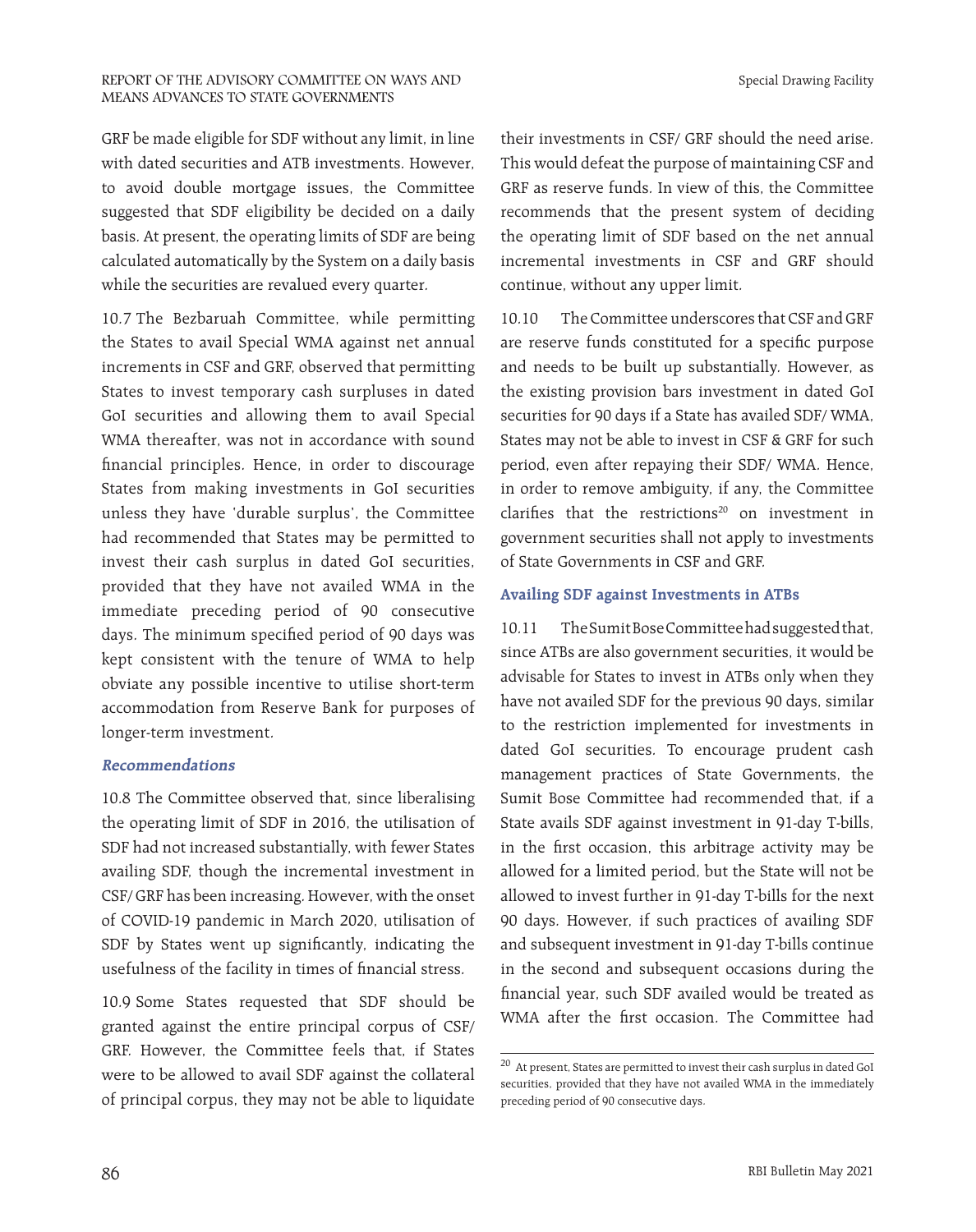urged States to adhere to prudent cash management and avoid borrowing from Reserve Bank while their surplus is invested in ATBs.

#### **Recommendations**

10.12 At present, State Governments invest in GoI dated securities only through their investments in CSF and GRF. They continue to invest their durable cash surplus in ATBs (91-day, 182-days and 364 days). However, the Committee observed that very few States that have been investing continuously in ATBs, have not availed SDF against these investments, except for rare occasions when States have gone into SDF due to unanticipated expenditure. Further, the prevailing condition is unfavorable for States as they have limited options for short-term investment of their surplus balance viz. investment in ATBs & 14-day ITBs. If investment in 91-day T-bills is barred for 90 days, surplus of States will automatically get invested in 14-day ITBs which yield a very low return of Reverse Repo minus 2 per cent (1.35% at present). In view of this, the Committee feels that the restrictions<sup>21</sup> on availing SDF against investment in 91-day T-bills may be removed and States may be allowed to invest in 91 day T-bills without the restriction of 90 days, provided the SDF availed prior to such investment is fully repaid**.** However, as earlier Committees had noted, States may adhere to prudent cash management and avoid borrowing from the Reserve Bank while their surplus is invested in ATBs. If such instances prevail, the Reserve Bank may take action as deemed necessary to curtail such arbitrage activities.

<sup>21</sup> At present, if a State avails SDF against investment in 91-day T-bills, in the first occasion, this arbitrage activity will be allowed for a limited period, but the State will not be allowed to invest further in 91-day T-bills for the next 90 days. However, if such practices of availing SDF and subsequent investment in 91-day T-bills continue in the second and subsequent occasions during the financial year, such SDF availed would be treated as WMA after the first occasion.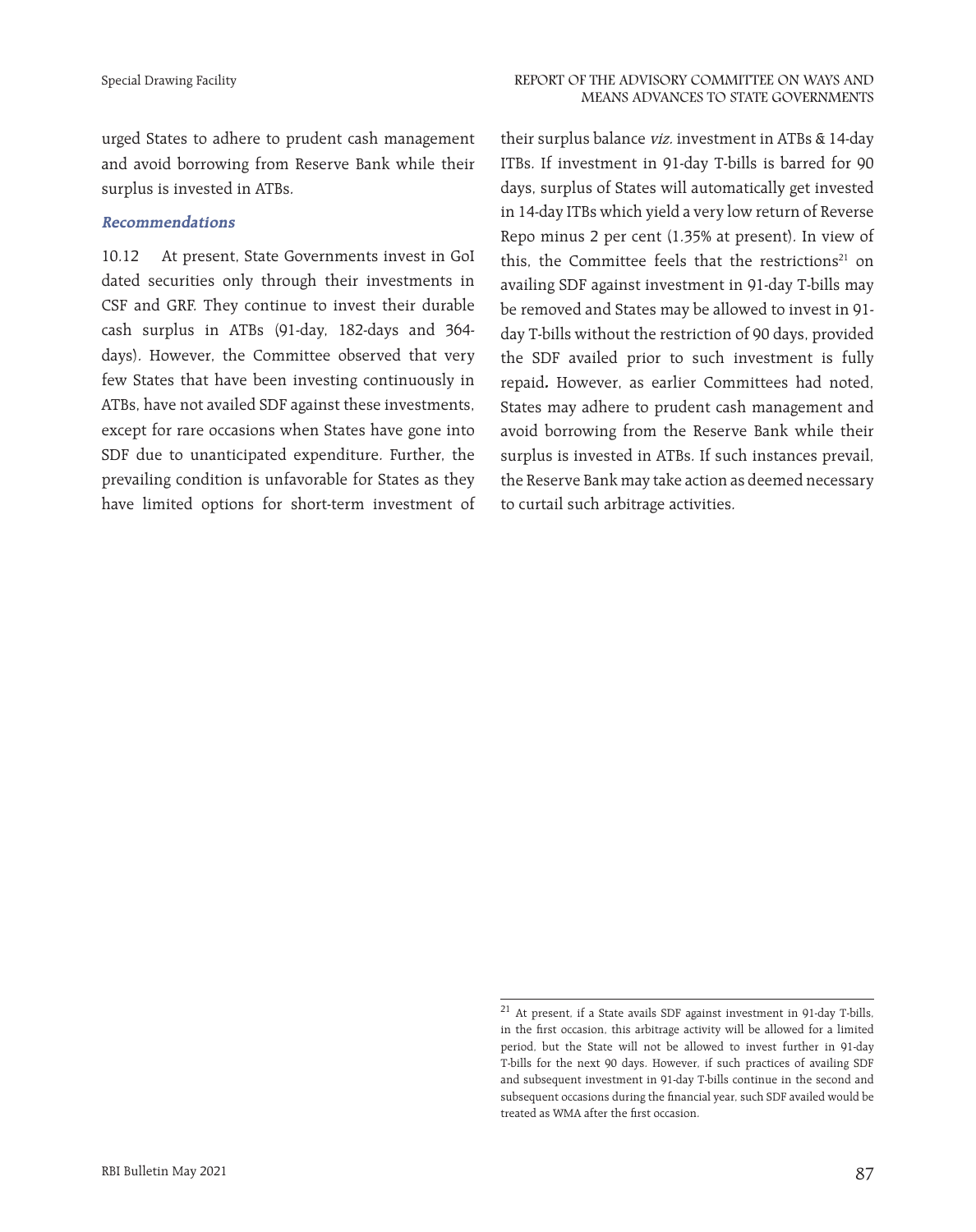# **XI. CONSOLIDATED SINKING FUND & GUARANTEE REDEMPTION FUND**

#### **Introduction**

11.1 The Reserve Bank of India (RBI) manages two reserve funds on behalf of State Governments for meeting their contingent liabilities; the Consolidated Sinking Fund (CSF) and the Guarantee Redemption Fund (GRF). These funds are built from contributions made by the State Governments. CSF is an amortisation fund created to meet repayment obligations of the Government. The interest accrued and accumulated in the Fund is utilised towards redemption of outstanding liabilities of the Government. GRF is constituted by the State Governments for meeting their obligations arising out of guarantees issued on behalf of State level bodies. Accretions to the Fund can be utilised only towards payment of guarantees issued by the Government (and invoked by the beneficiary) in respect of bonds issued/ other borrowings by their State level undertakings/ other bodies.

#### **Background**

#### **Consolidated Sinking Fund**

11.2 In 1999, the Reserve Bank had prepared a model CSF Scheme at the request of State Governments and circulated it amongst them for adoption/ consideration. Subsequently, the Twelfth Finance Commission had recommended that the CSF may cover repayments in respect of all the loans of State Governments (and not just open market borrowings). Against this backdrop, the Reserve Bank had circulated a revised model scheme of CSF amongst the State Governments in May 2006. In October 2012, a Working Group (WG) set up to examine various avenues for investment of CSF, to make the Fund viable, had submitted its report. Major recommendations of the WG, inter alia, included building up a minimum corpus of 3-5 per cent of State liabilities within 5 years and maintaining it on a rolling basis thereafter. As on date, 24 States

and the UT of Puducherry have set up CSF. The total corpus built up to March 31, 2020 amounts to ₹1,30,431.38 crore.

#### **Guarantee Redemption Fund**

11.3 Based on recommendations of the 'Technical Committee on State Government Guarantees' (February 1999), many States had taken initiatives to fix a ceiling on guarantees issued by them. Further, a Group of State Finance Secretaries constituted to assess the Fiscal Risk of State Government Guarantees (2002) underlined the importance of according appropriate risk weights in respect of devolvement of guarantees and suggested estimation of risk weighted guarantees so as to make adequate budgetary provisions for honouring these guarantees, if they devolve on the States. The Report of the Fiscal Responsibility Legislation (FRL) at the State Level (2005) recommended fixing a limit on annual incremental risk-weighted guarantees in relation to their GSDP/ total revenue receipts. Many States have incorporated this recommendation in their FRL. In 2003, the Reserve Bank had circulated a draft scheme on GRF amongst the State Governments, for voluntary adoption. As on March 31, 2020, 18 State Governments have joined the GRF and have invested a sum of  $\overline{57,486}$  crore.

# **Measures taken by the Reserve Bank to encourage building of Reserve Funds**

11.4 The Advisory Committees constituted in 2005 and 2015 had permitted the use of incremental investments in CSF and GRF as collateral for availing SDF, to encourage the State Governments to invest in CSF and GRF liberally. In June 2018, the rate of interest on SDF (availed against investments in CSF and GRF) was lowered from Repo Rate minus one per cent to Repo Rate minus two per cent, to further incentivise and encourage States to build the corpus in CSF and GRF.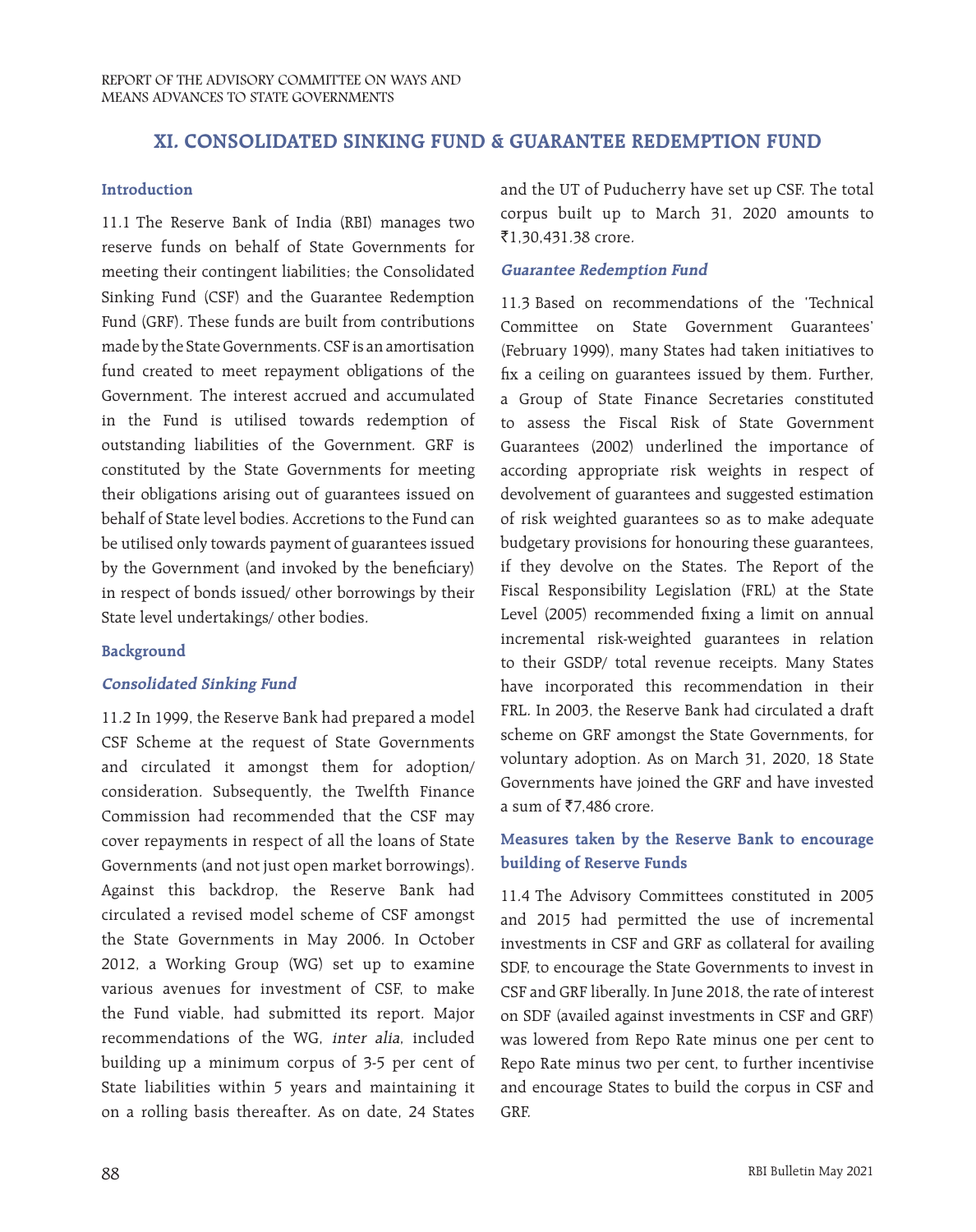| <b>Features</b>              | <b>CSF</b>                                                                                                                                                                                                                                                                                                                                                                               | <b>GRF</b>                                                                                                                                                                                                                                                                                                                                                                                                                                                                                            |  |  |  |
|------------------------------|------------------------------------------------------------------------------------------------------------------------------------------------------------------------------------------------------------------------------------------------------------------------------------------------------------------------------------------------------------------------------------------|-------------------------------------------------------------------------------------------------------------------------------------------------------------------------------------------------------------------------------------------------------------------------------------------------------------------------------------------------------------------------------------------------------------------------------------------------------------------------------------------------------|--|--|--|
| Contributions to the<br>Fund | shall<br>The<br>Government<br>commence<br>contribution to the Fund on a modest scale<br>of at least 0.5 per cent of the outstanding<br>liabilities as at the end of the previous year<br>and make efforts to raise the minimum<br>contribution every year. There is no<br>ceiling on such contributions to the Fund<br>in terms of number of times of making<br>contributions in a year. | The Fund shall be set up by the<br>Government with an initial contribution<br>of minimum 1 per cent of outstanding<br>guarantees at the end of the previous<br>year and thereafter minimum 0.5 per<br>cent every year to achieve a minimum<br>level of 3 per cent in next five years.<br>The Fund shall be gradually increased<br>to a desirable level of 5 per cent. If<br>guarantees have been invoked or are<br>likely to be invoked, additional Funds<br>(over and above 5%) shall be maintained. |  |  |  |
| Withdrawal from the<br>Fund  | Permissible<br>only for repayment<br>of<br>Outstanding liabilities which includes<br>internal debt and Public Account liabilities<br>of the Government.                                                                                                                                                                                                                                  | Permissible only for meeting<br>the<br>payment obligations arising out of<br>guarantees issued by the Government<br>and invoked by the beneficiaries.                                                                                                                                                                                                                                                                                                                                                 |  |  |  |
| Withdrawal Limit             | Withdrawal is allowed from the interest<br>income accrued and accumulated in the<br>Fund up to the end of previous financial<br>year.<br>The amount shall not exceed the amount<br>of redemption due for that year in respect<br>of open market borrowings.                                                                                                                              | Withdrawals allowed from out of the<br>balance accumulated in the Fund up<br>to the date towards redemption of the<br>guarantees invoked and to be paid by<br>the Government, as per its directions<br>or Government shall have the option to<br>withdraw excess fund over 5 per cent of<br>outstanding guarantees of the previous<br>year.                                                                                                                                                           |  |  |  |
| Lock-in Period               | 5 years                                                                                                                                                                                                                                                                                                                                                                                  |                                                                                                                                                                                                                                                                                                                                                                                                                                                                                                       |  |  |  |
| Facility to avail SDF        | The net incremental annual investment<br>of States (i.e. outstanding balance over<br>and above the level in the corresponding<br>period of the previous year) is eligible for<br>availing SDF.                                                                                                                                                                                           | The net incremental annual investment<br>of States (i.e. outstanding balance over<br>and above the level in the corresponding<br>period of the previous year) is eligible for<br>availing SDF.                                                                                                                                                                                                                                                                                                        |  |  |  |

# 11.5 **Key features of CSF and GRF**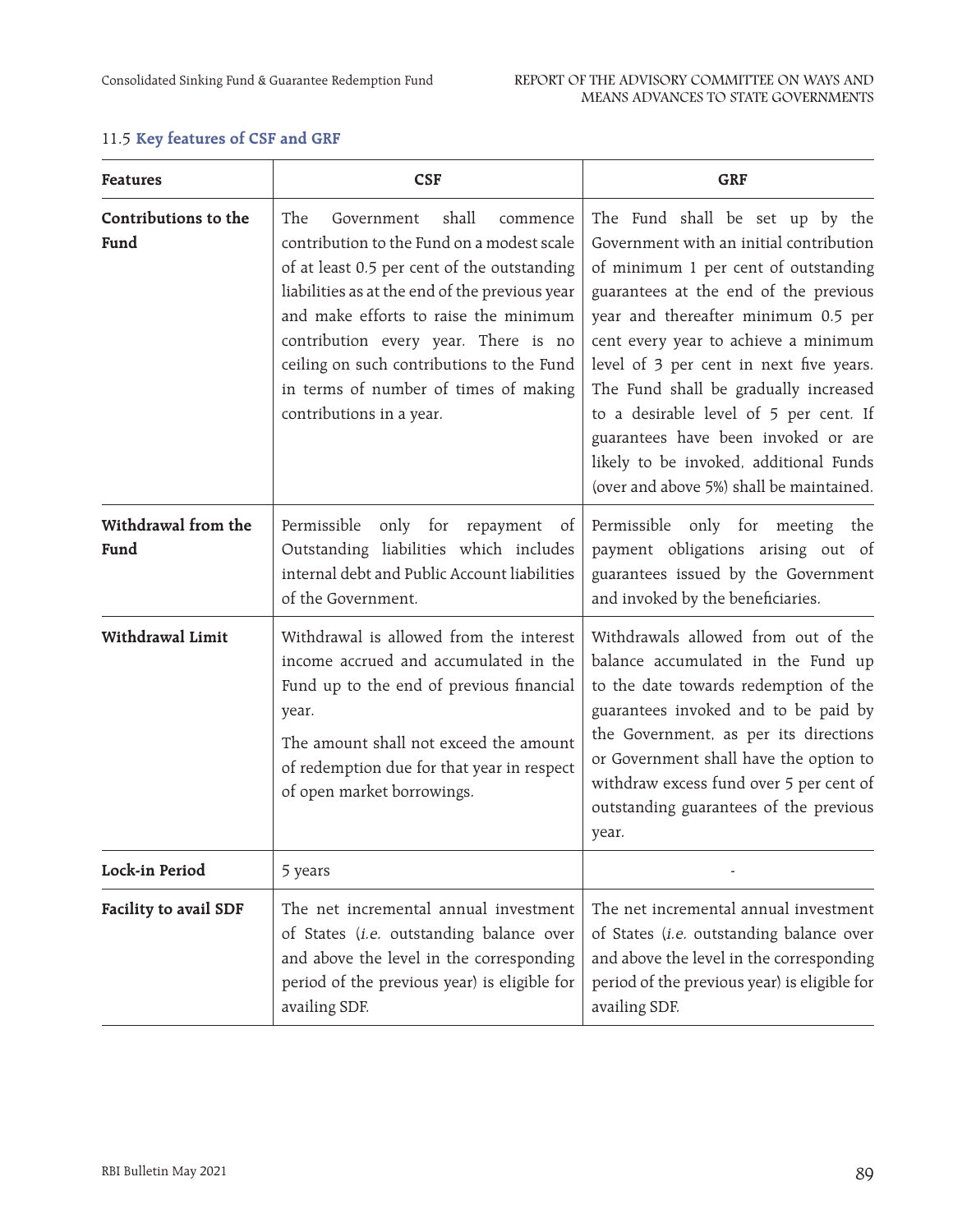#### REPORT OF THE ADVISORY COMMITTEE ON WAYS AND MEANS ADVANCES TO STATE GOVERNMENTS

# **Advantages of Maintaining CSF/ GRF**

11.6 The Committee deliberated on the various advantages that accrue to State Governments by maintaining CSF and GRF, as elaborated below:

- a) CSF can act as a buffer fund for repayment of redemption dues, in the absence of which, States may have to resort to market borrowings.
- b) Availability of a buffer fund increases the investors' confidence in a State's issuance, which may in turn have a positive impact on the borrowing cost of the State.
- c) CSF can cushion the impact on States' Finances in times of economic stress.
- d) Similarly, GRF can be used to meet the contingent liabilities created by States through issuance of guarantees, thus averting an adverse impact on States' finances.
- e) The semi-annual coupons (interest) earned out of investments in CSF/ GRF, and the redemption proceeds received on maturity, gets reinvested in the Fund. This builds up a sizeable corpus over a period of time.
- f) State Governments also benefit by using the incremental investment in CSF and GRF to avail SDF at a lower rate of interest<sup>22</sup> *i.e.*, at Repo minus two per cent.

#### **Limitations in CSF and GRF Schemes**

11.7 While States benefit at large by maintaining reserve funds in the form of CSF and GRF, some of the States had indicated below-mentioned factors that act as constraints in maintaining CSF/ GRF:

a) Contributing to Reserve funds using funds raised through market borrowing entails a cost to the State Governments. If States avail SDF against these investments, the cost may be mitigated to a limited extent (as SDF is granted at a concessional rate).

b) Under the prevailing CSF scheme, the principal contribution gets locked up as the States can withdraw only the interest accrued and accumulated in the Fund and not the principal corpus. Also, a State is allowed to withdraw after a lock-in period of 5 years, and only to meet the redemption requirements in the year of withdrawal. Likewise, under the GRF scheme, funds can be withdrawn only to meet the payment obligations arising out of guarantees invoked, irrespective of the size of the corpus.

The Committee believes that these restrictive features may act as a disincentive for maintaining/ contributing to the Fund.

# **Why States should continue to maintain CSF and GRF**

11.8 From the pros and cons listed above, it is evident that the advantages of maintaining the buffer funds far outweigh the disadvantages. The outbreak of Covid-19 pandemic has also proven that, at times of financial stress, the buffer funds maintained by States largely assist them in meeting their redemption liabilities. The Committee also noticed that issuance of guarantee by States on behalf of their State level undertakings has increased considerably over the years making it necessary for States to maintain GRF, to meet such contingent liabilities.

11.9 Hence, it is felt that the States should continue to build their CSF and GRF to the desirable level of 5 per cent of their total outstanding liabilities/ guarantees. To aid the same, the Committee is of the opinion that the terms and conditions of CSF and GRF may be liberalised further. The Committee also urges the remaining States to join the CSF/ GRF Schemes, which would facilitate the States to withdraw from the fund to repay liabilities at times of need and also avail SDF at times of temporary cash flow mismatches.

<sup>22</sup> Prevailing interest rate (Repo rate minus 2 per cent) on SDF availed against investments in CSF and GRF works out to 2 per cent.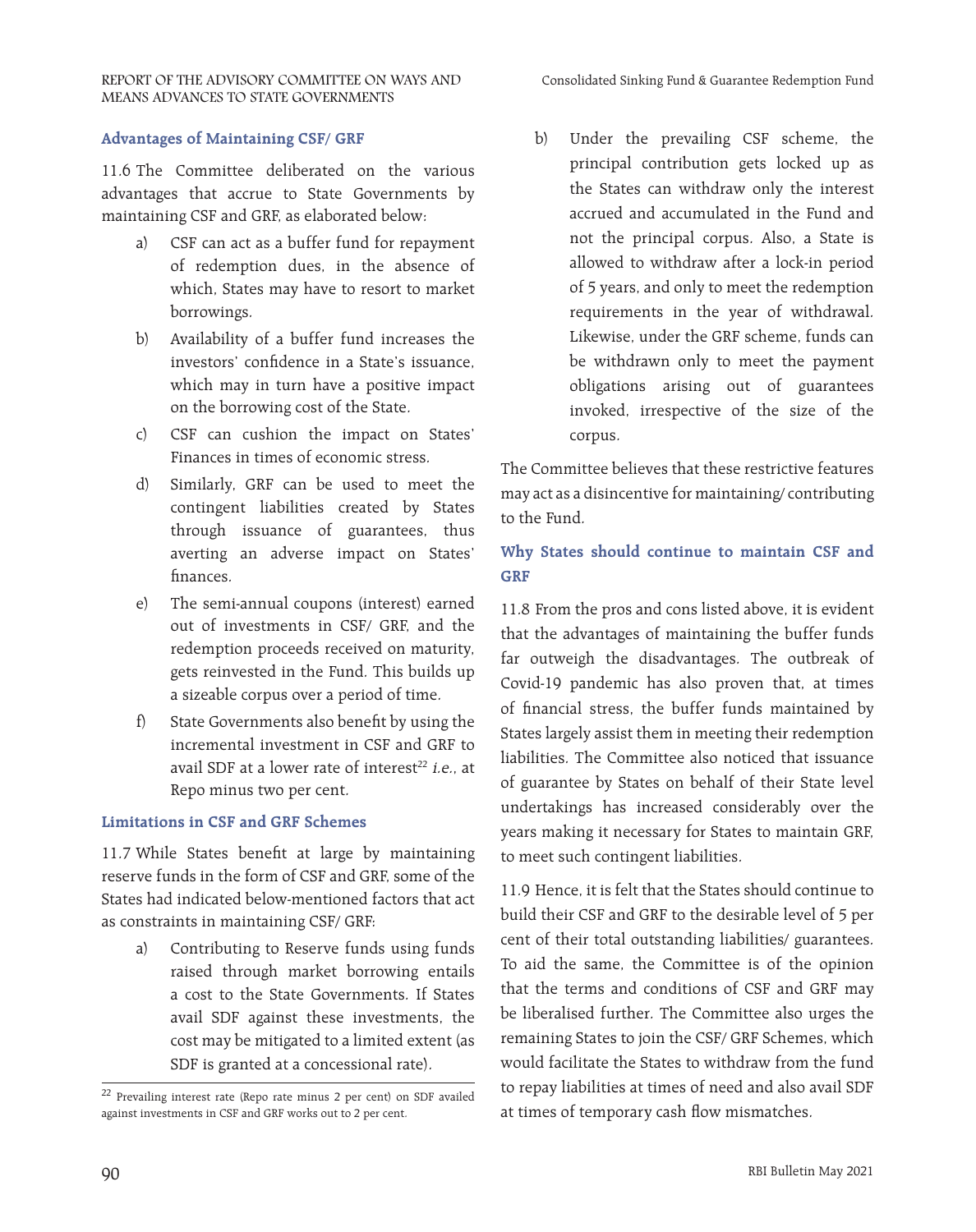# **Recommendations**

11.10 In order to address the issues raised by States and to encourage building up of the corpus in CSF and GRF, the Committee proposes the following measures:

| Feature                         | <b>Existing Provision</b>                                                                                                                                                                                                                                                                                          |                                                                                                                                                                                                                                                                                                                                                                                                                                                                                                                                                                               | <b>Changes Recommended</b>                                      |  |  |  |
|---------------------------------|--------------------------------------------------------------------------------------------------------------------------------------------------------------------------------------------------------------------------------------------------------------------------------------------------------------------|-------------------------------------------------------------------------------------------------------------------------------------------------------------------------------------------------------------------------------------------------------------------------------------------------------------------------------------------------------------------------------------------------------------------------------------------------------------------------------------------------------------------------------------------------------------------------------|-----------------------------------------------------------------|--|--|--|
| Minimum<br>corpus in<br>CSF/GRF | The<br>Government<br>may<br>contribute to the Fund on a<br>modest scale of at least 0.5<br>per cent of the outstanding<br>liabilities as at the end of the<br>previous year beginning with<br>the year of inception and<br>shall make efforts to raise the<br>minimum contribution every<br>year.                  | Minimum corpus to be<br>a) at least 5 per cent of total outstanding liabilities/ guarantees,<br>as applicable;<br>b) built within 5 years;<br>c) maintained on a rolling basis, thereafter.                                                                                                                                                                                                                                                                                                                                                                                   |                                                                 |  |  |  |
| Withdrawal<br>from CSF          | a) Withdrawal is permitted<br>after a lock-in period of 5<br>years from constitution of<br>CSF.                                                                                                                                                                                                                    | constitution of CSF.                                                                                                                                                                                                                                                                                                                                                                                                                                                                                                                                                          | Withdrawal to be allowed after a lock-in period of 2 years from |  |  |  |
|                                 | b) Withdrawal is<br>allowed<br>from the interest income<br>accrued and accumulated<br>in the Fund up to the end<br>of previous financial year.<br>c) Permissible<br>only<br>for<br>repayment of outstanding<br>liabilities which includes<br>internal debt and public<br>account liabilities of the<br>Government. | Till Minimum<br>No change in existing terms<br>corpus is built<br>After achieving<br>Withdraw from the balance outstanding<br>Minimum<br>(including Principal) in excess of the Minimum<br>corpus, for repayment of outstanding liabilities <sup>23</sup> ;<br>of<br>corpus<br>of total<br>5%<br>(OR)<br>outstanding<br>Withdraw from the interest accrued and<br>liabilities<br>accumulated in the Fund, for repayment of<br>outstanding liabilities, as per the existing norms.<br>(States will be allowed to choose only one of<br>the above options at a single instance) |                                                                 |  |  |  |
|                                 | d) The amount withdrawn<br>exceed the<br>shall<br>not<br>amount of redemption due<br>for that year in respect of<br>open market borrowings.                                                                                                                                                                        | This condition of limiting the quantum of withdrawal to the<br>amount of market borrowing redemption due for that year, can<br>be removed.<br>States may be allowed to use the total quantum of interest accrued<br>and accumulated in the Fund (up to the end of previous financial<br>year) for repayment of outstanding liabilities, which includes<br>internal debt and public account liabilities of the Government.                                                                                                                                                     |                                                                 |  |  |  |

 $^\mathrm{23}$  Outstanding liabilities include internal debt and public account liabilities of the Government.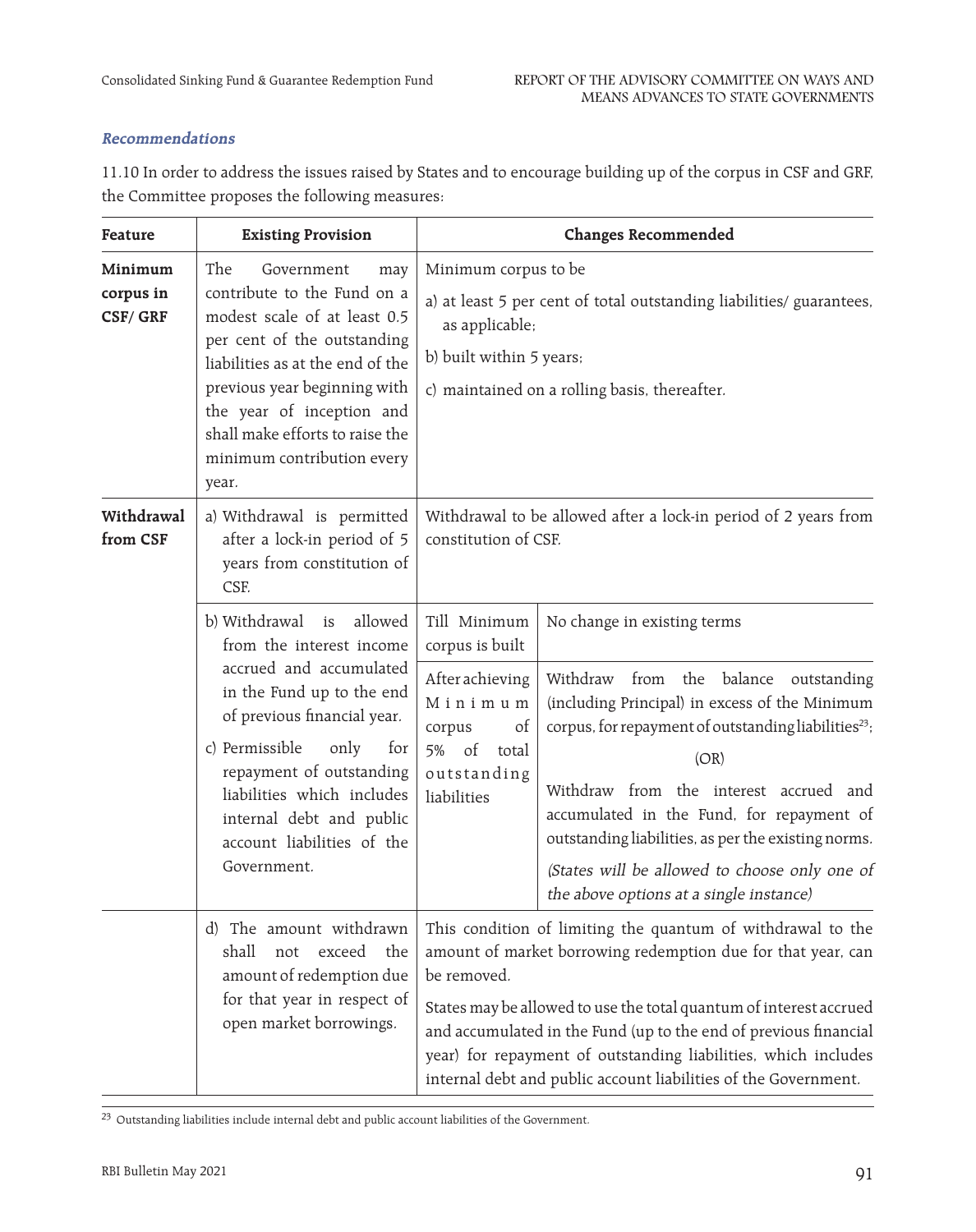11.11 The prevailing provision in CSF/ GRF Scheme necessitates consultation with State Governments for selection of securities to be liquidated, in case of premature disinvestment from CSF/ GRF. The Committee proposes that this condition may be removed in view of operational convenience and the Reserve Bank may be allowed to decide on the securities to be liquidated, provided the securities chosen for disinvestment are in profit, at the time of sale. Accordingly, the CSF and GRF Schemes may be amended.

11.12 The Committee observed that States need to ensure accuracy of data on contingent liabilities, including that of guarantees. They also need to strengthen data collection, disclosure and improve reporting of data on sector-wise guarantees.

#### **Interim Liberalisation owing to COVID-19**

11.13 In response to the COVID-19 pandemic, States had to take unprecedented measures to contain the

spread of the epidemic which entailed a heavy cost to the State Governments. Hence, in order to ease the financial constraints faced by State Governments, the Reserve Bank had reviewed the CSF Scheme and had decided to temporarily relax the rules governing withdrawal from CSF. Accordingly, States were permitted to withdraw a portion of their total balance outstanding at the end of March 2020 (including both Principal and Interest accrued), while ensuring that a minimum balance is retained in the Fund. The relaxation had made available additional funds to the States for repaying their redemption dues. This additional sum, together with the normally permissible withdrawal limit under CSF, was expected to aid the States in meeting 45 per cent of the redemption of their market borrowings, due in 2020-21. This interim change in withdrawal norms came into force on May 22, 2020 and remain valid till March 31, 2021.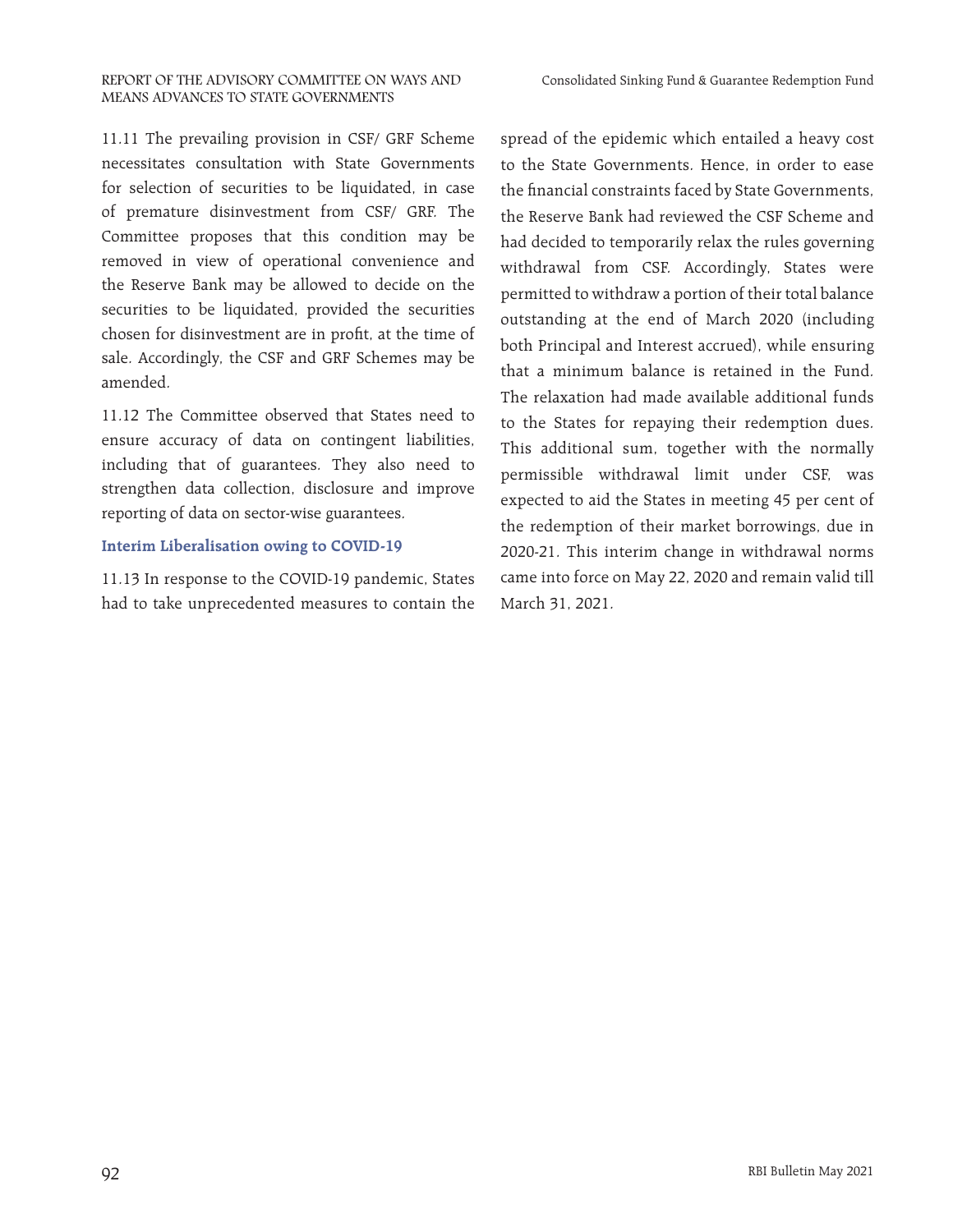# **XII. REVIEW OF MINIMUM CASH BALANCE OF STATE GOVERNMENTS**

12.1 The Committee reviewed the requirements of minimum cash balance to be maintained by State Governments. The Committee concluded that raising minimum cash balance does not serve any purpose as surplus cash maintained over the minimum

balance automatically gets invested in ITBs, thereby generating returns for the States. Accordingly, the Committee recommends that the total minimum balance set for States/ UTs may be retained at  $\bar{e}42.33$ crore. A brief on the subject is given in the Annex-2.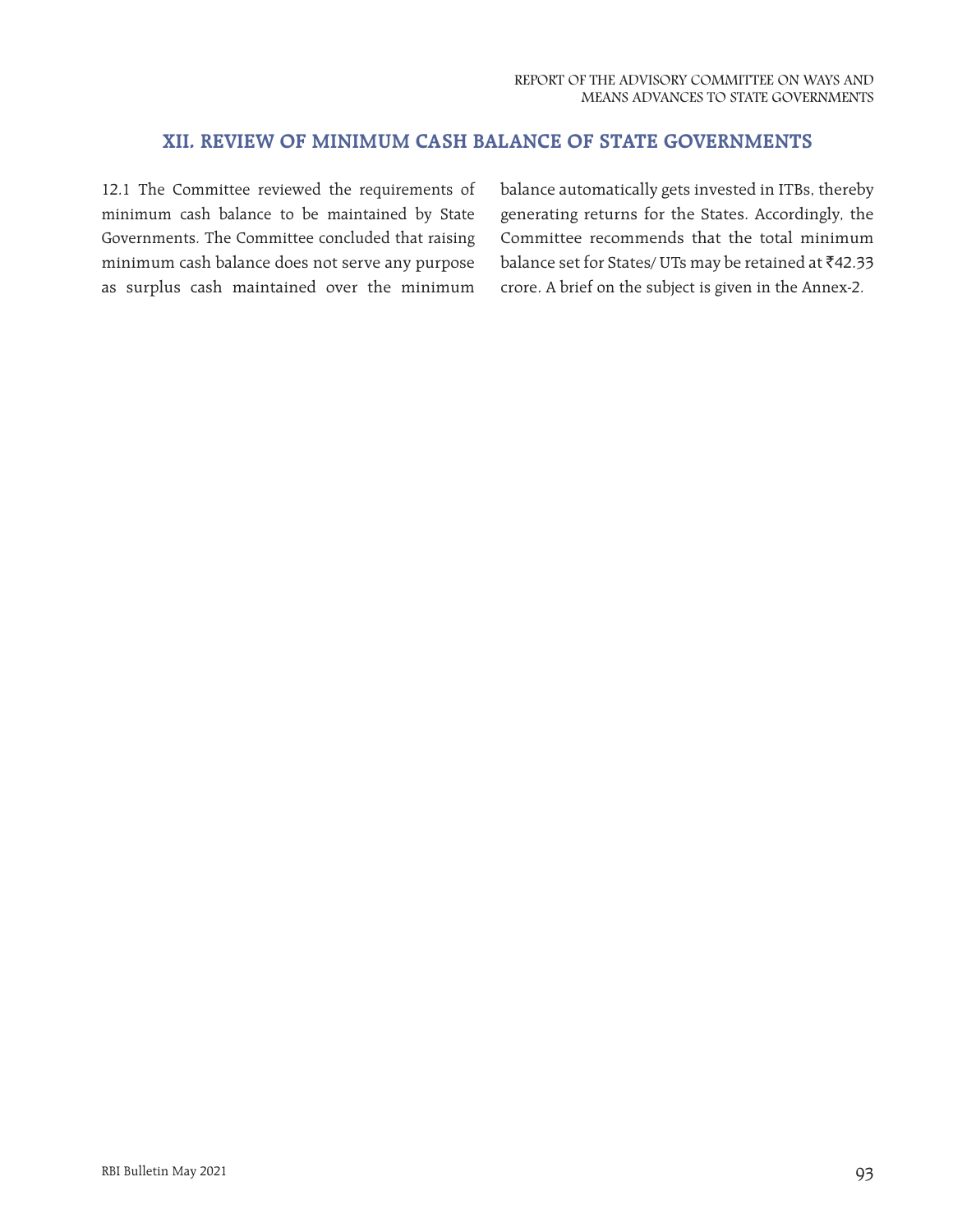# **XIII. RECOMMENDATIONS**

1. The States have been able to manage the fiscal stress caused by COVID-19, primarily through a mix of expenditure compression and additional open market borrowings and financial accommodation provided by the Reserve Bank through SDF, WMA and OD. The Committee calculated WMA limits based on the total expenditure of State Governments. The rationale for adopting expenditure-based methodology was to revise the limit according to the fiscal size of States. The formula-based revised limit, thus arrived, works out to  $\bar{z}$ 47,010 crore. As the effect of pandemic is still prevalent, and the formula-based revised WMA limit arrived at by the Committee is lower than the interim limit, the Committee is of the view that the interim WMA limit of  $\text{\textsterling}51,560$  crore may continue for 6 months i.e., up to September 30, 2021. Thereafter, depending on the course of the pandemic and its impact on the economy, Reserve Bank may review the limit, either based on the methodology suggested by the Committee or as may be necessary, after assessing the then requirement of States.

2. The Committee also recommends that the prevailing interest rate on SDF/ WMA/ OD may be retained.

3. The Committee proposes that the OD Regulations<sup>24</sup> may continue and the interim relaxations<sup>25</sup> on OD may cease to exist by March 31, 2021.

4. The Committee recommends that the operating limit of SDF should continue to be calculated against the collateral of investments in G-sec/ ATBs and the net annual incremental investments in CSF and GRF,

without any upper limit, and the usual haircut margin of 5 per cent shall be applied.

5. The Committee recommends that the limitation<sup>26</sup> on availing SDF against investment in 91-day T-bills may be removed and States be allowed to invest in 91 day T-bills without the restriction of 90 days, provided the SDF/ WMA availed prior to such investment is fully repaid. Likewise, prevailing condition of permitting States to invest their cash surplus in  $ATBs^{27}$  only when they have not availed WMA in the immediately preceding period of 90 consecutive days, may also be removed. However, States may take care to not avail SDF after investing their cash balances in 91-day T-bills. If such instances prevail, the Reserve Bank may take measures as deemed necessary to curtail such activities.

6. The Committee underscores that CSF and GRF are reserve funds, constituted voluntarily by States for a specific purpose, and need to be built up substantially. Hence, the Committee urges the remaining States to join CSF/ GRF schemes, which would facilitate them to withdraw from the Fund to repay liabilities in times of need, and also to avail SDF for managing temporary cash flow mismatches.

7. The Committee recommends that a minimum corpus be built by States in CSF and GRF, within the next 5 years, and maintained on a rolling basis thereafter. States may build a minimum corpus of at least 5 per cent of the total liabilities/ guarantees outstanding at the end of previous FY.

<sup>24</sup> OD Regulations as detailed in the RBI Press Release on 'Ways and Means Advances (WMA) Scheme for the State Governments' dated January 29, 2016.

<sup>25</sup> Interim relaxation in OD facility was granted vide Press Release dated April 7, 2020 to increase the number of days a State can continue to be in OD, from 14 to 21 consecutive working days and 36 to 50 working days in a quarter. This relaxation will be valid up to March 31, 2021.

<sup>26</sup> If a State avails SDF against investment in 91-day T-bills, in the first occasion, this activity will be allowed for a limited period, but the State will not be allowed to invest further in 91-day T-bills for the next 90 days. However, if such arbitrage practice of availing SDF and subsequent investment in 91-day T-bills continue in the second and subsequent occasion during the financial year, such SDF availed would be treated as WMA after the first occasion.

<sup>27</sup> ATBs include 91-day, 182-day and 364-day Treasury Bills.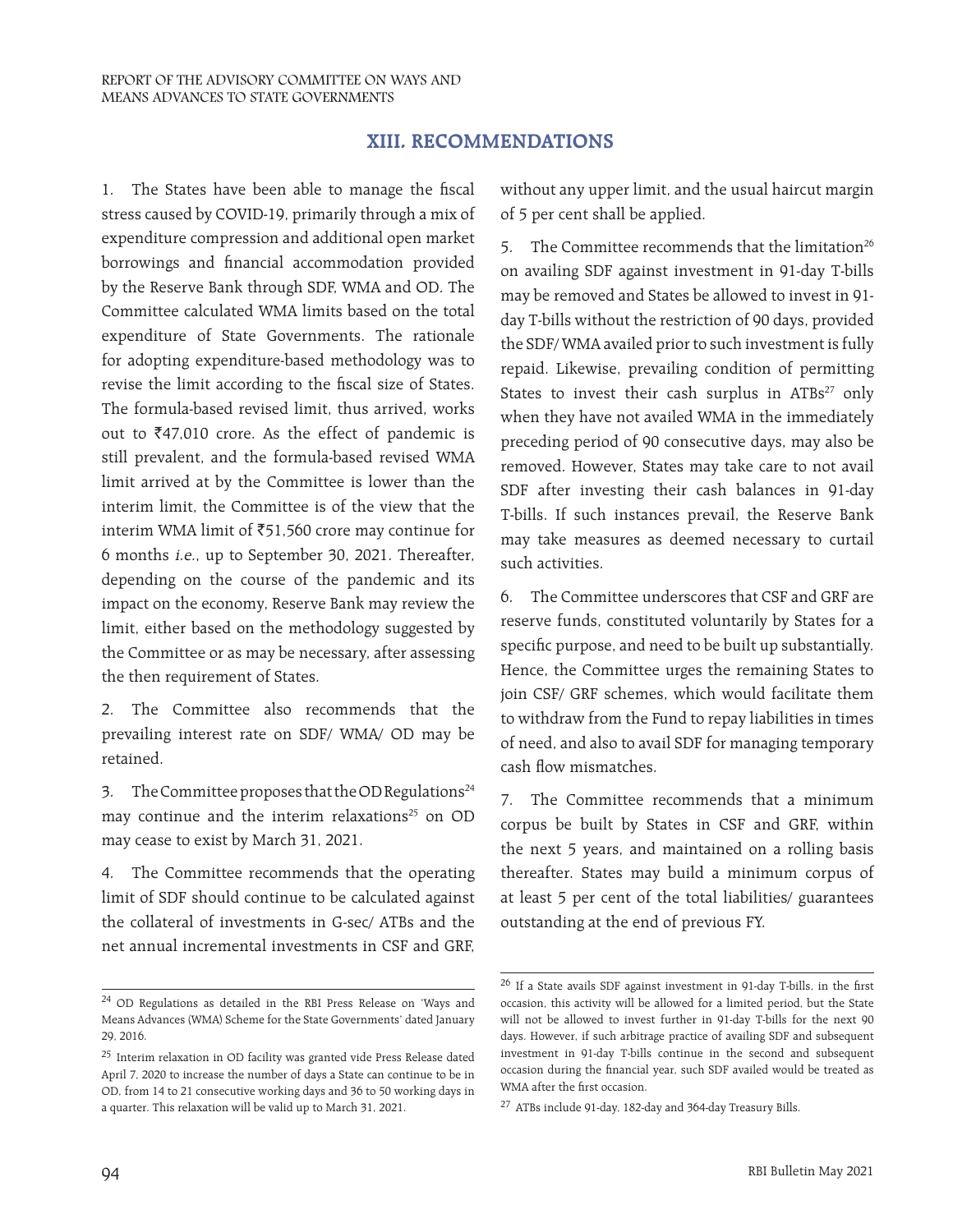8. Regarding lock-in period for withdrawal from CSF, the Committee recommends that withdrawal be allowed after a lock-in period of 2 years from constituting the Fund, in place of the prevailing lockin period of 5 years.

9. The prevailing condition in CSF scheme which limits the quantum of withdrawal from CSF to the amount of redemption due for that year towards market borrowing, may be removed. States may be allowed to use the total quantum of interest accrued and accumulated in the Fund (up to the end of previous FY) for repayment of outstanding liabilities<sup>28</sup>.

10. On building the minimum corpus as stated above, States may be allowed to withdraw from  $CSF^{29}$ , any sum in excess of the minimum corpus of 5 per cent. This will enable States to use the funds invested in excess of the minimum requirement, for repayment of outstanding liabilities.

11. In case of CSF, States will continue to have the existing option of withdrawing from the interest accrued and accumulated in the Fund, and can exercise either one of the withdrawal option, at a single instance.

12. The prevailing provision in CSF/ GRF schemes which necessitate consultation with State Governments for selection of securities in case of premature disinvestment from CSF/ GRF, may be removed, in view of operational convenience. Reserve Bank may be allowed to decide on the securities to be liquidated, provided the securities chosen for disinvestment are in profit at the time of sale.

13. The States may, accordingly, amend their CSF and GRF Schemes and notify the same in their Official Gazette, to avail the benefit of above-mentioned relaxations in the CSF and GRF Schemes.

14. The Committee recommends that the minimum balance fixed for States may not be revised at present and the system of having differential minimum balance for each State/ UT can continue as it has been working fine so far (Annex 2). The Committee believes that raising the minimum cash balance does not serve any purpose and runs contrary to the objective, considering WMA limit is being revised upwards periodically in line with cash flows/ budgetary transactions of States.

<sup>28</sup> Outstanding liabilities include internal debt and public account liabilities of the Government.

<sup>&</sup>lt;sup>29</sup> This option will enable States to withdraw any sum out of the total corpus built in CSF, wherein 'total corpus' would include principal contribution, reinvestments and interest accrued in the Fund, as at the end of previous FY.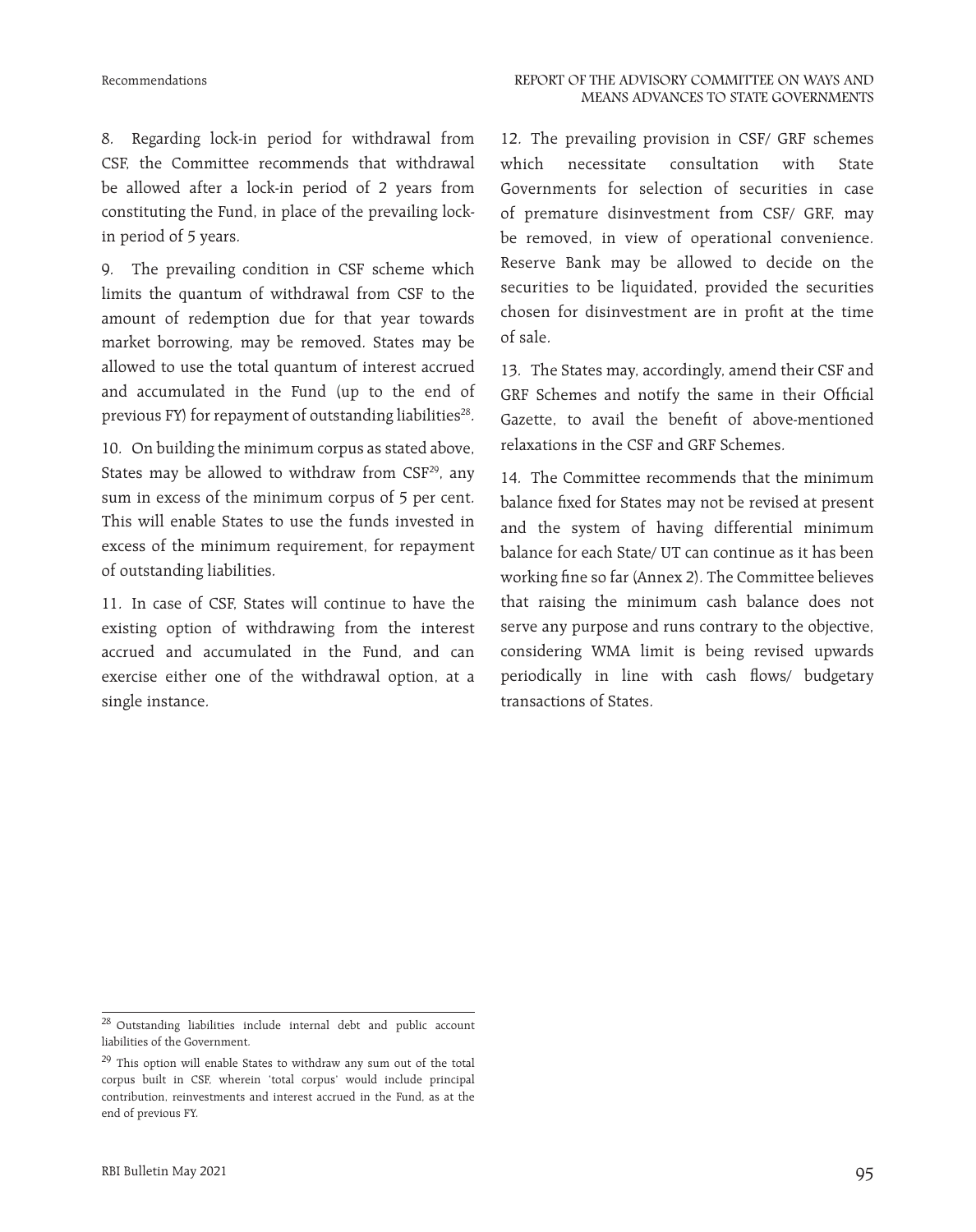# **Annex 1: Revision of WMA – Recommendation by Previous Committees** (Contd.)

(Amount in  $\bar{\bar{\mathfrak{k}}}$ crore)

| Items                                                 | <b>Just Prior</b><br>to the<br>Vithal<br>Committee                        | Vithal<br>Committee                                                                                                                                                                                                                       | Group of<br><b>State Finance</b><br><b>Secretaries</b>                                                                                                                                                                        | Ramachandran<br>Committee                                                                                                                                                                 | Bezbaruah<br>Committee                                                                                                                                                                                                                                                           | <b>Sumit Bose</b>                                                                                                                                                                                                                                                                                                                    |  |  |  |  |  |
|-------------------------------------------------------|---------------------------------------------------------------------------|-------------------------------------------------------------------------------------------------------------------------------------------------------------------------------------------------------------------------------------------|-------------------------------------------------------------------------------------------------------------------------------------------------------------------------------------------------------------------------------|-------------------------------------------------------------------------------------------------------------------------------------------------------------------------------------------|----------------------------------------------------------------------------------------------------------------------------------------------------------------------------------------------------------------------------------------------------------------------------------|--------------------------------------------------------------------------------------------------------------------------------------------------------------------------------------------------------------------------------------------------------------------------------------------------------------------------------------|--|--|--|--|--|
| Normal WMA                                            |                                                                           |                                                                                                                                                                                                                                           |                                                                                                                                                                                                                               |                                                                                                                                                                                           |                                                                                                                                                                                                                                                                                  |                                                                                                                                                                                                                                                                                                                                      |  |  |  |  |  |
| Methodology for<br>Computation of<br><b>WMA Limit</b> | Expressed<br>168<br>times the<br>minimum<br>balances<br>of the<br>States. | Average of<br>revenue<br>receipts<br>and capital<br>expenditure<br>of the latest<br>three years<br>multiplied<br>by a ratio<br>of 2.25% for<br>non-special<br>category<br>States and<br>2.75% for<br>special<br>category<br><b>States</b> | Average of<br>revenue<br>receipts<br>and capital<br>expenditure<br>of the latest<br>three years<br>multiplied<br>by a ratio<br>of 2.4% for<br>non-special<br>category<br>and 2.9%<br>for special<br>category<br><b>States</b> | Average of<br>only revenue<br>receipts<br>of latest<br>three years<br>multiplied by a<br>ratio of 3.19%<br>for non-special<br>category<br>and 3.84%<br>for special<br>category<br>States. | Average of<br>revenue<br>expenditure<br>and capital<br>expenditure<br>of the latest<br>three years<br>adjusted<br>for ad hoc<br>expenditure<br>and<br>multiplied<br>by a ratio<br>of 3.1% for<br>non-special<br>category<br>and 4.1%<br>for special<br>category<br><b>States</b> | Average<br>of total<br>expenditure<br>(revenue<br>expenditure<br>plus capital<br>expenditure)<br>excluding<br>lottery<br>expenditure<br>of the States.<br>The State-<br>wise WMA<br>limits for<br><b>HS&amp;NES</b><br>and other<br>States were<br>obtained<br>by applying<br>the ratio of<br>2.78 per cent<br>and 2.03 per<br>cent. |  |  |  |  |  |
| <b>Aggregate WMA</b><br>Limits                        | 2,234                                                                     | 3,941                                                                                                                                                                                                                                     | 5,283                                                                                                                                                                                                                         | 7,170                                                                                                                                                                                     | 9,875                                                                                                                                                                                                                                                                            | 32,225                                                                                                                                                                                                                                                                                                                               |  |  |  |  |  |
| i) Non-Special<br>Category                            | 2,033                                                                     | 3,589                                                                                                                                                                                                                                     | 4,794                                                                                                                                                                                                                         | 6,445                                                                                                                                                                                     | 8,820                                                                                                                                                                                                                                                                            | 28,035                                                                                                                                                                                                                                                                                                                               |  |  |  |  |  |
| ii) Special<br>Category                               | 202                                                                       | 352                                                                                                                                                                                                                                       | 489                                                                                                                                                                                                                           | 725<br>1,055                                                                                                                                                                              |                                                                                                                                                                                                                                                                                  | 4,190                                                                                                                                                                                                                                                                                                                                |  |  |  |  |  |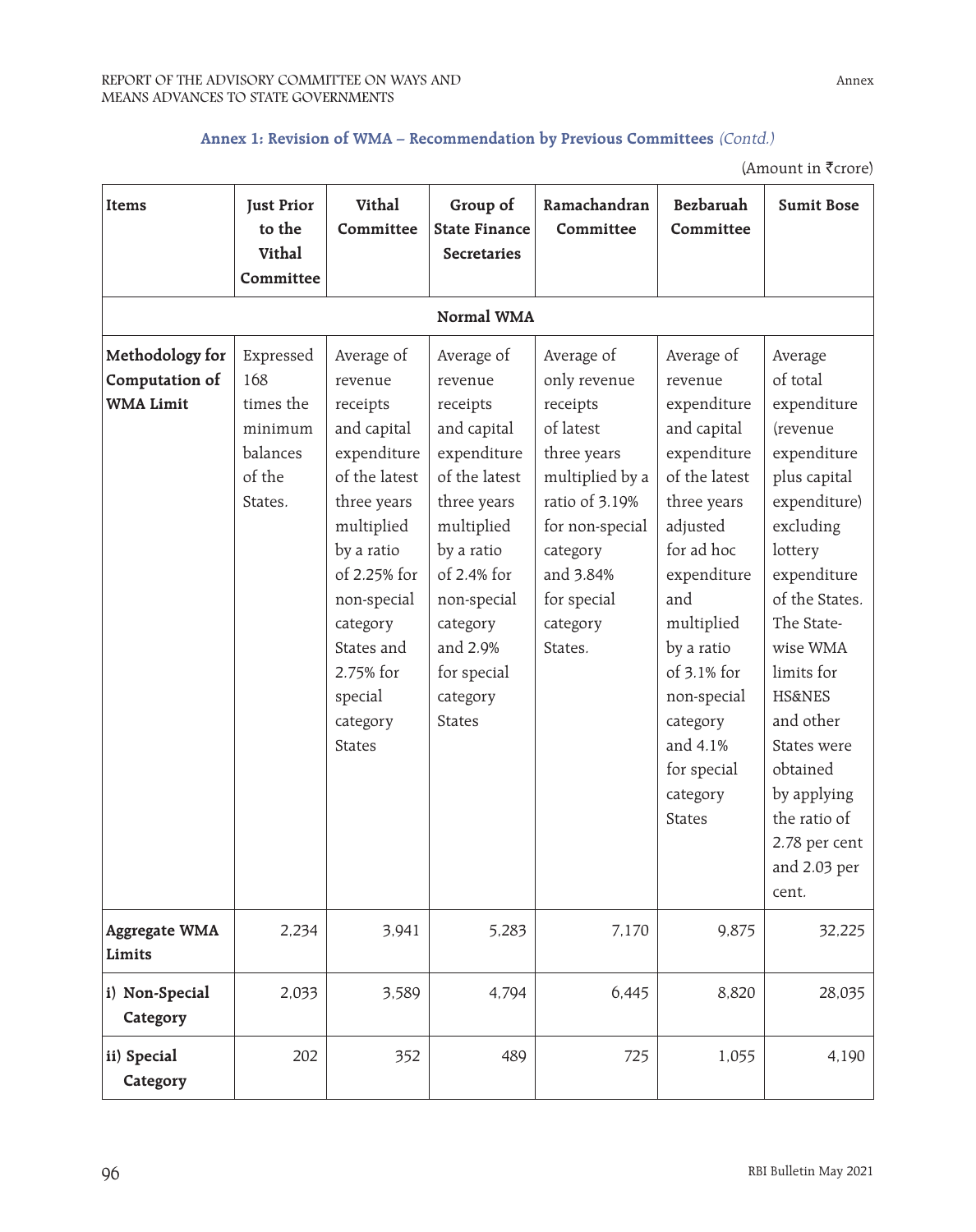# **Annex 1: Revision of WMA – Recommendation by Previous Committees** (Contd.)

(Amount in  $\bar{\bar{\mathfrak{k}}}$ crore)

| Items                             | <b>Just Prior</b><br>to the<br>Vithal<br>Committee                    | Vithal<br>Committee                         | Group of<br><b>State Finance</b><br><b>Secretaries</b> | Ramachandran<br>Committee                                       | Bezbaruah<br>Committee                                                                                                                        | <b>Sumit Bose</b>                                                                                                                                                                                                                                                                                              |
|-----------------------------------|-----------------------------------------------------------------------|---------------------------------------------|--------------------------------------------------------|-----------------------------------------------------------------|-----------------------------------------------------------------------------------------------------------------------------------------------|----------------------------------------------------------------------------------------------------------------------------------------------------------------------------------------------------------------------------------------------------------------------------------------------------------------|
| Special Drawing Facility (SDF)    |                                                                       |                                             |                                                        |                                                                 |                                                                                                                                               |                                                                                                                                                                                                                                                                                                                |
| Computation of<br>limits (Margin) | Limits<br>were<br>placed<br>at 64<br>times the<br>minimum<br>balances | Invst. In<br>Gsec<br>15 %*<br>$10\%***$     | Invst. In<br>Gsec<br>15 %*<br>$10\%***$                | Investment in<br>G-Secs 5 per<br>cent uniformly                 | Investments<br>in GoI<br>securities<br>plus<br>incremental<br>investment<br>of CSF<br>and GRF<br>subject to a<br>maximum<br>of NWMA<br>limit. | A uniform<br>hair cut<br>margin<br>of 5 per<br>cent to be<br>applied on<br>the market<br>value of<br>securities for<br>determining<br>the operating<br>limit of SDF.<br>Accordingly,<br>SDF limit<br>for States<br>will undergo<br>changes<br>based on<br>the market<br>value of<br>outstanding<br>securities. |
| Use of SDF                        | Availed<br>of after<br>Normal<br><b>WMA</b>                           | Availed<br>of after<br>Normal<br><b>WMA</b> | Availed of<br>after Normal<br><b>WMA</b>               | To be availed<br>of before<br>utilising<br>Normal WMA<br>limit. | To be<br>availed<br>of before<br>utilising<br>Normal<br>WMA limit                                                                             | To be availed<br>of before<br>utilising<br>Normal<br>WMA limit                                                                                                                                                                                                                                                 |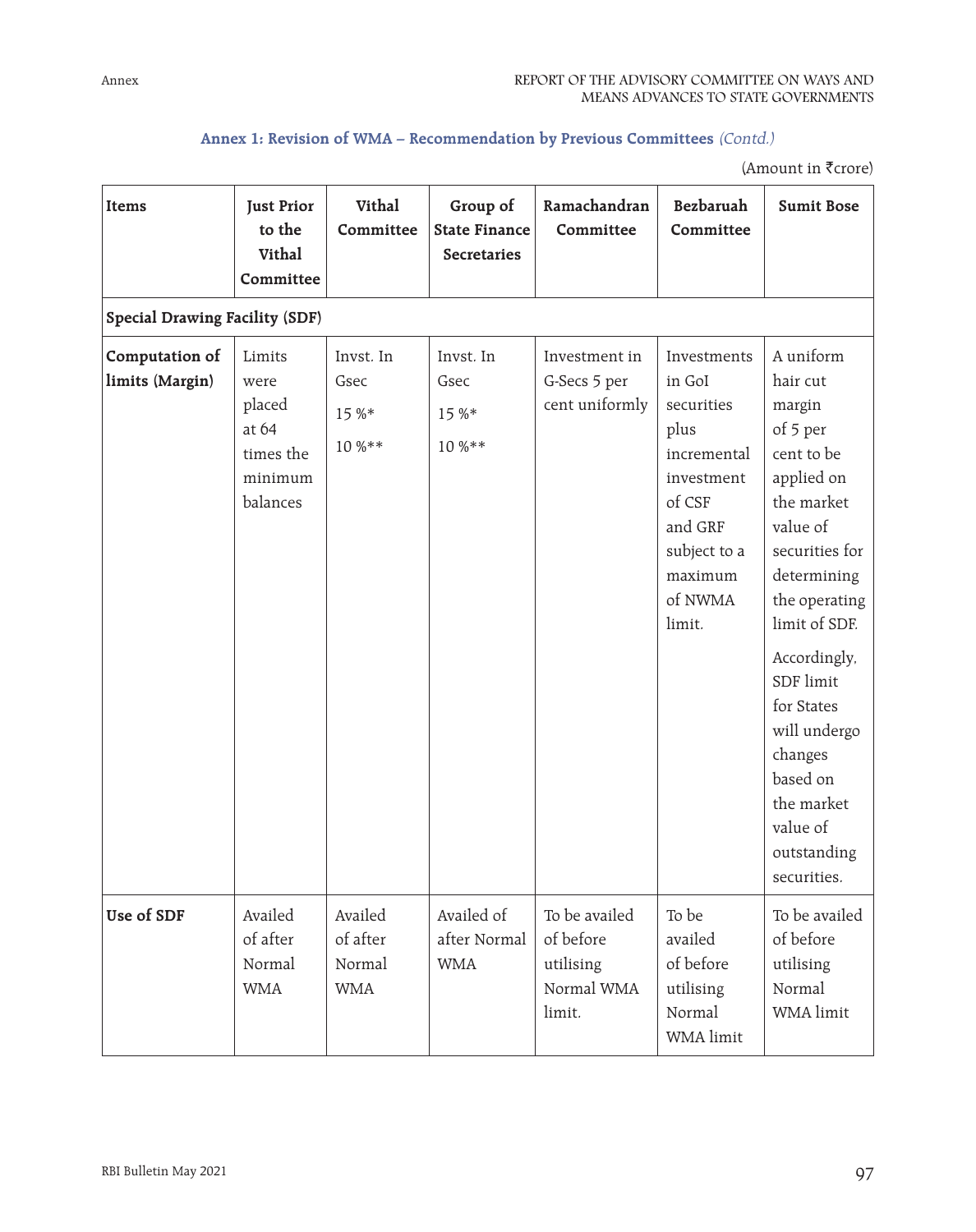# **Annex 1: Revision of WMA – Recommendation by Previous Committees** (Concld.)

(Amount in  $\bar{\bar{\mathfrak{k}}}$ crore)

| Items                                                               | <b>Just Prior</b><br>to the<br>Vithal<br>Committee | Vithal<br>Committee     | Group of<br><b>State Finance</b><br><b>Secretaries</b> | Ramachandran<br>Committee | Bezbaruah<br>Committee | <b>Sumit Bose</b> |
|---------------------------------------------------------------------|----------------------------------------------------|-------------------------|--------------------------------------------------------|---------------------------|------------------------|-------------------|
| Overdraft (OD)                                                      |                                                    |                         |                                                        |                           |                        |                   |
| No. of<br>consecutive<br>working Days                               | 10                                                 | 10                      | 12                                                     | 14                        | 14                     | 14                |
| No. of days in a<br>quarter                                         |                                                    |                         |                                                        | 36                        | 36                     | 36                |
| No. of<br>consecutive<br>working days in<br>excess of NWMA<br>limit |                                                    | $\overline{\mathbf{3}}$ | 5                                                      | 5                         | 5                      | 5                 |

\* For securities with residual maturity of more than 10 years.

\*\* For securities with residual maturity of less than 10 years.

**Source:** Report of the Sumit Bose Committee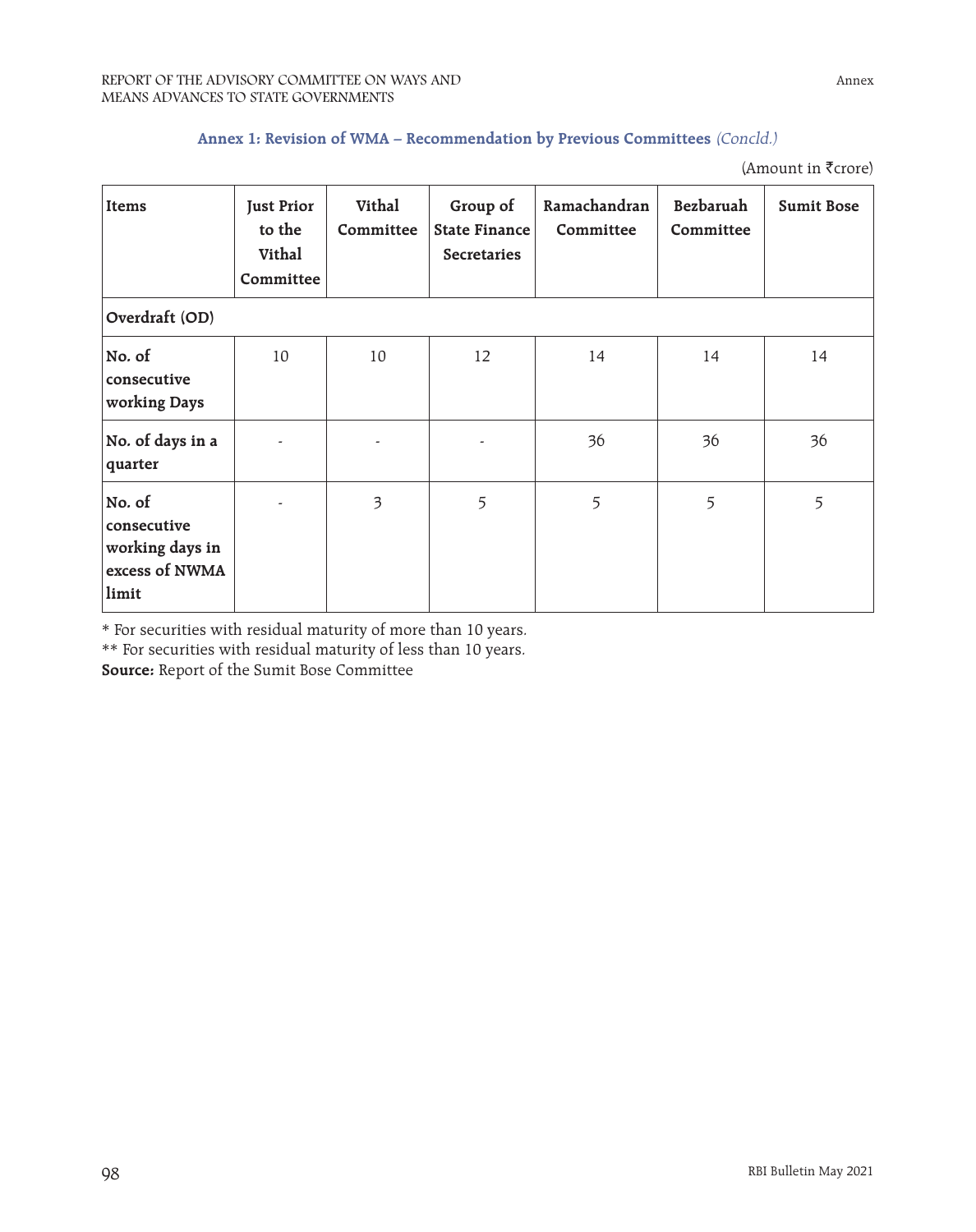Annex

# **Annex 2: Minimum Cash Balance of State Governments: A Review**

In terms of the agreement between the Reserve Bank and State Governments under Section 21A of the RBI Act 1934, States have to maintain with the Reserve Bank such minimum cash balances as may be agreed upon from time to time, and the Reserve Bank grants WMA to State Governments up to certain limits. The minimum balances were fixed for the first time on April 1, 1937 (effective only from April 1, 1938) based on the ratio of total revenue and expenditure of the concerned provincial Government to the total revenue and expenditure of the pre-provincial autonomy Central Government (based on data of previous 3 years). The minimum balances so fixed also represented the limits up to which States could avail WMA from the Reserve Bank.

In the subsequent years, minimum balance for States was reviewed and liberalised $30$  as it was found inadequate with respect to the revenue and expenditure of State Governments. The minimum cash balance, as and when revised, formed the basis of revision of WMA limit of States as it was fixed as a multiple of minimum balance. In addition to Normal WMA, SDF has also been in operation since April 1953.

A comprehensive review of cash balance and WMA limit was done by Vithal Committee in 1998. Prior to Vithal Committee, WMA limit was equivalent to 168 times the minimum balance of States. The Vithal Committee observed that fixing the WMA limit as a multiple of an unchanged minimum balance, as in the past, does not capture the differing needs of States in line with the growth in their budgetary transactions. Hence, the Committee proposed linking the normal WMA limit to cash flows of the State and suggested total expenditure (i.e., revenue plus capital) less revenue deficit, as the proxy for cash flows.

RBI Bulletin May 2021

As per the Vithal Committee, the minimum balance worked out to  $\bar{\xi}$ 41.04 crore for all States.  $({}^{2}\mathbf{.37.97})$  crore for the non-special category States and ₹3.08 crore are for the special category States). Subsequent to joining of UTs of Puducherry and Jammu and Kashmir, the minimum balance went up by ₹0.15 crore (on December 17, 2007) and ₹1.14 crore (on April 1, 2011) to  $\bar{z}$ 41.19 crore and  $\bar{z}$ 42.33 crore, respectively.

Minimum balance of States has remained unchanged since Vithal Committee (1999). At present, it stands fixed at ₹42.33 crore for all States  $-$  bifurcated into  $\bar{z}$ 4.38 crore for HS & NES, including Jammu and Kashmir, and ₹37.95 crore for Other States. Excluding the UT of Jammu and Kashmir, effective minimum cash balance stands at  $\bar{z}$ 41.19 crore –  $\bar{\xi}$  3.24 crore for NE & HS and  $\bar{\xi}$ 37.95 crore for other States.

State Governments are required to maintain a minimum balance with the Reserve Bank, which varies from State to State depending on the size of States' budget and economic activity. Accordingly, the differential minimum balance for States has last been set in 1999 according to their budget size (expenditure and revenue of individual States) relative to total expenditure and revenue, and linked to the same base as for WMA, to reflect the differing needs of States. The differential minimum balance has not been changed since then because the methodology for computing WMA limits had undergone a change and was based on cash flow data of receipts and expenditure as against the earlier methodology wherein WMA limit was derived as a multiple of minimum balance. Moreover, with the funding sources of States' GFD progressively tilted towards market borrowings, there was no requirement of keeping minimum cash balance as most of the States started having surplus cash which automatically gets invested in ITBs/ ATBs of Central Government.

 $^{30}$  Details of historical revisions are provided in the Report of the Advisory Committee on Ways and Means Advances to State Governments, chaired by Shri Sumit Bose.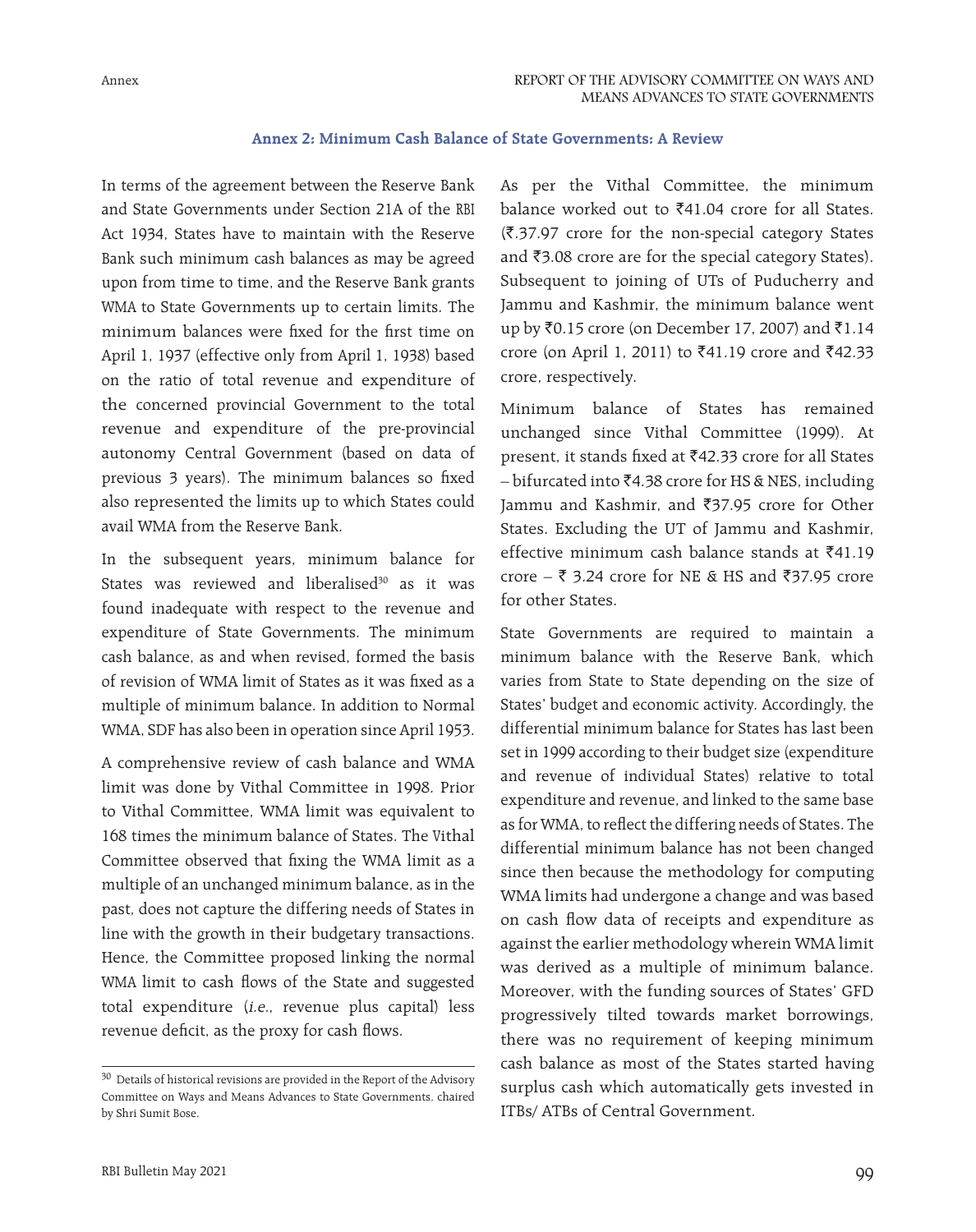The Committee deliberated on revising the minimum balance and concluded that raising minimum cash balance does not serve any purpose as surplus cash maintained over the minimum balance is automatically getting invested in ITBs, thereby generating returns for the States.

Accordingly, it is decided that the total minimum balance set for States/ UTs may be kept unchanged at ₹42.33 crore (Table 8).

|                |                                                                                  |                                                                     |                                                           | (Amount in ₹ crore)         |
|----------------|----------------------------------------------------------------------------------|---------------------------------------------------------------------|-----------------------------------------------------------|-----------------------------|
| S.<br>No.      | Date of Revision                                                                 | Minimum Balance<br>(Total for all States)                           | Normal WMA Limits<br>(In multiples of<br>Minimum Balance) | <b>SDF</b><br>(Special WMA) |
| $\mathbf{1}$   | April 1, 1937 (effective April 1, 1938)<br>(Provincial Government/Part A States) | 1.95                                                                | 1(1.95)                                                   | $\ast$                      |
| 2              | April 1, 1953 (Part A/Part B States)                                             | a) 3.94 on Friday                                                   | 2(7.88)                                                   | 2.00 for each State         |
|                |                                                                                  | b) 3.38 on day other than Friday<br>c) 4.50 before repayment of WMA |                                                           |                             |
| 3              | March 1, 1967                                                                    | 6.25                                                                | 3(18.75)                                                  | 6(37.50)                    |
| $\overline{4}$ | May 1, 1972                                                                      | $6.50 +$                                                            | 12 (78.0)                                                 | 6(42.66)                    |
| 5              | May 1, 1976                                                                      | 13                                                                  | 10 (130.0)                                                | 10 (130.0)                  |
| 6              | October 1, 1978                                                                  | 13                                                                  | 20 (260.0)                                                | 10(130.0)                   |
| 7              | July 1, 1982                                                                     | 13                                                                  | 40 (520.0)                                                | 20(260.0)                   |
| 8              | October 1, 1986                                                                  |                                                                     |                                                           |                             |
|                | a) April-September                                                               | 13                                                                  | 52 (676.0)                                                | 20(260.0)                   |
|                | b) October-March                                                                 | 13                                                                  | 48 (624.0)                                                | 20(260.0)                   |
| 9              | March 1, 1988                                                                    | 13.30##                                                             | 56 (744.80)                                               | 20(266.0)                   |
| 10             | November 1, 1993                                                                 | 13.3                                                                | 84 (1,117.20)                                             | 32 (425.60)                 |
| 11             | August 1, 1996                                                                   | 13.3                                                                | 168 (2,234.40)                                            | 64 (852.20)                 |
| 12             | March 1, 1999                                                                    | $41.04$ **                                                          | 3,941.00#                                                 | $++$                        |
| 13             | February 1, 2001                                                                 | 41.04                                                               | 5,283.00                                                  | $++$                        |
| 14             | April 1, 2002                                                                    | 41.04                                                               | 6,035.00                                                  | $++$                        |
| 15             | April 1, 2003                                                                    | 41.04                                                               | 7,170.00                                                  | $++$                        |
| 16             | April 1, 2005                                                                    | 41.04                                                               | 8,935.00                                                  | $++$                        |
| 17             | April 1, 2006                                                                    | 41.04                                                               | 9,875.00                                                  | $++$                        |
| 18             | December 17, 2007                                                                | $41.19***$                                                          | 9,925.00                                                  | $++$                        |
| 19             | April 1, 2011                                                                    | 42.33 ****                                                          | 10,240.00                                                 | $++$                        |
| 20             | November 11, 2013                                                                | 42.33                                                               | 15,360.00                                                 | $++$                        |
| 21             | November 20, 2015                                                                | 42.33                                                               | 32,225.00                                                 | $++$                        |
| 22             | March 26, 2018                                                                   | 42.33                                                               | 32,225.00                                                 | $++$                        |

\* Secured Ways and Means Advances were occasionally granted on an ad-hoc basis.

+ The increase of `0.25 crore over the figure for 1967 was due to the fixation of minimum balance for four States viz. Himachal Pradesh, Manipur, Meghalaya and Tripura. There was no revision for other States.

\*\* The minimum balance revised upwards linking it to the same base as for WMA.

## Joining of Goa raised the minimum balance by  $\bar{x}$ 0.30 crore.

\*\*\* Joining of UT of Puducherry raised the minimum balance by  $\bar{z}0.15$  crore.

\* Joining of Jammu & Kashmir raised the minimum balance by `1.14 crore.

**Source:** Report of the Sumit Bose Committee

<sup>++</sup> The limits for special WMA liberalised, no upper limit on Special WMA, which is being provided against the actual holdings of Central Government Securities subject to margin.

<sup>#</sup> The aggregate amount applicable in March 1999 was ₹3,685 crore on the basis of the recommendation of IAC. On bifurcation of Bihar, Madhya Pradesh and Uttar Pradesh, interim limits were granted to the six recognised States effective November 2000.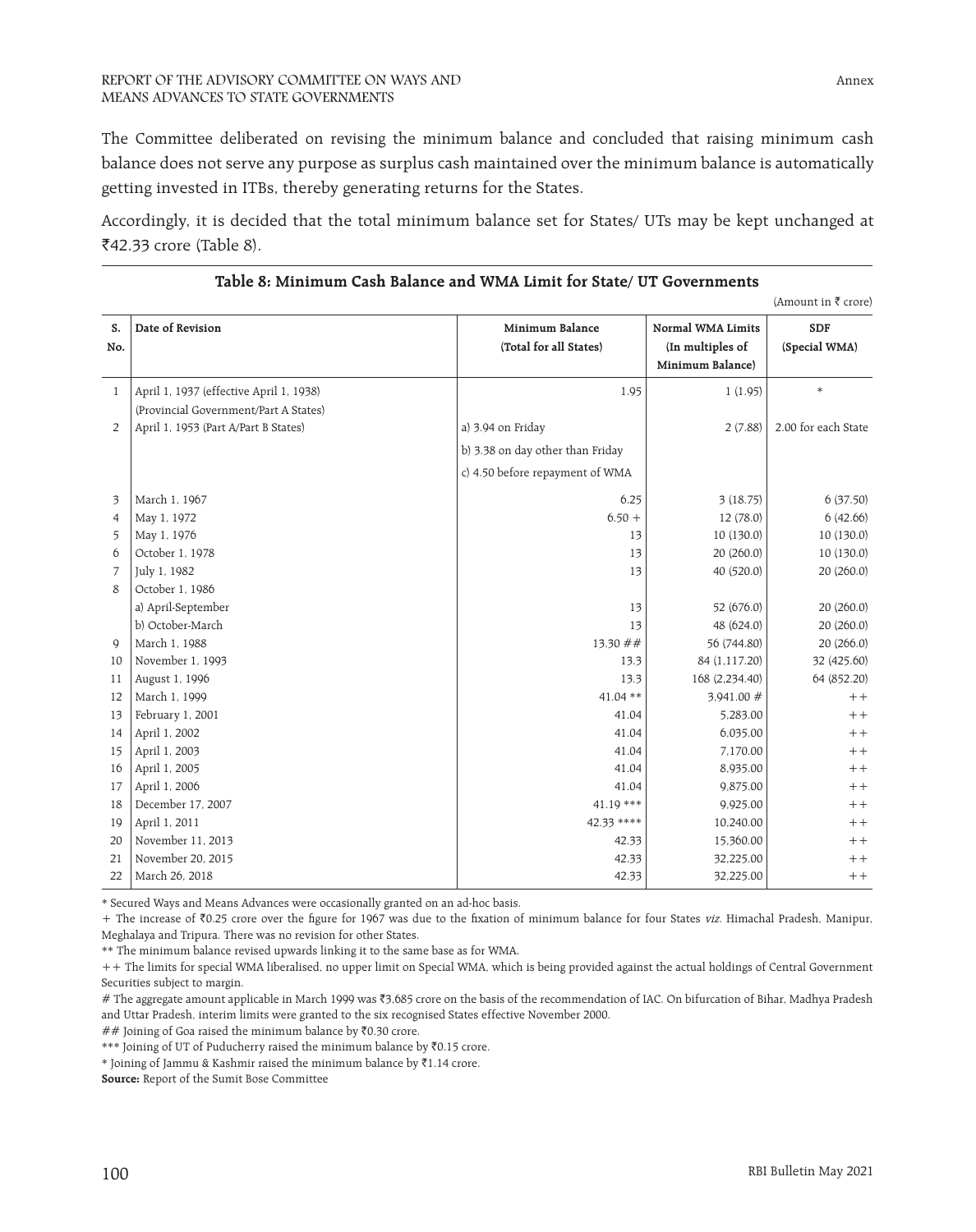| S.<br>No.       | Period                                               | Normal WMA                                                                                                                                         | SDF (Special WMA)                                                                                                                                                                                                                             | OD                                                                                         |
|-----------------|------------------------------------------------------|----------------------------------------------------------------------------------------------------------------------------------------------------|-----------------------------------------------------------------------------------------------------------------------------------------------------------------------------------------------------------------------------------------------|--------------------------------------------------------------------------------------------|
| 1               | $\overline{2}$                                       | $\overline{\mathbf{3}}$                                                                                                                            | $\overline{4}$                                                                                                                                                                                                                                | 5                                                                                          |
| 1.              | Prior to March 1967                                  | 1% below Bank Rate                                                                                                                                 | Up to $\overline{\xi}50$ lakh<br>i)<br>0.25% below<br><b>Bank Rate</b><br>₹51 lakh to ₹125<br>$\rm ii)$<br>lakh - $\frac{1}{2}\%$ below<br>Bank Rate on the<br>entire amount<br>Over ₹125 lakh –<br>iii)<br>Bank rate on the<br>entire amount | Bank rate                                                                                  |
| 2.              | March 1967 to April 1976                             | 1% below Bank Rate                                                                                                                                 | 1% below Bank Rate                                                                                                                                                                                                                            | <b>Bank Rate</b>                                                                           |
| $\mathfrak{Z}.$ | May 1976 to August 1996                              | First 90 days -<br>i)<br>1% below Bank<br>Rate<br>91-180 days - 1%<br>ii)<br>above bank Rate<br>Beyond 180 days<br>iii)<br>- 2% above Bank<br>Rate | First 90 days - 1%<br>i)<br>below Bank Rate<br>91-180 days - 1%<br>$\rm ii)$<br>above bank Rate<br>iii) Beyond 180 days<br>- 2% above Bank<br>Rate                                                                                            | i) For 7 days - Bank<br>Rate<br>ii) From 8th day<br>onwards - 3% above<br><b>Bank Rate</b> |
| 4.              | August 1996 to January 15, 1998                      | <b>Bank Rate</b>                                                                                                                                   | <b>Bank Rate</b>                                                                                                                                                                                                                              | Bank Rate plus 3%                                                                          |
| 5.              | Jan 16, 1998 to March 18, 1998                       | 2% below Bank Rate                                                                                                                                 | 2% below Bank Rate                                                                                                                                                                                                                            | <b>Bank Rate</b>                                                                           |
| 6.              | March 19, 1998 to April 2, 1998                      | 1.5% below Bank<br>Rate                                                                                                                            | 1.5% below Bank Rate                                                                                                                                                                                                                          | 0.5% above Bank<br>Rate                                                                    |
| 7.              | April 3 to April 28, 1998                            | 1% below Bank Rate                                                                                                                                 | 1% below Bank Rate                                                                                                                                                                                                                            | 1% above Bank Rate                                                                         |
| 8.              | April 29, 1998 to November<br>1998                   | <b>Bank Rate</b>                                                                                                                                   | <b>Bank Rate</b>                                                                                                                                                                                                                              | 2% above Bank Rate                                                                         |
| 9.              | Vithal Committee-November<br>1998                    | <b>Bank Rate</b>                                                                                                                                   | <b>Bank Rate</b>                                                                                                                                                                                                                              | Bank Rate plus 2%                                                                          |
| 10.             | Group of State Finance<br>Secretaries - January 2001 | <b>Bank Rate</b>                                                                                                                                   | <b>Bank Rate</b>                                                                                                                                                                                                                              | Bank Rate plus 2%                                                                          |

# **Annex 3: Interest Rate on WMA, SDF and OD – Historical Trend** (Contd.)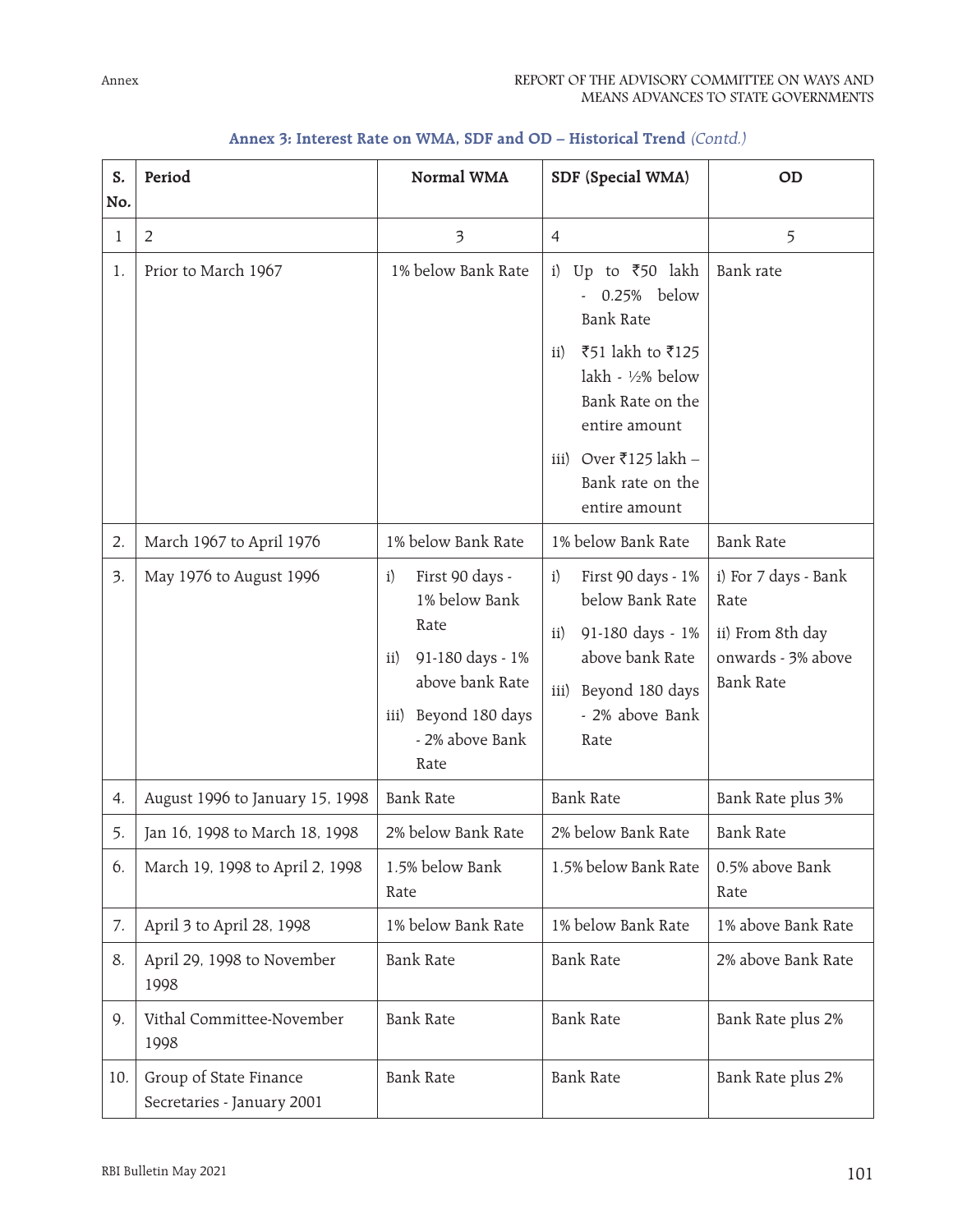| S.<br>No. | Period                                   | Normal WMA                                                                                              | SDF (Special WMA)   | OD                                                                                                                             |
|-----------|------------------------------------------|---------------------------------------------------------------------------------------------------------|---------------------|--------------------------------------------------------------------------------------------------------------------------------|
| 1         | $\overline{2}$                           | 3                                                                                                       | $\overline{4}$      | 5                                                                                                                              |
| 11.       | Ramachandran Committee -<br>January 2003 | Bank Rate for the<br>period of 1-90 days<br>and 1% above Bank<br>Rate for the period<br>beyond 90 days. | 1% below Bank Rate. | OD up to 100% of<br>NWMA at 3% above<br>the Bank Rate and<br>for OD exceeding<br>100% of NWMA at<br>6% above the Bank<br>Rate. |
| 12.       | Bezbaruah Committee - October<br>2005    | Repo Rate for the<br>period of 1-90 days<br>and 1% above Repo<br>Rate for the period<br>beyond 90 days. | 1% below Repo Rate. | OD up to 100% of<br>NWMA at 2% above<br>Repo Rate and for<br>OD exceeding 100%<br>of NWMA at 5%<br>above the Repo Rate.        |
| 13.       | Sumit Bose Committee -<br>January 2016   | Repo Rate for the<br>period of 1-90 days<br>and 1% above Repo<br>Rate for the period<br>beyond          | 1% below Repo Rate  | OD up to 100% of<br>NWMA at 2% above<br>Repo Rate and for<br>OD exceeding 100%<br>of NWMA at 5%<br>above the Repo Rate.        |

# **Annex 3: Interest Rate on WMA, SDF and OD – Historical Trend** (Concld.)

**Source:** Report of the Sumit Bose Committee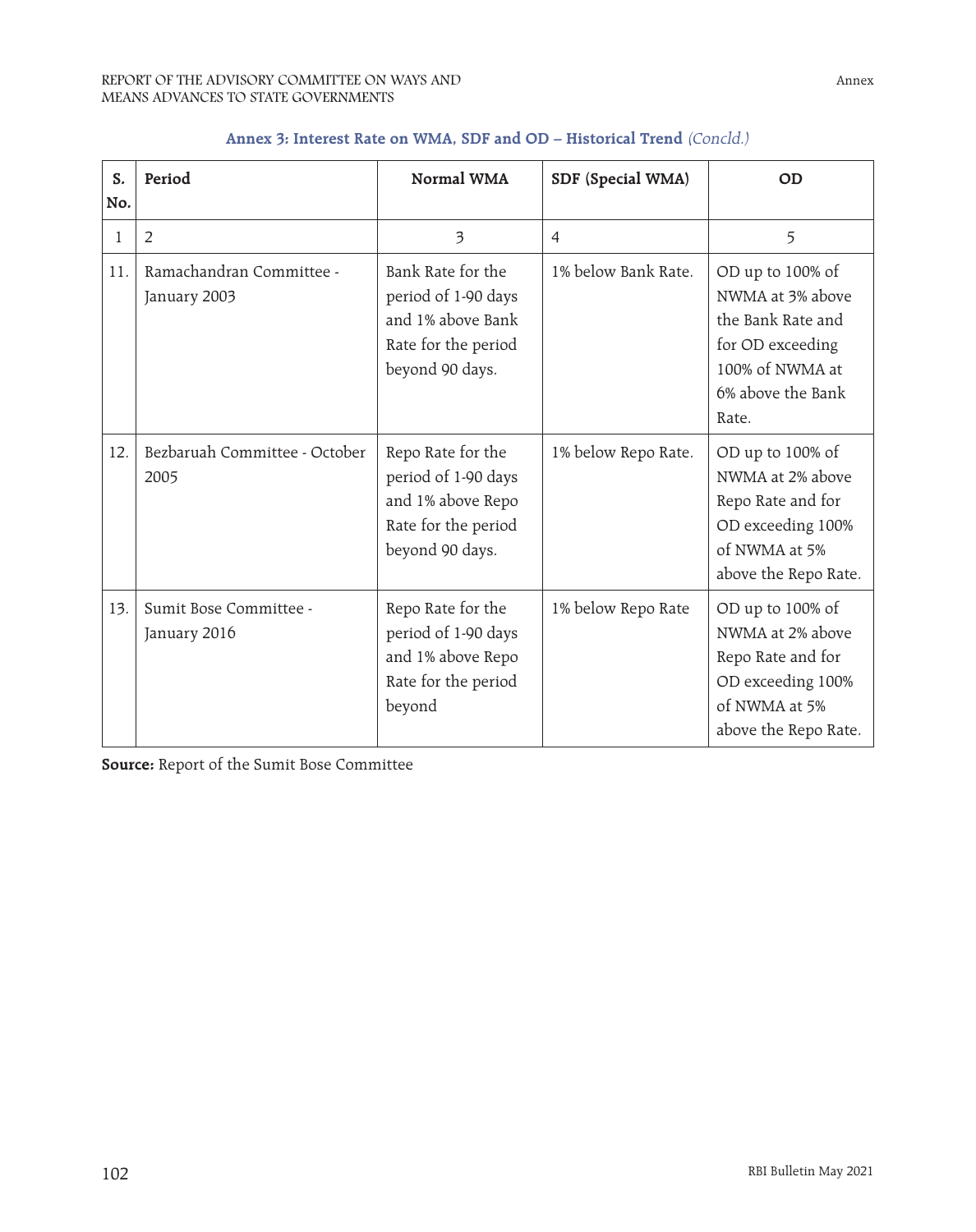| Annex 4: Investments in ITBs and ATBs by States (end- March) |  |  |  |  |  |  |
|--------------------------------------------------------------|--|--|--|--|--|--|
|--------------------------------------------------------------|--|--|--|--|--|--|

| <b>State</b>         | 2015-16     |                  | 2016-17      |                  | 2017-18     |                  | 2018-19                                                          |                  | 2019-20      |             | 2020-21*    |             |
|----------------------|-------------|------------------|--------------|------------------|-------------|------------------|------------------------------------------------------------------|------------------|--------------|-------------|-------------|-------------|
|                      | <b>ITBs</b> | <b>ATBs</b>      | <b>ITBs</b>  | <b>ATBs</b>      | <b>ITBs</b> | <b>ATBs</b>      | <b>ITBs</b>                                                      | <b>ATBs</b>      | <b>ITBs</b>  | <b>ATBs</b> | <b>ITBs</b> | <b>ATBs</b> |
| Andhra Pradesh       | 2707        | 500              | 3703         | 0                | 0           | 0                | 0                                                                | 0                | 5137         | 0           | $\theta$    | 0           |
| Arunachal Pradesh    | 1201        | $\theta$         | 277          | 0                | 313         | 0                | 673                                                              | 0                | 1416         | 0           | 1840        | 0           |
| Assam                | 6135        | 1400             | 3802         | 1400             | 937         | 0                | 8324                                                             | 0                | 2933         | 0           | 6079        | 0           |
| Bihar                | 8194        |                  | 12997        | 0                | 17391       | 0                | 14787                                                            | 0                | 17584        | $\theta$    | 11402       | 0           |
| Chhattisgarh         | 1858        |                  | 2514         | 0                | 4075        | $\boldsymbol{0}$ | 9773                                                             | 0                | 5250         | 5000        | 4436        | 4550        |
| Goa                  | 255         | $\boldsymbol{0}$ | 342          | 0                | 148         | 0                | 343                                                              | 0                | 342          | 0           | 604         | 0           |
| Gujarat              | 7951        |                  | 11700        | 0                | 4137        | 0                | 5837                                                             | 0                | 9289         | 0           | 10414       | 0           |
| Haryana              | 4089        | 0                | 2471         | 0                | 2001        | 0                | 638                                                              | 0                | 2249         | 0           | 3025        | 0           |
| Himachal Pradesh     | 557         | $\boldsymbol{0}$ | 759          | 0                | 724         | $\mathbf{0}$     | 102                                                              | 0                | 982          | 0           | 1601        | 3100        |
| Jammu and<br>Kashmir | 43          | $\Omega$         | $\mathbf{0}$ | $\mathbf{0}$     | 0           | 0                | 0                                                                | 0                | $\mathbf{0}$ | $\Omega$    | 0           | 0           |
| Jharkhand            | 2102        | $\mathbf 0$      | 1439         | 0                | 355         | 0                | 168                                                              | 0                | 3071         | 0           | 2714        | 0           |
| Karnataka            | 16949       |                  | 24012        | $\mathbf 0$      | 12674       | 0                | 5149                                                             | 0                | 13652        | 0           | 33903       | 12000       |
| Kerala               | 1643        | $\theta$         | 1950         | 0                | 887         | 0                | 188                                                              | 0                | 0            | 0           | 0           | 0           |
| Madhya Pradesh       | 9503        | $\mathbf{0}$     | 10643        | $\mathbf{0}$     | 7423        | $\mathbf{0}$     | 8651                                                             | 0                | 11280        | 0           | 21177       | 0           |
| Maharashtra          | 21529       | 15000            | 32344        | 12000            | 43446       | 15000            | 9371                                                             | 26000            | 14120        | 0           | 21105       | 10000       |
| Manipur              | 0           | 0                | 0            | 0                | 0           | 0                | $\mathbf 0$                                                      | 0                | 58           | 0           | 0           | 0           |
| Meghalaya            | 273         | 0                | 1375         | 0                | 1686        | 0                | 1076                                                             | 0                | 807          | $\Omega$    | 396         | 0           |
| Mizoram              | 155         | $\boldsymbol{0}$ | 443          | 0                | 461         | $\mathbf{0}$     | 163                                                              | 0                | 295          | $\Omega$    | 15          | $\Omega$    |
| Nagaland             | 0           | $\theta$         | 35           | 0                | 63          | $\mathbf{0}$     | 135                                                              | 0                | 0            | $\Omega$    | $\theta$    | O           |
| Odisha               | 5786        |                  | 8685         | $\mathbf{0}$     | 13314       | 12050            | 8945                                                             | 15100            | 8034         | 17370       | 11391       | 16665       |
| Puducherry           | 494         | 505              | 806          | 280              | 526         | 715              | 405                                                              | 888              | 582          | 700         | 974         | 806         |
| Punjab               | 5180        | $\theta$         | 0            | 0                | 0           | 0                | 469                                                              | 0                | 804          | 0           | 864         | $\Omega$    |
| Rajasthan            | 2916        | 3000             | 5585         | 2517             | 6402        | 2974             | 2154                                                             | 3792             | 5808         | 1800        | 3926        | 2000        |
| Tamil Nadu           | 9443        | 5569             | 15181        | 19306            | 11278       | 31369            | 11038                                                            | 27347            | 10171        | 8634        | 11245       | 19762       |
| Telangana            | 2509        | $\theta$         | 53           | $\boldsymbol{0}$ | 2281        | $\boldsymbol{0}$ | 1591                                                             | $\boldsymbol{0}$ | 6911         | $\theta$    | $\Omega$    | $\Omega$    |
| Tripura              | 1354        | 1300             | 804          | 1100             | 1207        | 0                | 432                                                              | 800              | 933          | 0           | 1938        | 0           |
| Uttar Pradesh        | 615         |                  | 1205         | 0                | 10173       | 0                | 25435                                                            | 0                | 19880        | 0           | 31383       | 0           |
| Uttarakhand          | 345         | 0                | 452          | 0                | 386         | 0                | 248                                                              | 0                | 0            | 0           | 2354        | O           |
| West Bengal          | 6794        | 0                | 12481        | 0                | 8584        | 0                | 5989                                                             | 0                | 13170        | 0           | 5574        | 0           |
| Total                | 120582      |                  |              |                  |             |                  | 27274 156059 36603 150871 62108 122084 73927 154757 33504 188360 |                  |              |             |             | 68883       |

(Amount in  $\bar{\tau}$ crore)

\*: as on end-February 2021

Source: RBI records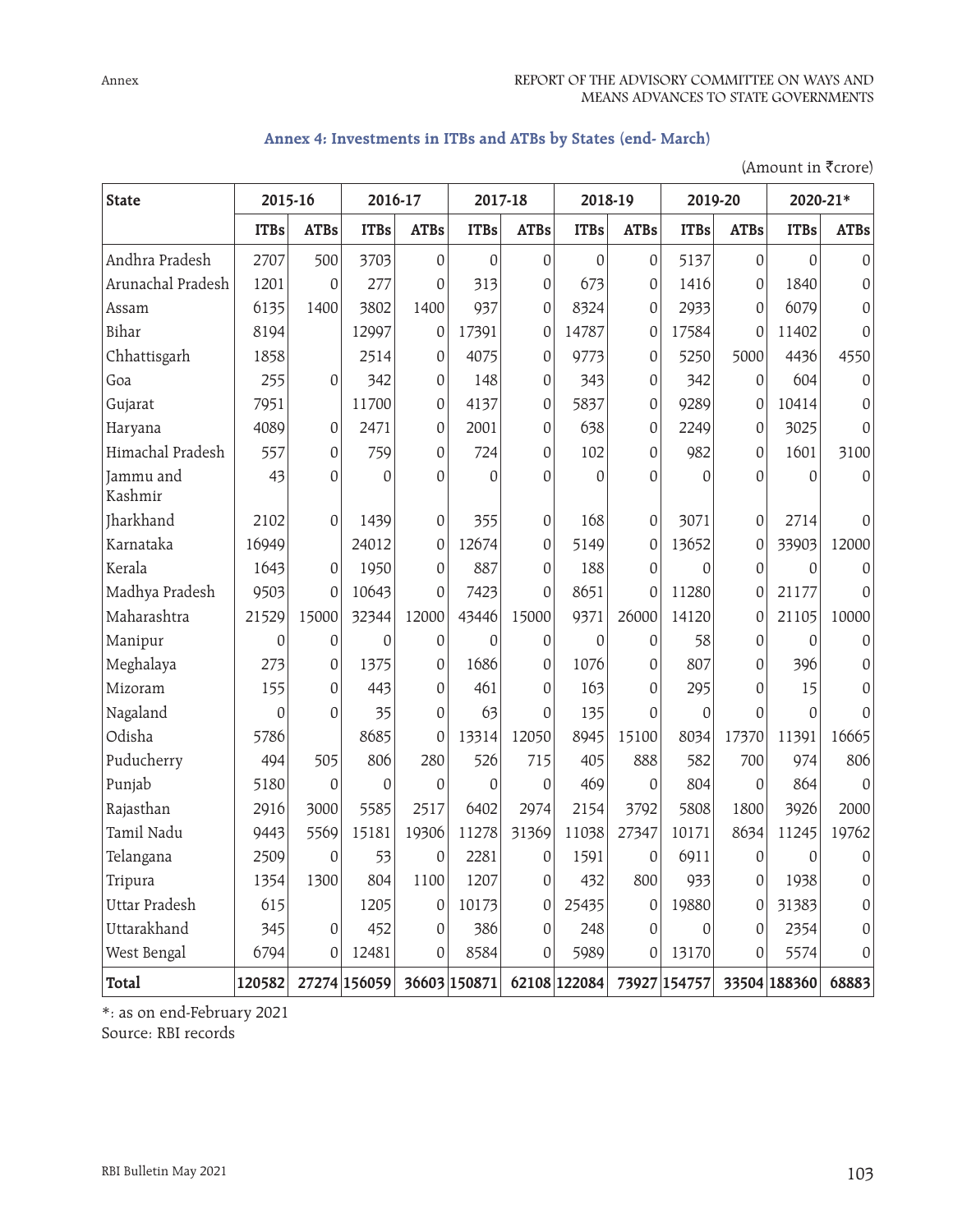#### REPORT OF THE ADVISORY COMMITTEE ON WAYS AND MEANS ADVANCES TO STATE GOVERNMENTS

**States 2015-16 2016-17 2017-18 2018-19 2019-20 2020-21 (end-February 2021)** Andhra Pradesh 1288 1271 1443 1379 1959 2289 Arunachal Pradesh 1814 1263 1133 1865 1978 2394 Assam 4644 7601 5361 4619 5035 4733 Bihar 8691 14250 13504 18441 17371 12379 Chhattisgarh 936 1947 3451 3538 2425 2243 Goa 61 133 178 169 265 177 Gujarat 6670 7778 9839 5866 6642 6695 Haryana 3696 3478 2554 2424 2503 2637 Himachal Pradesh (644 | 732 | 1440 | 1169 | 1101 | 792 Jammu and Kashmir 528 431 447 533 568 1073 Jharkhand 2054 2234 2093 989 2303 3249 Karnataka 6354 7553 8355 7799 5983 14558 Kerala 1146 1828 1109 1234 919 1148 Madhya Pradesh 5083 9286 12678 4072 4557 9432 Maharashtra | 7328 13367 16919 14361 13438 11299 Manipur 402 245 385 450 271 208 Meghalaya 651 795 1158 1300 738 490 Mizoram 260 541 649 732 347 200 Nagaland 139 148 223 193 181 91 Odisha 4693 6043 10567 9177 9121 11737 Puducherry 267 255 366 322 383 395 Punjab 507 990 399 470 586 1043 Rajasthan 3526 4362 5514 4802 2649 2655 Tamil Nadu 9035 11141 10256 10757 9610 16412 Telangana 2035 1286 1030 1171 1157 2665 Tripura 1047 779 961 960 569 1133 Uttar Pradesh 2819 5239 11684 19393 17878 14672 Uttarakhand 759 651 545 493 939 1024 West Bengal 1982 | 1982 | 5043 | 7272 | 3115 | 3464 | 3763 **Total 78059 110670 131513 121793 114940 131586**

**Annex 5: Average Investment in ITBs**

**Source:** RBI records.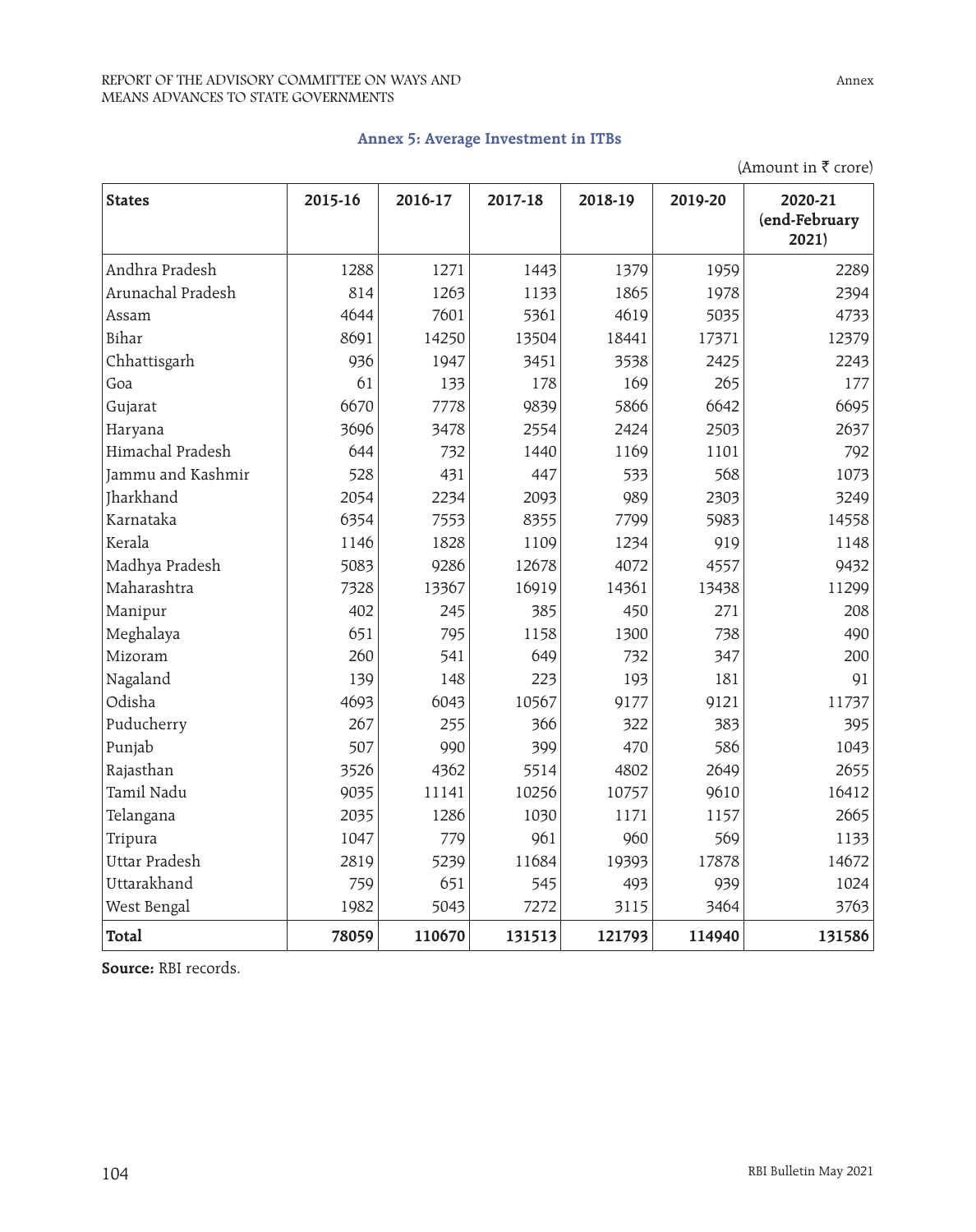# **Annex 6: Average Investment in ATBs**

|                   | (Amount in ₹crore) |          |                |                |                |                                 |  |  |  |
|-------------------|--------------------|----------|----------------|----------------|----------------|---------------------------------|--|--|--|
| <b>States</b>     | 2015-16            | 2016-17  | 2017-18        | 2018-19        | 2019-20        | 2020-21<br>(end-February, 2021) |  |  |  |
| Andhra Pradesh    | 1645               | 2122     | 811            | $\overline{0}$ | $\mathbf 0$    |                                 |  |  |  |
| Arunachal Pradesh | 0                  | 0        | $\Omega$       | $\Omega$       | $\overline{0}$ | $\overline{0}$                  |  |  |  |
| Assam             | 1400               | 1400     | 1400           | 3151           | 3537           | 0                               |  |  |  |
| Bihar             | 400                | 5944     | 8193           | 9167           | 11837          | 0                               |  |  |  |
| Chhattisgarh      | 0                  | 0        | $\overline{0}$ | 217            | 5418           | 4499                            |  |  |  |
| Goa               | $\Omega$           | $\Omega$ | $\Omega$       | $\Omega$       | $\Omega$       | 0                               |  |  |  |
| Gujarat           | 3694               | 2036     | 3435           | $\Omega$       | $\Omega$       | 0                               |  |  |  |
| Haryana           | 0                  | 0        | $\mathbf{0}$   | 0              | 0              | 0                               |  |  |  |
| Himachal Pradesh  | $\mathbf{0}$       | 500      | 646            | 602            | 1200           | 2324                            |  |  |  |
| Jammu and Kashmir | 0                  | 0        | $\Omega$       | $\Omega$       | $\theta$       | 0                               |  |  |  |
| Jharkhand         | $\Omega$           | 0        | O              | O              | $\Omega$       | 0                               |  |  |  |
| Karnataka         | 10528              | 12261    | 13829          | 11146          | 7569           | 18742                           |  |  |  |
| Kerala            | $\overline{0}$     | 0        | $\overline{0}$ | 0              | $\theta$       | $\Omega$                        |  |  |  |
| Madhya Pradesh    | $\overline{0}$     | 0        | $\Omega$       | $\Omega$       | $\Omega$       | N                               |  |  |  |
| Maharashtra       | 23905              | 24219    | 32333          | 39193          | 18364          | 18834                           |  |  |  |
| Manipur           | 0                  | 0        | $\mathbf{0}$   | 0              | $\theta$       | 0                               |  |  |  |
| Meghalaya         | $\mathbf{0}$       | 0        | $\mathbf{0}$   | 0              | $\Omega$       | 0                               |  |  |  |
| Mizoram           | 0                  | 0        | $\mathbf{0}$   | 0              | 0              | 0                               |  |  |  |
| Nagaland          | $\mathbf{0}$       | $\Omega$ | $\Omega$       | $\Omega$       | $\mathbf{0}$   | U                               |  |  |  |
| Odisha            | 2084               | 2688     | 5228           | 19861          | 21319          | 18254                           |  |  |  |
| Puducherry        | 361                | 484      | 635            | 935            | 876            | 908                             |  |  |  |
| Punjab            | 0                  | 0        | $\Omega$       | $\Omega$       | $\Omega$       | 0                               |  |  |  |
| Rajasthan         | 6577               | 6525     | 5538           | 5220           | 2013           | 1921                            |  |  |  |
| Tamil Nadu        | 9155               | 14835    | 25386          | 29158          | 14419          | 11964                           |  |  |  |
| Telangana         | 0                  | 0        | $\Omega$       | 0              | $\theta$       | 0                               |  |  |  |
| Tripura           | 2004               | 1615     | 1167           | 800            | 800            | 0                               |  |  |  |
| Uttar Pradesh     | 0                  | 0        | $\Omega$       | $\Omega$       | $\theta$       | 0                               |  |  |  |
| Uttarakhand       | 0                  | 0        | $\Omega$       | 0              | 0              | $\overline{0}$                  |  |  |  |
| West Bengal       | $\overline{0}$     | 0        | 5000           | 3000           | 0              | 0                               |  |  |  |
| Total             | 61753              | 74629    | 103601         | 122450         | 87352          | 77446                           |  |  |  |

**Source:** RBI records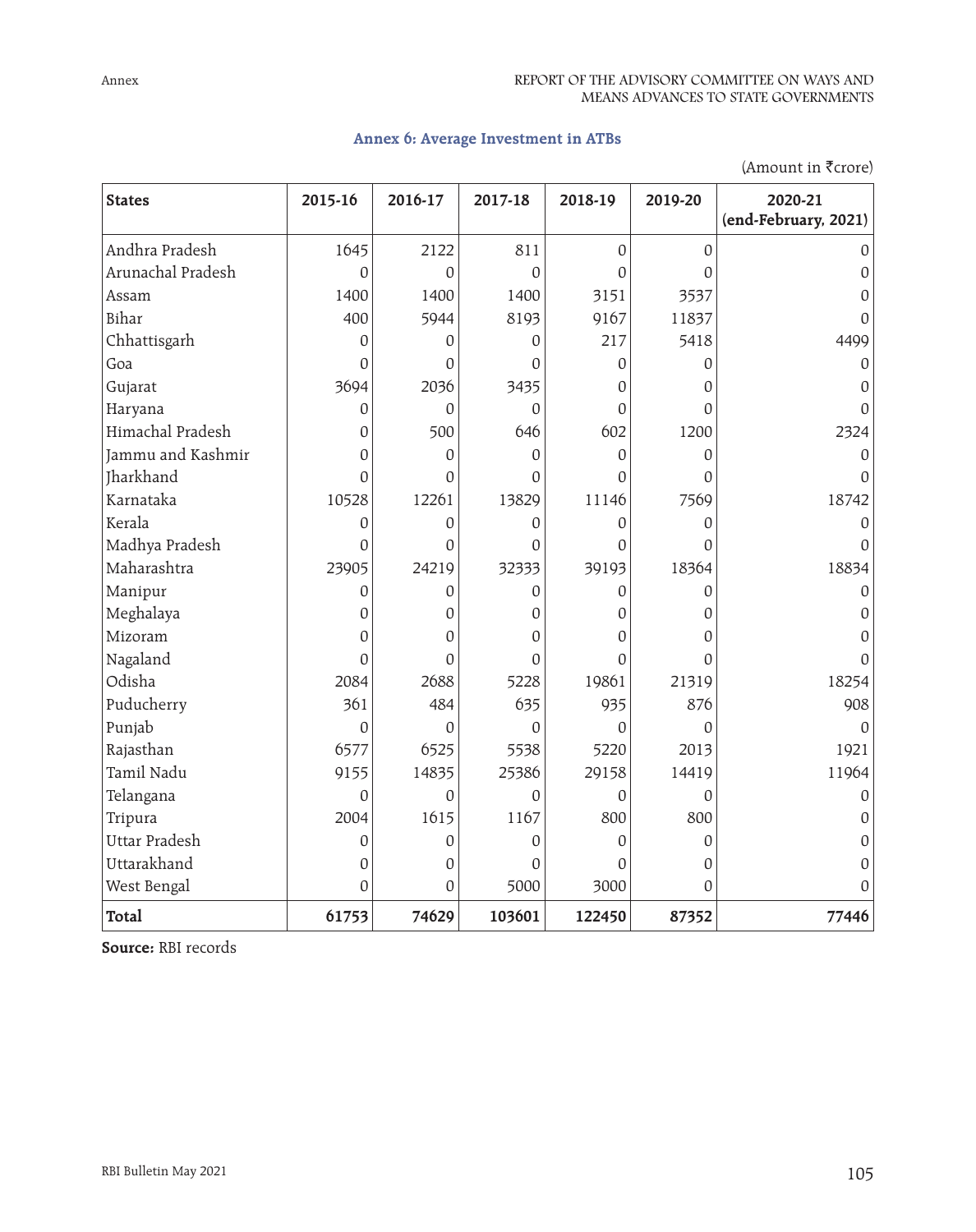# **Annex 7: Monthly Average Position of SDF/ WMA/ OD availed by State Governments/ UTs**

|               |            |            |       | (Amount in ₹crore) |
|---------------|------------|------------|-------|--------------------|
| Month         | <b>SDF</b> | <b>WMA</b> | OD    | Total              |
| Dec-17        | 27.77      | 44.82      | 11.04 | 83.64              |
| Jan-18        | 42.29      | 73.21      | 17.02 | 132.53             |
| Feb-18        | 24.02      | 68.26      | 21.1  | 113.39             |
| Mar-18        | 33.97      | 55.64      | 11.83 | 101.45             |
| Apr-18        | 9.92       | 42.31      | 4.92  | 57.16              |
| May-18        | 16.16      | 43.88      | 9.09  | 69.14              |
| Jun-18        | 33.22      | 41.22      | 3.24  | 77.69              |
| $Jul-18$      | 46.1       | 35.78      | 3.06  | 84.95              |
| Aug-18        | 12.08      | 40.39      | 10.07 | 62.65              |
| Sep-18        | 20.62      | 42.77      | 0.21  | 63.61              |
| Oct-18        | 30.74      | 120.64     | 18.03 | 169.42             |
| <b>Nov-18</b> | 22.21      | 76.83      | 5.12  | 104.17             |
| Dec-18        | 27.08      | 131.95     | 22.08 | 181.12             |
| Jan-19        | 21.25      | 88.22      | 15.21 | 124.69             |
| Feb-19        | 24.19      | 98.98      | 18.81 | 141.98             |
| Mar-19        | 27.41      | 69.59      | 13.82 | 110.84             |
| Apr-19        | 25.75      | 93.73      | 42.42 | 161.91             |
| May-19        | 17.99      | 66.9       | 9.93  | 94.83              |
| Jun-19        | 48.19      | 99.53      | 28.1  | 175.83             |
| Jul-19        | 94.03      | 42.85      | 2.58  | 139.47             |
| Aug-19        | 47.64      | 22.24      | 0     | 69.88              |
| Sep-19        | 19.22      | 20.67      | 2.34  | 42.24              |
| Oct-19        | 102.88     | 69.77      | 6.37  | 179.02             |
| <b>Nov-19</b> | 86.48      | 87.77      | 13.01 | 187.28             |
| Dec-19        | 112.61     | 77.9       | 9.85  | 200.36             |
| Jan-20        | 83.33      | 70.05      | 21.79 | 175.18             |
| Feb-20        | 139.46     | 70.5       | 10.61 | 220.58             |
| Mar-20        | 90.17      | 76.09      | 17.45 | 183.71             |
| Apr-20        | 14.14      | 24.28      | 0.11  | 38.44              |
| May-20        | 91.72      | 93.9       | 10.53 | 196.15             |
| Jun-20        | 140.08     | 80.66      | 12.06 | 232.81             |
| Jul-20        | 130.19     | 126.69     | 4.81  | 261.7              |
| Aug-20        | 151.64     | 167.58     | 19.87 | 339.1              |
| Sep-20        | 312.65     | 244.67     | 59.62 | 616.95             |
| Oct-20        | 145.52     | 196.23     | 37.44 | 379.19             |
| <b>Nov-20</b> | 220.91     | 160.97     | 35.27 | 417.15             |
| Dec-20        | 153.1      | 115.59     | 20.52 | 289.21             |
| $Jan-21$      | 83.98      | 125.91     | 30.07 | 239.96             |
| Feb-21        | 85.11      | 143.87     | 60.36 | 289.34             |

**Source:** RBI records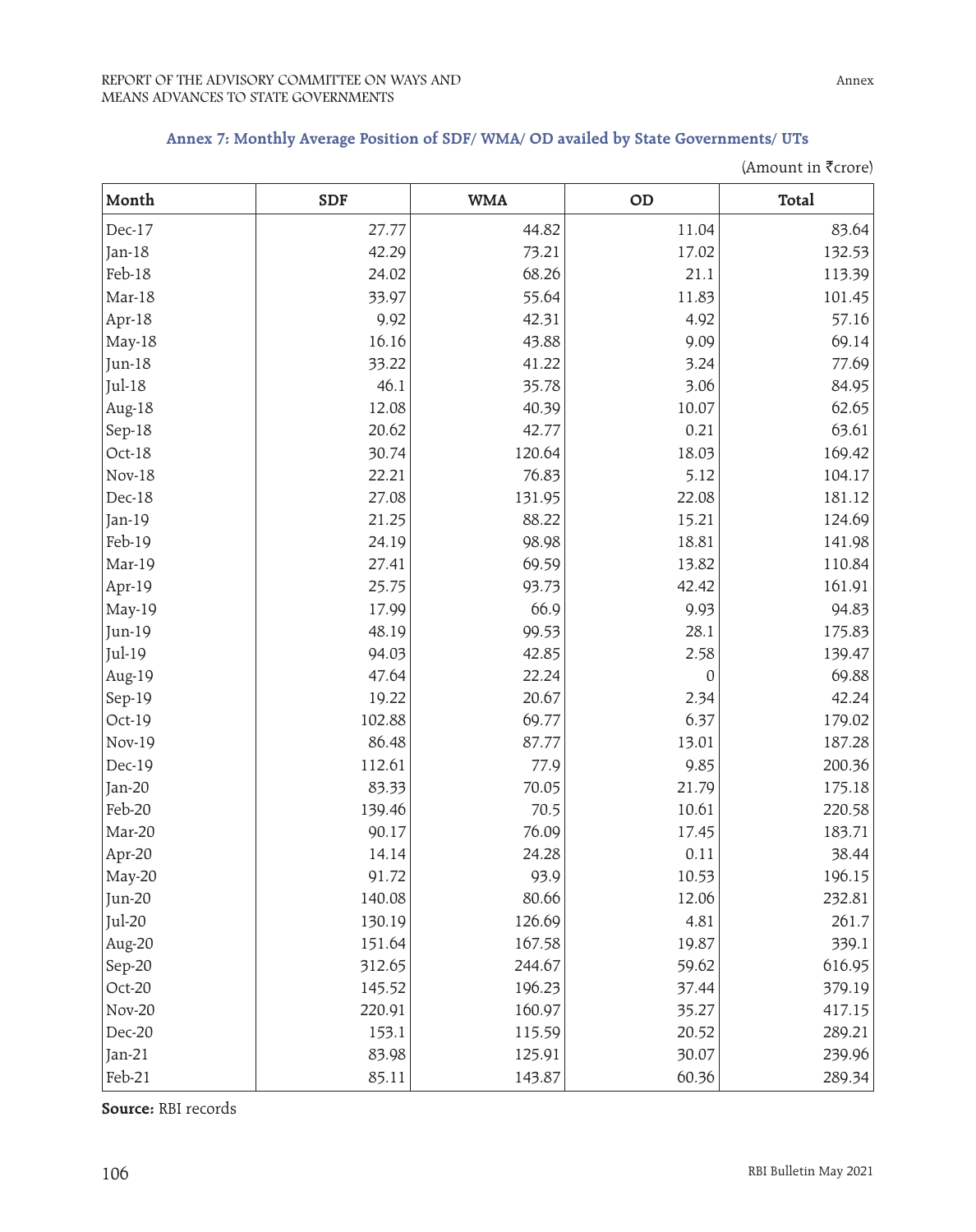| Capital Expenditure           |              |         | Revenue Expenditure     |                                |         | Total Expenditure adjusted<br>for Volatile items |         |         | Average<br>Base         | Formula-<br>based |                     |
|-------------------------------|--------------|---------|-------------------------|--------------------------------|---------|--------------------------------------------------|---------|---------|-------------------------|-------------------|---------------------|
|                               | 2016-17      | 2017-18 | 2018-19                 | 2016-17                        | 2017-18 | 2018-19                                          | 2016-17 | 2017-18 | 2018-19                 |                   | <b>WMA</b><br>Limit |
|                               | $\mathbf{1}$ | 2       | $\overline{\mathbf{3}}$ | $\overline{4}$                 | 5       | 6                                                | 7       | 8       | 9                       | 10                | 11                  |
| I. Other States (Non- HS&NES) |              |         |                         |                                |         |                                                  |         |         |                         |                   |                     |
| Andhra Pradesh                | 15745        | 16271   | 21820                   | 116178                         | 121214  | 128569                                           | 101562  | 135562  | 148931                  | 128685            | 2252                |
| Bihar                         | 27322        | 29150   | 22529                   | 94765                          | 102624  | 124897                                           | 121266  | 128305  | 145818                  | 131796            | 2272                |
| Chhattisgarh                  | 9743         | 10370   | 9144                    | 48165                          | 56230   | 64411                                            | 57347   | 66339   | 73233                   | 65640             | 1056                |
| Goa                           | 1642         | 2128    | 2163                    | 8866                           | 10543   | 11083                                            | 8717    | 11509   | 10782                   | 10336             | 203                 |
| Gujarat                       | 22833        | 26944   | 29793                   | 103895                         | 118060  | 132790                                           | 125937  | 143871  | 161840                  | 143882            | 2518                |
| Haryana                       | 11378        | 14933   | 16062                   | 68403                          | 73257   | 77156                                            | 78758   | 87599   | 92304                   | 86220             | 1464                |
| Jharkhand                     | 12113        | 13804   | 12196                   | 45086                          | 50950   | 50255                                            | 56745   | 64343   | 61859                   | 60982             | 1067                |
| Karnataka                     | 30085        | 35759   | 39147                   | 131921                         | 142482  | 164300                                           | 158968  | 176996  | 201817                  | 179261            | 3137                |
| Kerala                        | 11286        | 10289   | 9753                    | 91096                          | 99948   | 110316                                           | 93263   | 95899   | 99419                   | 96193             | 1683                |
| Madhya<br>Pradesh             | 32229        | 32463   | 30514                   | 119537                         | 130246  | 141577                                           | 150669  | 161578  | 167281                  | 159843            | 2560                |
| Maharashtra                   | 31826        | 27821   | 36594                   | 213229                         | 241571  | 267022                                           | 241872  | 266571  | 294897                  | 267780            | 4686                |
| Odisha                        | 18900        | 22984   | 24652                   | 65041                          | 71837   | 85356                                            | 81953   | 93791   | 108732                  | 94825             | 1576                |
| Punjab                        | 45710        | 3112    | 3773                    | 55296                          | 62465   | 75404                                            | 71890   | 37757   | 49536                   | 53061             | 1104                |
| Rajasthan                     | 29945        | 21957   | 20751                   | 127140                         | 145842  | 166773                                           | 154930  | 166274  | 185470                  | 168891            | 2608                |
| Tamil Nadu                    | 46756        | 26720   | 30789                   | 153195                         | 167874  | 197201                                           | 197587  | 194058  | 225751                  | 205799            | 3601                |
| Telangana                     | 36773        | 30111   | 31347                   | 81432                          | 85365   | 97083                                            | 105503  | 92494   | 106309                  | 101435            | 1728                |
| Uttar Pradesh                 | 76530        | 40597   | 68766                   | 236592                         | 266224  | 301728                                           | 301595  | 303140  | 369895                  | 324877            | 5680                |
| West Bengal                   | 12534        | 19338   | 24583                   | 133918                         | 141077  | 156374                                           | 143923  | 154401  | 154468                  | 150931            | 2641                |
| Sub-Total (I)                 | 473350       | 384753  | 434377                  | 1893755                        | 2087808 | 2352295                                          | 2252486 | 2380487 | 2658343                 | 2430439           | 41837               |
| <b>II. HS&amp;NES</b>         |              |         |                         |                                |         |                                                  |         |         |                         |                   |                     |
| Arunachal<br>Pradesh          | 1550         | 3193    | 5748                    | 9395                           | 10900   | 12429                                            | 10816   | 13979   | 18008                   | 14268             | 285                 |
| Assam                         | 6001         | 7947    | 11362                   | 49363                          | 55481   | 56899                                            | 53633   | 65134   | 67736                   | 62168             | 1243                |
| Himachal<br>Pradesh           | 6789         | 4258    | 5052                    | 25344                          | 27053   | 29429                                            | 30132   | 30587   | 32479                   | 31066             | 656                 |
| Manipur                       | 1494         | 1432    | 1731                    | 8185                           | 9274    | 9749                                             | 8766    | 10381   | 8774                    | 9307              | 233                 |
| Meghalaya                     | 1321         | 1005    | 1507                    | 8337                           | 8423    | 10256                                            | 9629    | 9398    | 11745                   | 10258             | 209                 |
| Mizoram                       | 938          | 2041    | 1909                    | 6230                           | 6881    | 7506                                             | 7156    | 8688    | 9401                    | 8415              | 191                 |
| Nagaland                      | 1075         | 1275    | 1601                    | 8664                           | 10191   | 10920                                            | 5148    | 7520    | 10350                   | 7673              | 245                 |
| Tripura                       | 3318         | 1784    | 1482                    | 8748                           | 10357   | 11889                                            | 12029   | 12106   | 13313                   | 12482             | 304                 |
| Uttarakhand                   | 5119         | 5991    | 6368                    | 25271                          | 29083   | 32196                                            | 25074   | 28624   | 29988                   | 27895             | 602                 |
| Sub-total(II)                 | 27605        | 28927   | 36759                   | 149536                         | 167643  | 181273                                           | 162383  | 186418  | 201794                  | 183532            | 3968                |
| Jammu and<br>Kashmir          | 8362         | 10378   | 8418                    | 39812                          | 40916   | 56090                                            | 32954   | 31953   | 46215                   | 37040             | 1050                |
| Puducherry                    | 447          | 395     | 316                     | 5458                           | 5807    | 6387                                             | 5903    | 6174    | 6682                    | 6253              | 155                 |
| Total (All States)            | 509764       | 424453  |                         | 479870 2088562 2302175 2596044 |         |                                                  |         |         | 2453725 2605031 2913034 | 2657263           | 47010               |

# **Annex 8: Expenditure-based WMA Limit**

**Source:** RBI records.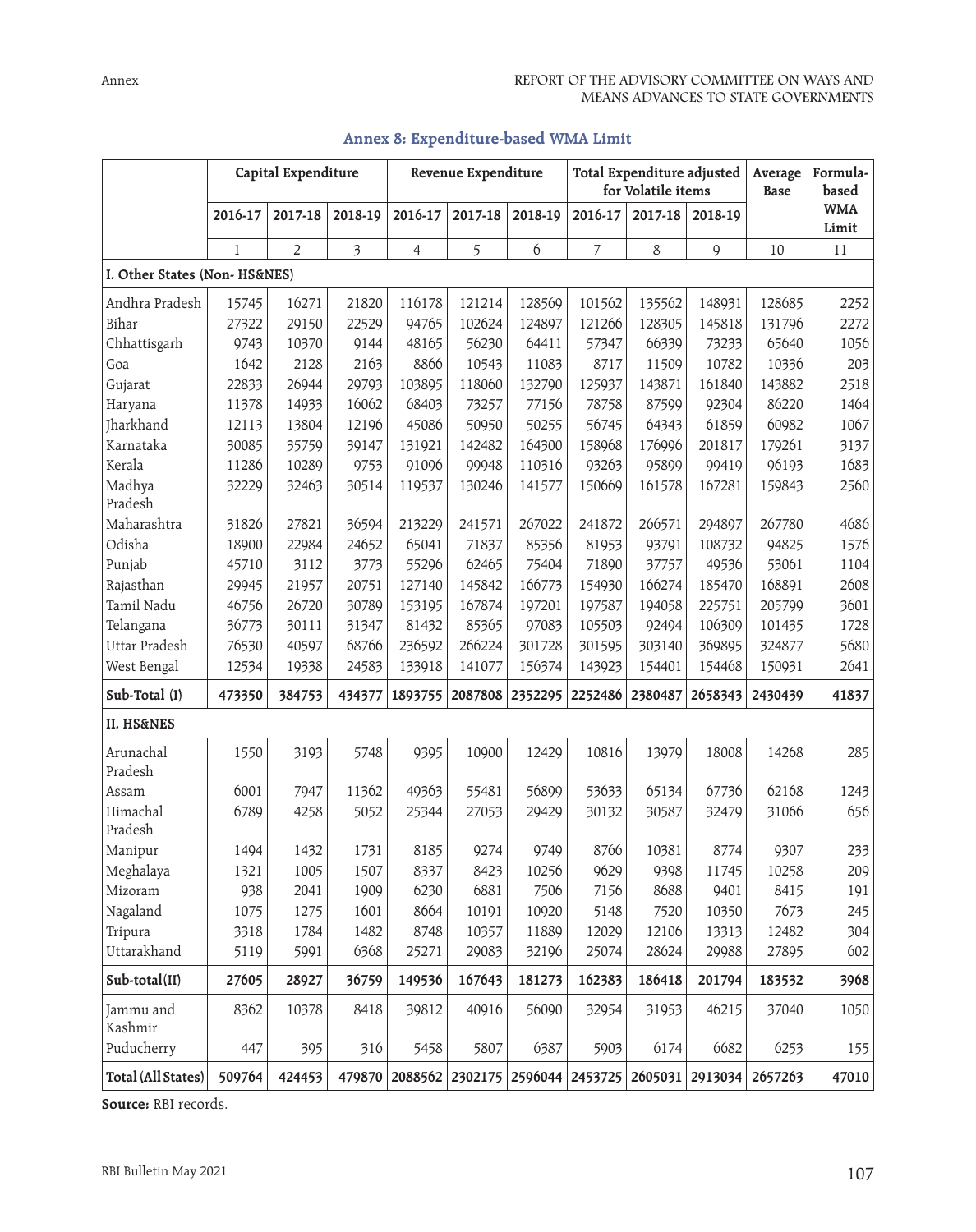#### REPORT OF THE ADVISORY COMMITTEE ON WAYS AND MEANS ADVANCES TO STATE GOVERNMENTS

| Alliex 9: Helid III Interest Nate (Colltu)                          |      |                |                |      |         |                |                |         |      |                |                |      |
|---------------------------------------------------------------------|------|----------------|----------------|------|---------|----------------|----------------|---------|------|----------------|----------------|------|
|                                                                     |      | 2015-16        |                |      | 2016-17 |                |                | 2017-18 |      |                |                |      |
|                                                                     | Q1   | Q <sub>2</sub> | Q <sub>3</sub> | Q4   | Q1      | Q <sub>2</sub> | Q <sub>3</sub> | Q4      | Q1   | Q <sub>2</sub> | Q <sub>3</sub> | Q4   |
| Repo Rate (end of the quarter)                                      | 7.25 | 6.75           | 6.75           | 6.75 | 6.5     | 6.5            | 6.25           | 6.25    | 6.25 | 6              | 6              | 6    |
| Bank Rate (end of the quarter)                                      | 8.25 | 7.75           | 8.25           | 7.75 | 7       | 7              | 6.75           | 6.75    | 6.5  | 6.25           | 6.25           | 6.25 |
| Treasury Bills (Weighted Average)                                   |      |                |                |      |         |                |                |         |      |                |                |      |
| 91                                                                  | 7.82 | 7.45           | 7.15           | 7.28 | 6.81    | 6.55           | 6.18           | 6.1     | 6.19 | 6.13           | 6.12           | 6.29 |
| 182                                                                 | 7.86 | 7.53           | 7.19           | 7.22 | 6.91    | 6.66           | 6.28           | 6.19    | 6.33 | 6.24           | 6.23           | 6.45 |
| 364                                                                 | 7.82 | 7.56           | 7.21           | 7.2  | 6.93    | 6.69           | 6.26           | 6.22    | 6.4  | 6.27           | 6.27           | 6.58 |
| Weighted Average GoI dated<br>securities (Primary Auctions)         | 7.91 | 7.95           | 7.77           | 7.88 | 7.63    | 7.19           | 6.75           | 6.74    | 6.98 | 6.77           | 7.07           | 7.32 |
| Average of 10 years Benchmark GoI<br>Securities (Secondary Markets) | 7.84 | 7.78           | 7.67           | 7.8  | 7.46    | 7.15           | 6.56           | 6.65    | 6.58 | 6.52           | 6.97           | 7.66 |
| 14 Day-ITBs                                                         | 5    | 5              | 5              | 5    | 5       | 5              | 5              | 5       | 4    | 3.75           | 3.75           | 3.75 |
| Weighted Average Yields (SDLs)                                      | 8.17 | 8.26           | 8.12           | 8.47 | 8.01    | 7.52           | 7.15           | 7.56    | 7.43 | 7.31           | 7.65           | 8.09 |

#### **Annex 9: Trend in Interest Rate** (Contd.)

\*: till end February 2021

# **Annex 9: Trend in Interest Rate** (Concld.)

|                                                                     | 2018-19 |                |                | 2019-20 |      |                | 2020-21        |      |      |                |                |                   |
|---------------------------------------------------------------------|---------|----------------|----------------|---------|------|----------------|----------------|------|------|----------------|----------------|-------------------|
|                                                                     | Q1      | Q <sub>2</sub> | Q <sub>3</sub> | Q4      | Q1   | Q <sub>2</sub> | Q <sub>3</sub> | Q4   | Q1   | Q <sub>2</sub> | Q <sub>3</sub> | Q4                |
| Repo Rate (end of the quarter)                                      | 6.25    | 6.5            | 6.5            | 6.25    | 5.75 | 5.4            | 5.15           | 4.4  | 4    | 4              | 4              | 4                 |
| Bank Rate (end of the quarter)                                      | 6.5     | 6.75           | 6.75           | 6.5     | 6    | 5.65           | 5.4            | 4.65 | 4.25 | 4.25           | 4.25           | 4.25              |
| Treasury Bills (Weighted Average)                                   |         |                |                |         |      |                |                |      |      |                |                |                   |
| 91                                                                  | 6.3     | 6.76           | 6.85           | 6.51    | 6.26 | 5.51           | 5.04           | 4.99 | 3.49 | 3.24           |                | $3.22$ 3.26 $*$   |
| 182                                                                 | 6.63    | 7.05           | 7.11           | 6.58    | 6.32 | 5.73           | 5.2            | 5.23 | 3.64 | 3.43           | 3.37           | $3.50*$           |
| 364                                                                 | 6.81    | 7.38           | 7.32           | 6.65    | 6.34 | 5.82           | 5.26           | 5.22 | 3.71 | 3.54           |                | $3.46$ 3.65 $*$   |
| Weighted Average GoI dated<br>securities (Primary Auctions)         | 7.78    | 8.03           | 7.83           | 7.48    | 7.22 | 6.65           | 6.71           | 6.71 | 5.87 | 5.77           | 5.73           | $5.76*$           |
| Average of 10 years Benchmark GoI<br>Securities (Secondary Markets) | 7.73    | 7.9            | 7.7            | 7.52    | 7.2  | 6.56           | 6.54           | 6.42 | 5.8  | 5.97           | 5.9            | $5.9*$            |
| 14 Day-ITBs                                                         | 4       | 4.25           | 4.25           | 4.25    | 3.5  | 3.15           | 2.9            | 2    | 1.35 | 1.35           | 1.35           | 1.35              |
| Weighted Average Yields (SDLs)                                      | 8.14    | 8.55           | 8.41           | 8.23    | 7.84 | 7.15           | 7.15           | 7.14 | 6.58 | 6.29           |                | $6.49 \,   6.51*$ |

\*: till end February 2021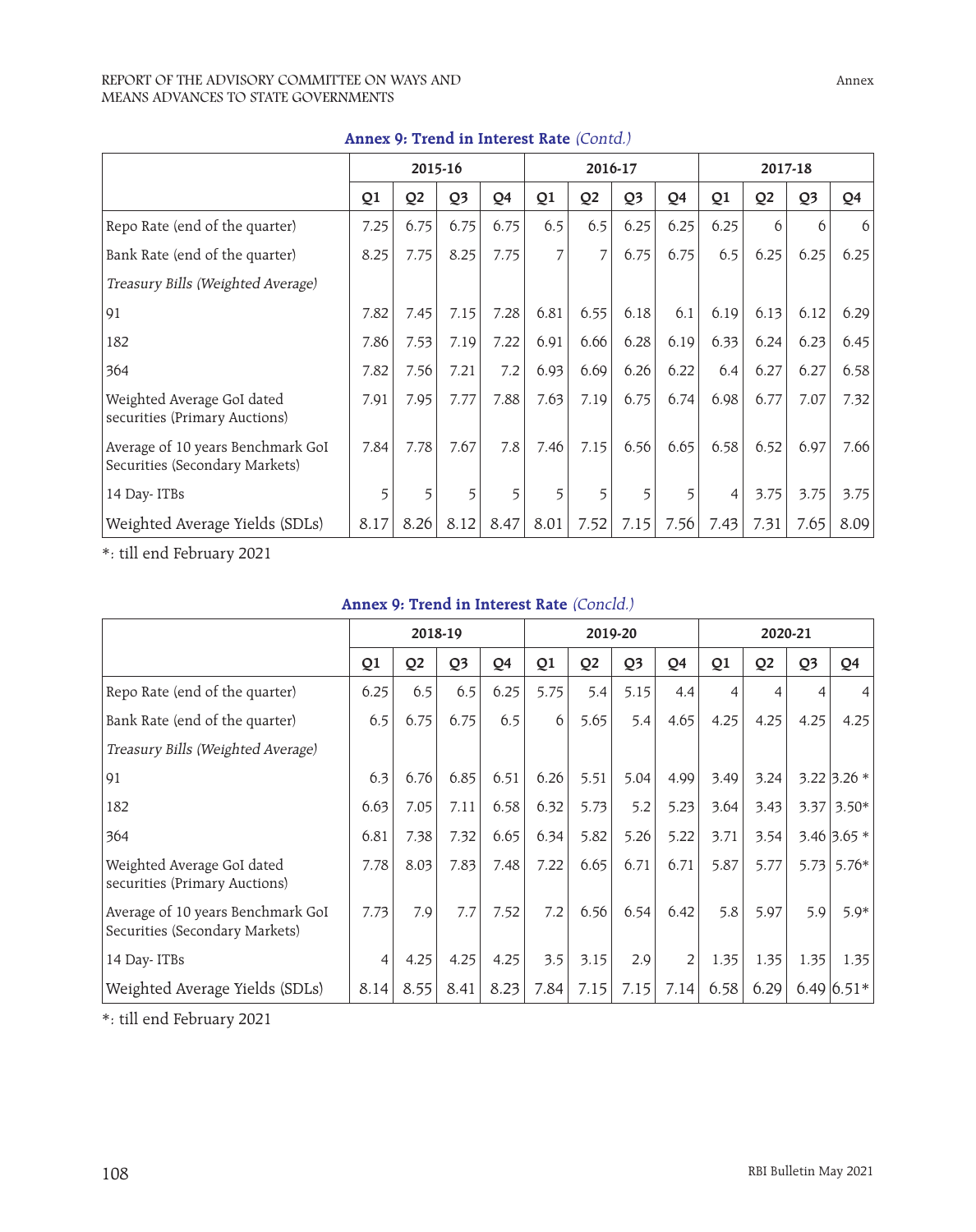# **Annex 10: Operating Procedure of Monetary Policy - Liquidity Management Framework of RBI**

The main features of the revised liquidity management framework implemented on February 14, 2020 are as  $follows<sup>31</sup>$ :

- a) The Weighted Average Call Rate (WACR) was retained as the operating target of the Monetary Policy and the corridor continued to be defined by the Marginal Standing Facility (MSF) rate as its upper bound (ceiling) and the fixed rate reverse repo rate as the lower bound (floor);
- b) a 14-day term repo/ reverse repo operation at a variable rate and conducted to coincide with the Cash Reserve Ratio (CRR) maintenance cycle was adopted as the main liquidity management tool for managing frictional liquidity requirements;
- c) the daily fixed rate repo and four 14-day term repos conducted earlier every fortnight stood withdrawn;
- d) the main liquidity operation is supported by finetuning operations (overnight/ longer) to tide over any unanticipated liquidity changes during the reserve maintenance period;
- e) longer-term variable rate repo/ reverse repo operations of more than 14 days may be conducted, if required;
- f) Standalone Primary Dealers (SPDs) were allowed to participate directly in all overnight liquidity management operations;
- g) instruments of liquidity management include fixed and variable rate repo/reverse repo auctions, outright Open Market Operations (OMOs), forex swaps and other instruments to ensure that the system has adequate liquidity at all times;
- h) the daily Money Market Operations press release was modified to show both the daily flow as well as the stock impact of the Reserve Bank's liquidity operations and a quantitative assessment of durable liquidity conditions of the banking system on a fortnightly basis is published with a lag of one fortnight. As liquidity forecasts assumes primacy in the revised framework, adherence to an indicative calendar of WMA for the Centre along with the States would aid liquidity management.

<sup>&</sup>lt;sup>31</sup> COVID-19 related changes in the operating procedure and liquidity management are discussed in detail in Chapter IV of the Monetary Policy Report of April 2020 and October 2020.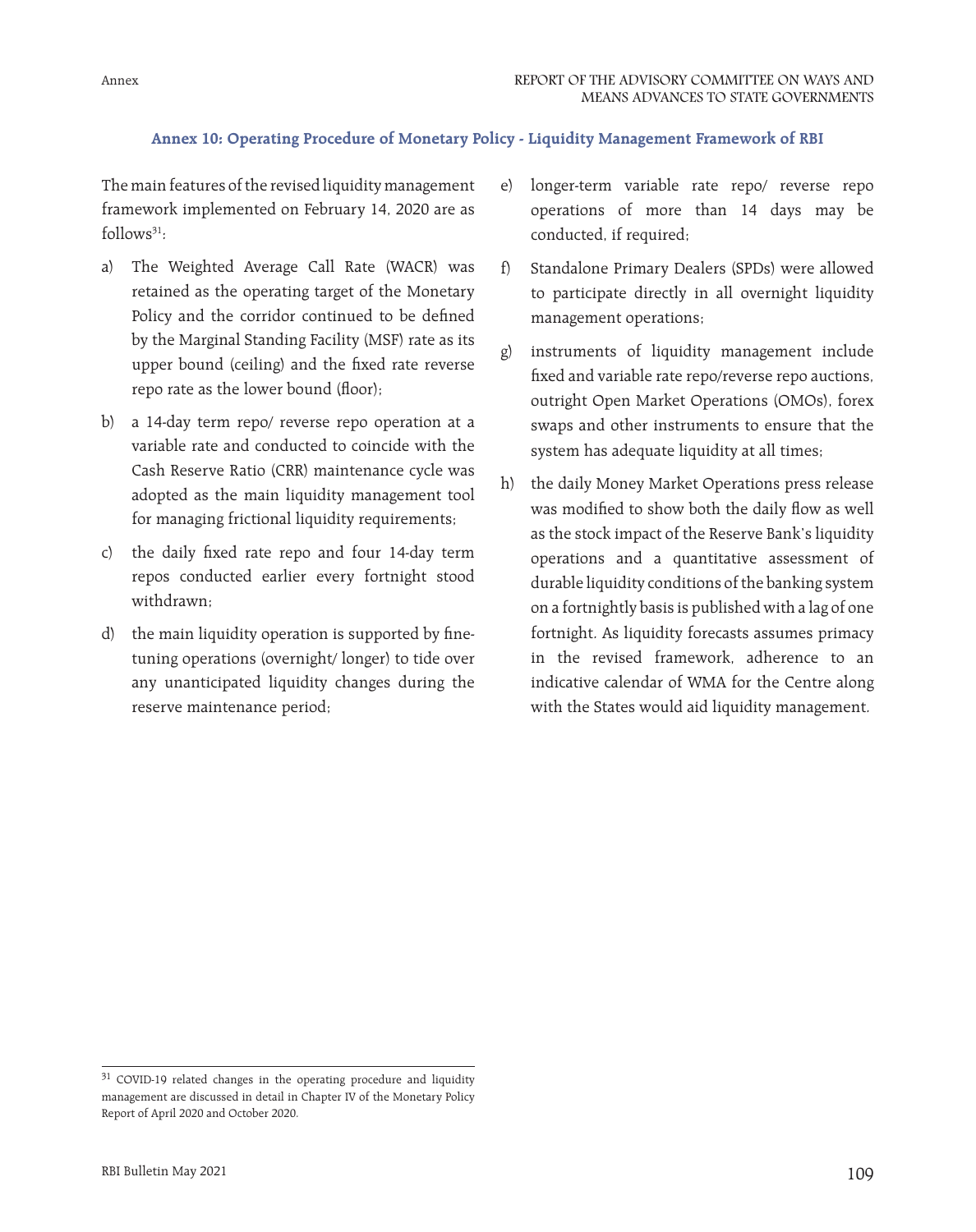# Annex 11: Implications of the Recommendations by 15<sup>th</sup> FC on State Finances

On the issue of tax devolution,  $15<sup>th</sup>$  FC's recommendations may not significantly alter the resource transfer from Centre. Maintaining the devolution share at 41 per cent of divisible pool adds predictability and stability to the transfer of resources.

Notwithstanding this, the significant decrease in tax devolution since 2019-20 that continued in 2020- 21 is primarily driven by the shrinking tax divisible pool because of contraction in economic activities as well as increasing share of cesses and surcharges that are kept outside the divisible pool. The increase in proceeds from cesses and surcharges from 3 per cent of gross tax revenue in 2000-01 to 15 per cent in 2018-19 and further to 23.5 per cent in 2020-21 has reduced the divisible pool and thus has brought down the effective devolution share to about 30 per cent of gross tax revenue (Chart 5).  $15<sup>th</sup>$  FC has tried to compensate for this by increasing grants, particularly revenue deficit grants since 2020-21.

The increasing share of grants in overall pool of transfers, which are assigned in terms of a fixed

amount rather than a percentage of divisible pool, adds predictability to the quantum and timing of fund flow, thus reducing the revenue uncertainty. The focus on incentive/ performance-based grants is unique and can be regarded as seeds of change for States. Given states' revealed preference to borrow lesser than the borrowing space, incentive-based grants may be a preferred choice than incentive based additional borrowing. While the Government has said that these grants will be subsumed while restructuring the centrally sponsored and central sector schemes, some of the new ones suggested by FC-XV like the one on incentivising states on producing robust statistics, as in the case of Brazil, can go a long way in effective policy making in times to come. Data transparency on 'below the line' items may help financial markets accurately assess the financial position of the states and may in fact be rewarded by the markets, Centre being an example where enhanced transparency in the recent Budget was supported by markets.

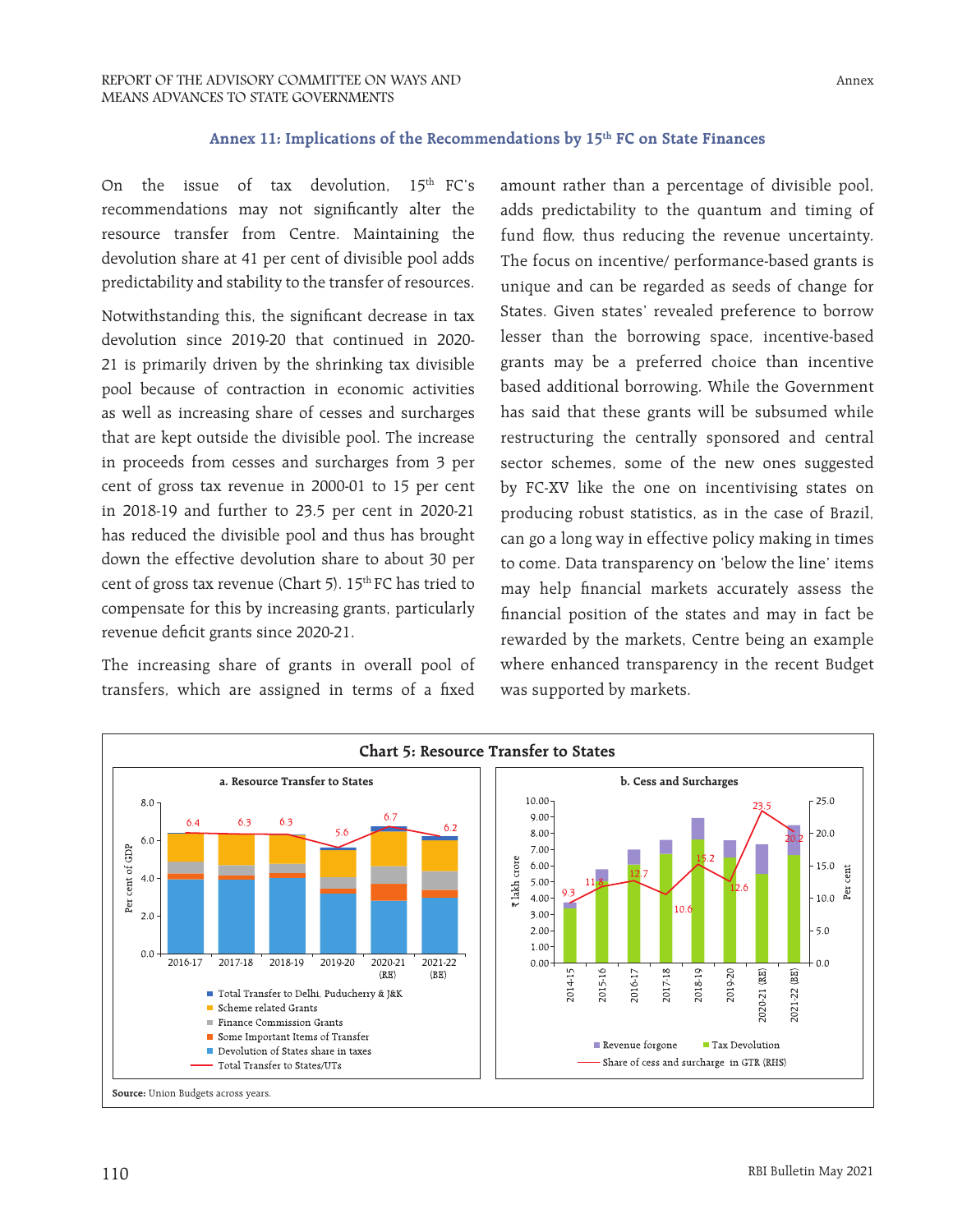The fiscal roadmap as provided by  $15<sup>th</sup>$  FC has given some flexibilities. As against the budgeted GFD-GDP ratio of 2.8 per cent for 2020-21, actual could be about 4.5 per cent of GDP, with states' fiscal succumbing to the scissors' effects of higher pandemic related expenditure coupled with lower revenues due to growth contraction. The relaxed FC XV fiscal roadmap of GFD-GDP ratio of 4.0 per cent and 3.5 per cent in

2021-22 and 2022-23, respectively, as accepted by the Union Budget, will help ensure that there is no sudden drop in resources. The return to 3.0 per cent target is only from 2023-24 onwards. Another important flexibility given by FC is that it has allowed states to utilise any utilised borrowing space across years within the award period, which the states should try and utilise towards capex push.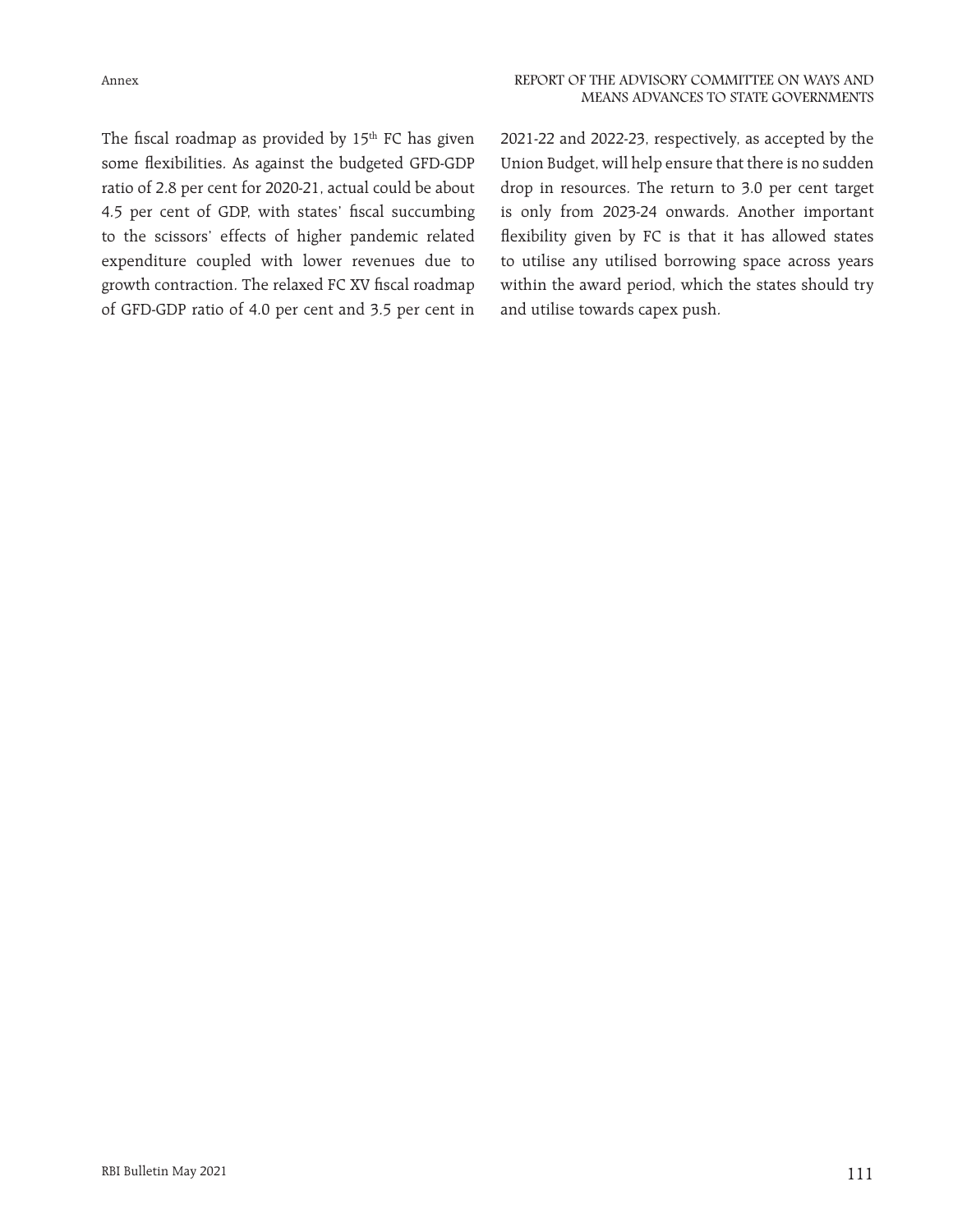#### REPORT OF THE ADVISORY COMMITTEE ON WAYS AND MEANS ADVANCES TO STATE GOVERNMENTS

**Item Discussed**

WMA limit

| <b>Existing Provision</b>             | <b>Suggestion/Comments</b>                                                                                                                                                                                                                                                                                                                                                                                                      | Remarks of IDMD                                                                                                                                                                                                                                                                                      |  |
|---------------------------------------|---------------------------------------------------------------------------------------------------------------------------------------------------------------------------------------------------------------------------------------------------------------------------------------------------------------------------------------------------------------------------------------------------------------------------------|------------------------------------------------------------------------------------------------------------------------------------------------------------------------------------------------------------------------------------------------------------------------------------------------------|--|
| Existing WMA limit -<br>₹32,225 crore | 1. Facility of SDF/WMA/OD has<br>become important as there<br>are frequent cash imbalances<br>on account of unpredictability<br>lower-than-expected<br>and<br>resource transfers from the<br>GoI.<br>2. The State Government is<br>also facing a major strain<br>on its resource availability<br>due to the impact of the<br>implementation of the 7th<br>Central Pay Commission<br>recommendations<br>for<br>its<br>employees. | The Committee has proposed that<br>the interim limit of ₹51,560 crore<br>may continue for six months<br>in the FY 2021-22 <i>i.e.</i> , up to<br>September 30, 2021. Thereafter,<br>RBI may review the limit after<br>assessing the evolving economic<br>situation and the requirement of<br>States. |  |
|                                       | 3. Dependence of the State<br>on WMA/OD/SDL is likely<br>to increase, and RBI should<br>consider a liberal dose of<br>WMA facility for the State.                                                                                                                                                                                                                                                                               |                                                                                                                                                                                                                                                                                                      |  |
|                                       | 4. WMA limits may be revised<br>based on 1% of the GSDP of<br>States.                                                                                                                                                                                                                                                                                                                                                           | Sec 17(5) of the RBI Act defines<br>WMA as advances repayable<br>in each case not later than 3                                                                                                                                                                                                       |  |
|                                       | 5. Committee<br>consider<br>may<br>allowing WMA for 120 days at<br>Repo Rate instead of 90 days<br>as prevalent.                                                                                                                                                                                                                                                                                                                | months. Hence, a penal rate of<br>Repo plus 1% is charged for WMA<br>outstanding beyond 3 months.                                                                                                                                                                                                    |  |
|                                       | 6. Tax revenues are yet to<br>recover while the State's<br>expenditure<br>continues<br>to<br>see an uptick mostly on<br>account of pandemic related<br>expenditure.                                                                                                                                                                                                                                                             |                                                                                                                                                                                                                                                                                                      |  |
|                                       | 7. Revision of limits based on                                                                                                                                                                                                                                                                                                                                                                                                  |                                                                                                                                                                                                                                                                                                      |  |

total expenditure base seems

to be reasonable.

# **Annex 12: Revision of WMA limits of State Governments – Suggestions received from States/ CAS, Nagpur** (Contd.)

٦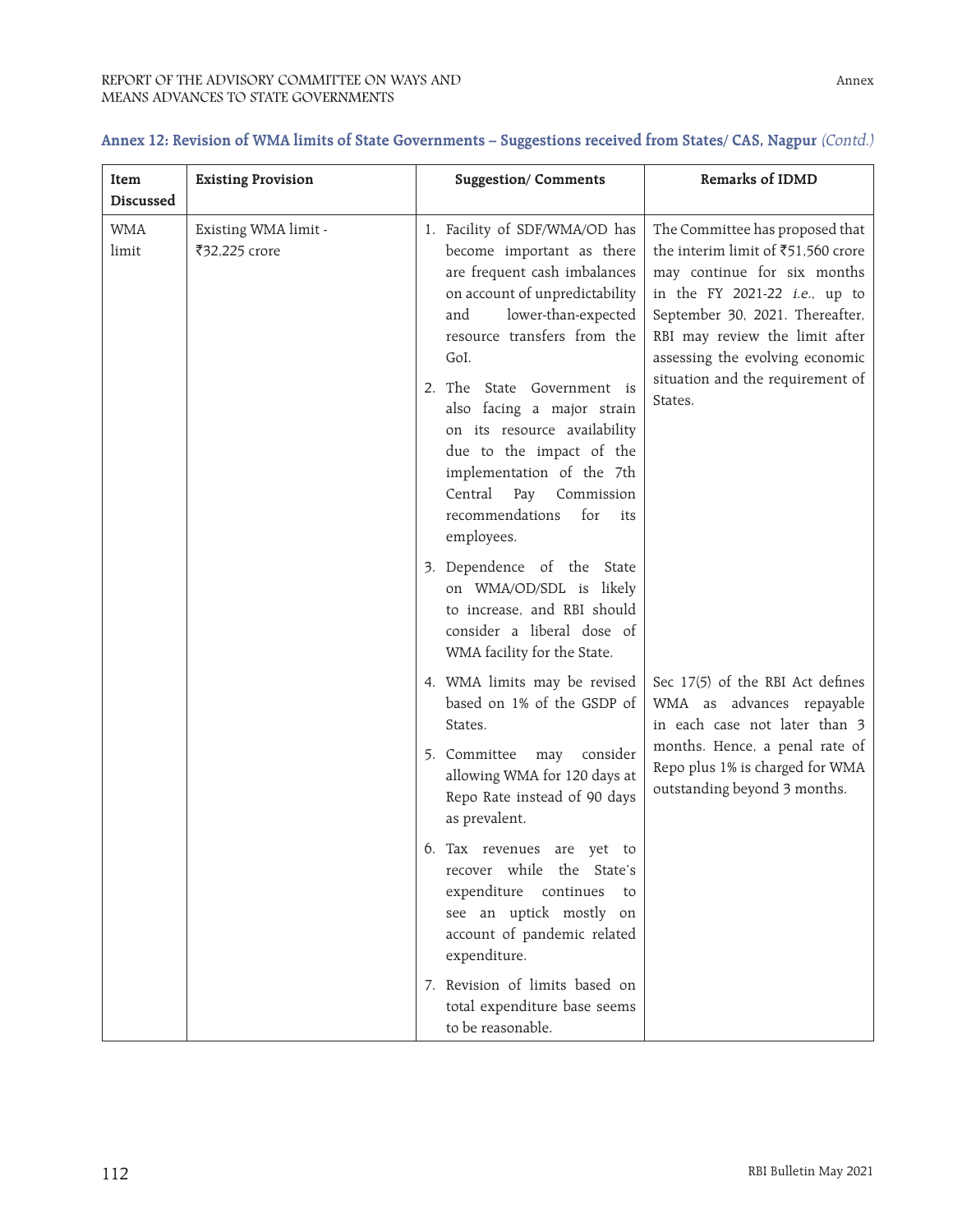| <b>Existing Provision</b>                                                                                                                                                                                                                                                                                        | <b>Suggestion/Comments</b>                                                                                                                                                                                                                                                                                                                 | Remarks of IDMD                                                                                                                                                                                                         |  |
|------------------------------------------------------------------------------------------------------------------------------------------------------------------------------------------------------------------------------------------------------------------------------------------------------------------|--------------------------------------------------------------------------------------------------------------------------------------------------------------------------------------------------------------------------------------------------------------------------------------------------------------------------------------------|-------------------------------------------------------------------------------------------------------------------------------------------------------------------------------------------------------------------------|--|
|                                                                                                                                                                                                                                                                                                                  | the<br>pandemic<br>9. However,<br>slowdown<br>Induced<br>has<br>severely affected the finances<br>of the States and the revival is<br>expected to be rather slow.                                                                                                                                                                          |                                                                                                                                                                                                                         |  |
|                                                                                                                                                                                                                                                                                                                  | 10. Hence, while arriving at the<br>new WMA limits of the states.<br>ratio of 3% (instead of 2.03%)<br>may be applied to the average<br>total expenditure of states<br>for the next 5 years or till all<br>the States regain the growth<br>trajectory. Or at least the<br>existing ratio of 2.03% may be<br>retained.                      | The<br>existing<br>methodology<br>has been retained after due<br>deliberations by the Committee.                                                                                                                        |  |
| Existing<br>limits<br>been<br>have<br>calculated<br>the<br>using<br>total<br>expenditure of States as the base.                                                                                                                                                                                                  | 11. Annual expenditure for 2018-<br>19, 2019-20 & 2021-22 (BE)<br>may be considered instead of<br>2020-21 (RE) as 2020-21 has<br>been an exceptional year due<br>to COVID-19 pandemic and<br>expenditure of this year may<br>not reflect the actual quantum<br>of SDL required by States to<br>meet their short-term cash<br>crunch.       | on the formula-based<br>Based<br>methodology adopted by the<br>Committee, the ratio was working<br>out to 1.3% for 'other States',<br>which, however, was enhanced to<br>1.75% to provide a growth in the<br>WMA limit. |  |
| A ratio of 2.03% has been<br>considered<br>by the previous<br>Advisory<br>for<br>Committee<br>calculating the WMA limits.                                                                                                                                                                                        | 12. Multiplying factor for fixing<br>the WMA limit may be<br>reviewed at higher side.                                                                                                                                                                                                                                                      |                                                                                                                                                                                                                         |  |
| Payments of the State stopped if<br>a) If a State continues to be in<br>OD beyond 14 consecutive<br>working days;<br>b) If a State continues to be in<br>overdraft for more than 36<br>working days in a quarter.<br>c) If the OD exceeds 100 per<br>cent of the WMA limit for 5<br>consecutive working days for | 1. The interim measure may be<br>made permanent as it appears<br>reasonable.<br>2. However, the provision of<br>stopping of payment may be<br>suspended in case of Natural<br>Calamities/Disasters of rare<br>and severe nature as notified<br>Disaster<br>Management<br>by<br>Authorities and also at times<br>of COVID-19 like pandemic. | Interim relaxation provided by<br>RBI for the FY 2020-21, wherein<br>the limit has been extended to 21<br>working days. The relaxation will<br>be available till March 31, 2021.                                        |  |
|                                                                                                                                                                                                                                                                                                                  | the second/ subsequent time<br>in a financial year                                                                                                                                                                                                                                                                                         |                                                                                                                                                                                                                         |  |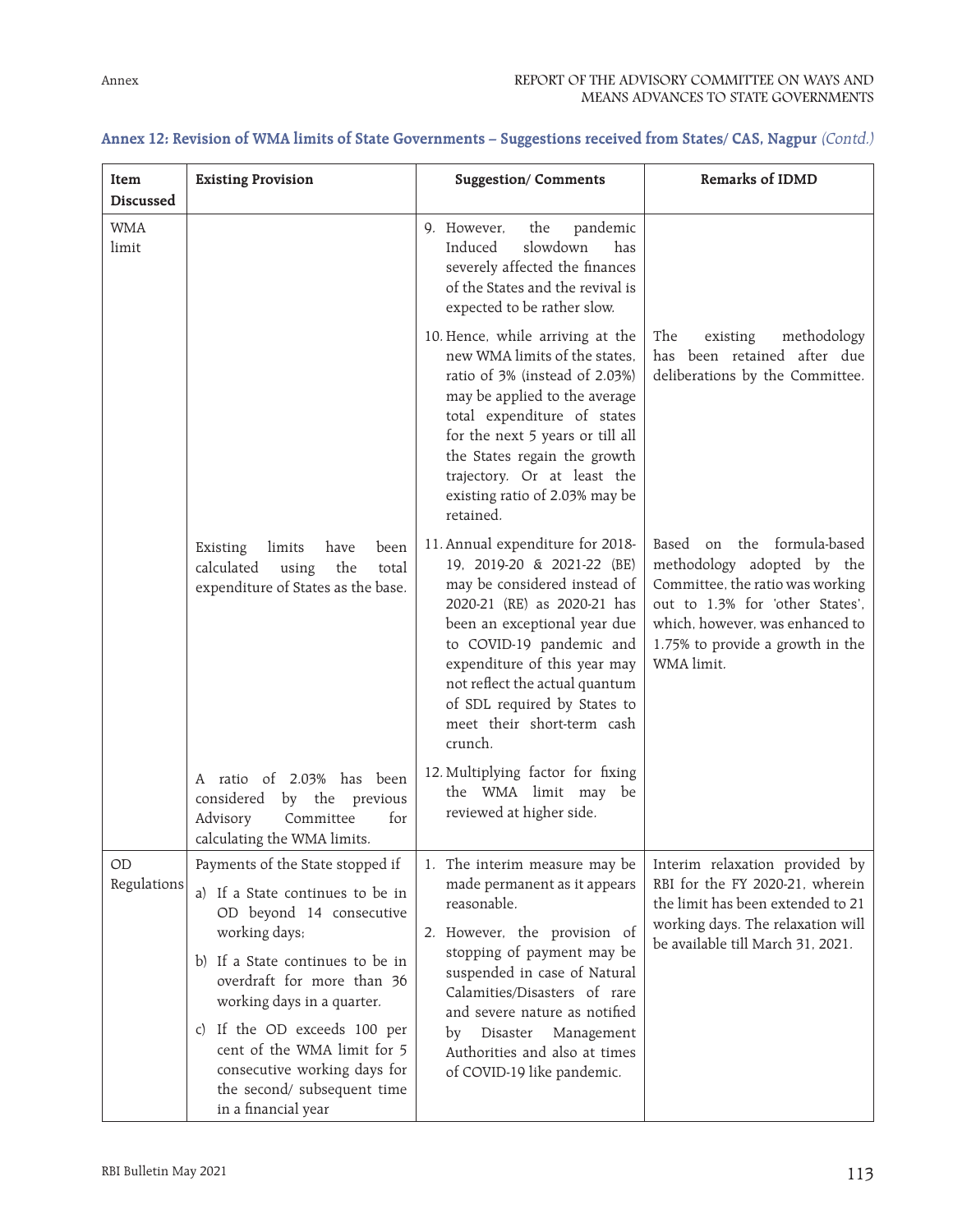| Item<br><b>Discussed</b> | <b>Existing Provision</b>                                                                                                                                                                                                                                                                                                                                               | <b>Suggestion/Comments</b>                                                                                                                                                                                                                                                                                                                                                                                                                                                                                                                                                                                                                                         | Remarks of IDMD                                                                     |
|--------------------------|-------------------------------------------------------------------------------------------------------------------------------------------------------------------------------------------------------------------------------------------------------------------------------------------------------------------------------------------------------------------------|--------------------------------------------------------------------------------------------------------------------------------------------------------------------------------------------------------------------------------------------------------------------------------------------------------------------------------------------------------------------------------------------------------------------------------------------------------------------------------------------------------------------------------------------------------------------------------------------------------------------------------------------------------------------|-------------------------------------------------------------------------------------|
| <b>OD</b><br>Regulations | <b>Interim Relaxation for</b><br>FY 2020-21<br>a) No. of days for which a State/<br>UT can be in OD continuously<br>- increased to 21 working days<br>from the current stipulation<br>of 14 working days.<br>b) No. of days for which a State/<br>UT can be in OD in a quarter<br>- increased to 50 working days<br>from the current stipulation<br>of 36 working days. | 3. The interim relaxation may<br>retained beyond<br>the<br>be<br>stipulated date of 31-03-2021<br>and for the full term of the<br>recommendations of the 15th<br>FC i.e. 2021-2026.<br>4. States may be allowed to<br>remain in OD continuously<br>for 21 days instead of the<br>current limit of 14 days.<br>5. State may be allowed to avail<br>OD in excess of its WMA<br>limit, for at least 10 working<br>days, instead of the prevailing<br>limit of 5 working days.<br>6. The interim relaxation which<br>allows States to be in OD                                                                                                                         |                                                                                     |
|                          |                                                                                                                                                                                                                                                                                                                                                                         | continuously for 21 working<br>days may be retained.                                                                                                                                                                                                                                                                                                                                                                                                                                                                                                                                                                                                               |                                                                                     |
| <b>SDF</b>               | Limitation on investment in<br>G-sec/ATBs<br>their<br><b>States</b><br>invest<br>can<br>cash surplus in dated GoI<br>securities, provided that they<br>have not availed WMA in the<br>immediately preceding period<br>of 90 consecutive days.                                                                                                                           | 1. Given the low rate of return<br>ITBs,<br>above<br>$14$ -day<br>on<br>condition will amount to<br>penalising States even in case<br>of accidental availment of<br>SDF for few days. Hence this<br>condition about availment of<br>SDF in the previous 90 days<br>may be removed in the report.<br>2. Restriction on investment in<br>CSF (G-sec) and availing SDF<br>thereafter,<br>limits<br>further<br>investments in CSF for 90<br>days. If removed, this will act<br>as an incentive for States to<br>invest in CSF.<br>3. Existing provision may be<br>reviewed in view of the<br>difficulties<br>operational<br>faced in implementing the<br>restrictions. | Proposal included in the draft<br>Report<br>for<br>this<br>removing<br>restriction. |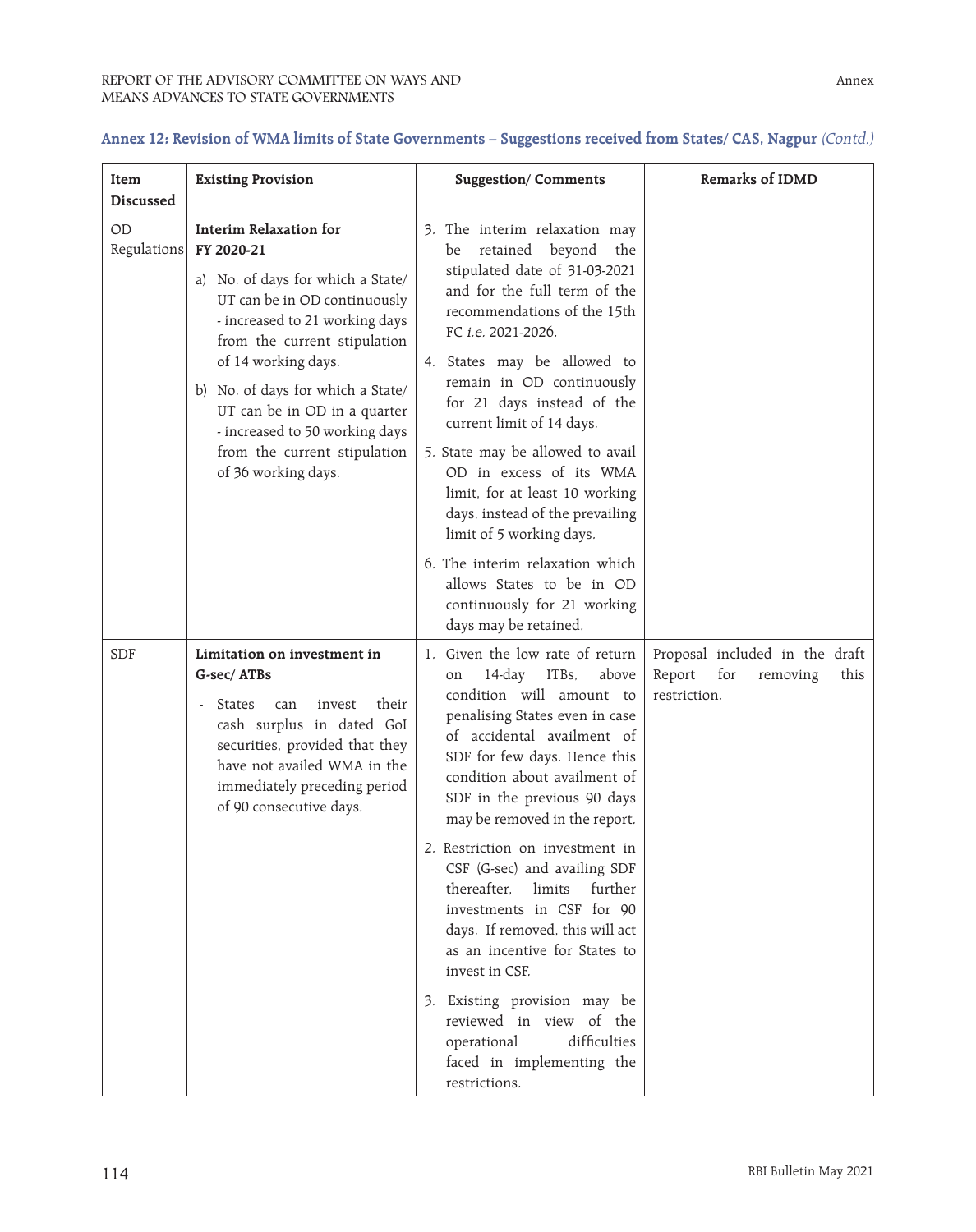| <b>Existing Provision</b><br>Item<br>Discussed                                                                                                                                                                                                | <b>Suggestion/Comments</b>                                                                                                                                                                                                                                                                                                                                                                                                                                                                                                                                                                                                                                                                                                                                                                              | Remarks of IDMD                                                                                                                                                                                                                                                                                                                                                                                                                                                                                                                                                                                                                                                                                                                                                                                                                     |
|-----------------------------------------------------------------------------------------------------------------------------------------------------------------------------------------------------------------------------------------------|---------------------------------------------------------------------------------------------------------------------------------------------------------------------------------------------------------------------------------------------------------------------------------------------------------------------------------------------------------------------------------------------------------------------------------------------------------------------------------------------------------------------------------------------------------------------------------------------------------------------------------------------------------------------------------------------------------------------------------------------------------------------------------------------------------|-------------------------------------------------------------------------------------------------------------------------------------------------------------------------------------------------------------------------------------------------------------------------------------------------------------------------------------------------------------------------------------------------------------------------------------------------------------------------------------------------------------------------------------------------------------------------------------------------------------------------------------------------------------------------------------------------------------------------------------------------------------------------------------------------------------------------------------|
| Limitation on investment in<br><b>SDF</b><br>ATBs after availing SDF<br>When<br><b>States</b><br><b>SDF</b><br>avail<br>immediately after investing<br>in 91-day TBs, they are not<br>allowed to invest further in<br>91-day TBs for 90 days. | 1. Existing provision may be<br>reviewed in view of the<br>difficulties<br>operational<br>faced in implementing the<br>restrictions.<br>2. Proposal to remove<br>the<br>condition is agreed to.                                                                                                                                                                                                                                                                                                                                                                                                                                                                                                                                                                                                         | Proposal included in the draft<br>Report<br>for<br>removing<br>this<br>restriction.                                                                                                                                                                                                                                                                                                                                                                                                                                                                                                                                                                                                                                                                                                                                                 |
|                                                                                                                                                                                                                                               | condition<br>3. This<br>may<br>be<br>relaxed, and the states may<br>be allowed to avail SDF as per<br>their requirement.                                                                                                                                                                                                                                                                                                                                                                                                                                                                                                                                                                                                                                                                                |                                                                                                                                                                                                                                                                                                                                                                                                                                                                                                                                                                                                                                                                                                                                                                                                                                     |
| <b>Other Issues</b>                                                                                                                                                                                                                           | 4. Committee<br>consider<br>may<br>temporarily delinking SDF<br>to the investment in CSF<br>and GRF and allow the State<br>to avail SDF at the rate of<br>50 per cent of the revised<br>WMA for the full term of the<br>recommendations of the 15th<br>FC.<br>5. SDF limit - may be computed<br>against entire balance in CSF<br>& GRF.<br>6. Prevailing<br>condition<br>of<br>calculating<br><b>SDF</b><br>limit<br>against annual incremental<br>investments in CSF & GRF<br>implies that, a State with<br>negligible holdings may get<br>rewarded if they make fresh<br>investment in a year, while<br>States which continue to<br>hold a sizeable corpus but<br>making<br>incremental<br>not<br>investment will get denied of<br>SDF.<br>This would encourage States<br>to maintain the corpus even | It is not feasible to implement<br>the suggestion.<br>SDF is not a clean advance like<br>WMA, but is granted against<br>collateral i.e., State's investment<br>in G-sec (CSF & GRF)/ATBs. Hence,<br>it is linked to investments in CSF/<br>GRF which act as the collateral.<br>SDF limit is being calculated on a<br>daily basis.<br>Coupon & redemption payments<br>out<br>of<br>generated<br>existing<br>investments in CSF & GRF get<br>REINVESTED into the Fund.<br>Reinvestments are also treated as<br>incremental investments.<br>Hence, even when a State doesn't<br>make fresh investment in the<br>Fund during a FY, it will continue<br>to have an operating SDF limit.<br>fresh<br>However.<br>investments<br>every year will get a higher SDF<br>limit for States and also will help<br>in building a sizeable corpus. |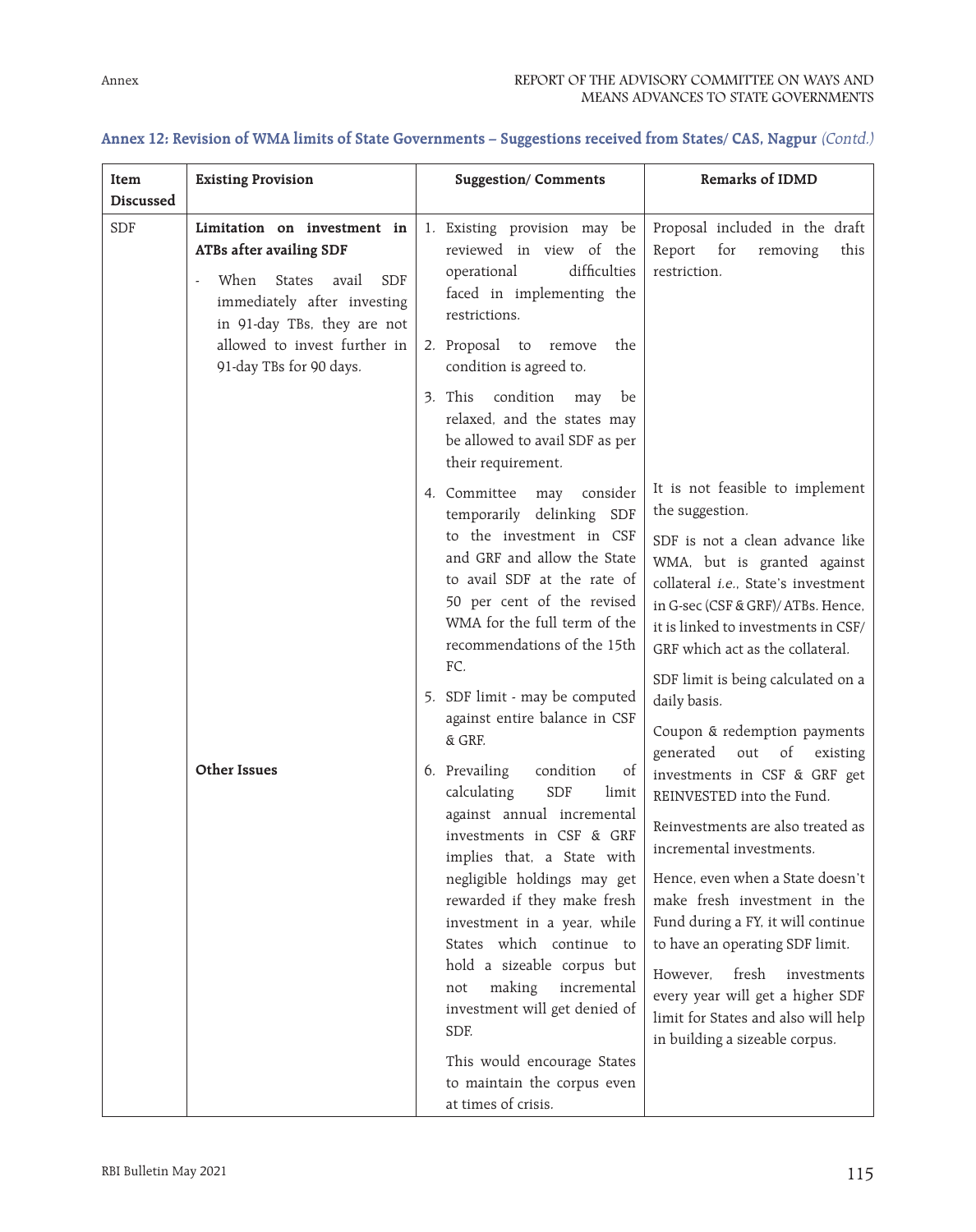| Item<br>Discussed | <b>Existing Provision</b>                                              | <b>Suggestion/Comments</b>                                                                                                                                                                                                                      | Remarks of IDMD                                                                                                                                                                                                                                                                                                                                                                                                                |
|-------------------|------------------------------------------------------------------------|-------------------------------------------------------------------------------------------------------------------------------------------------------------------------------------------------------------------------------------------------|--------------------------------------------------------------------------------------------------------------------------------------------------------------------------------------------------------------------------------------------------------------------------------------------------------------------------------------------------------------------------------------------------------------------------------|
| <b>SDF</b>        |                                                                        | 7. Limit for SDF may be fixed on<br>certain percentage of weighted<br>of<br>average<br>outstanding<br>balance of CSF and GRF as<br>at the end of last FY plus<br>incremental investment in<br>CSF and GRF during the last<br>FY taken together. |                                                                                                                                                                                                                                                                                                                                                                                                                                |
|                   |                                                                        | 8. SDF limit may be changed on<br>a monthly basis, instead of<br>being calculated daily.                                                                                                                                                        | It is not feasible to implement<br>the suggestion.<br>SDF limit has to be calculated<br>every day as the value of collateral<br>i.e., G-sec/ ATBs will change<br>whenever there is investment/<br>disinvestment/ redemption of<br>holdings.                                                                                                                                                                                    |
|                   |                                                                        | should be provided<br>9. SDF<br>against the total investment<br>in CSF & GRF, instead of<br>being provided only against<br>the<br>annual<br>incremental<br>This<br>will<br>investments.<br>encourage States to invest in<br>CSF/GRF.            | It is not feasible to implement<br>the suggestion.<br>SDF is a collateralised advance.<br>If a State is allowed to avail SDF<br>against the total corpus in CSF/<br>GRF, till the advance is repaid, the<br>State may not be able to disinvest<br>if need arises, as the securities<br>will remain mortgaged against<br>SDF.<br>Hence, SDF limit is calculated<br>only against annual incremental<br>investments in CSF & GRF. |
| CSF/GRF           | Minimum<br>Corpus<br>not<br>prescribed<br>in the prevailing<br>Scheme. | 1. Agree<br>the<br>to<br>proposed<br>amendment.<br>2. CSF - may be fixed at a rate<br>lower than 5% of outstanding<br>liabilities, say 3 or 4%.<br>GRF - agree to the proposed<br>minimum corpus.                                               | <b>Proposed Amendment</b> – to<br>build at least 5 per cent of<br>outstanding liabilities/<br>total<br>guarantees; to be achieved within<br>5 years & to be maintained<br>thereafter on a rolling basis.                                                                                                                                                                                                                       |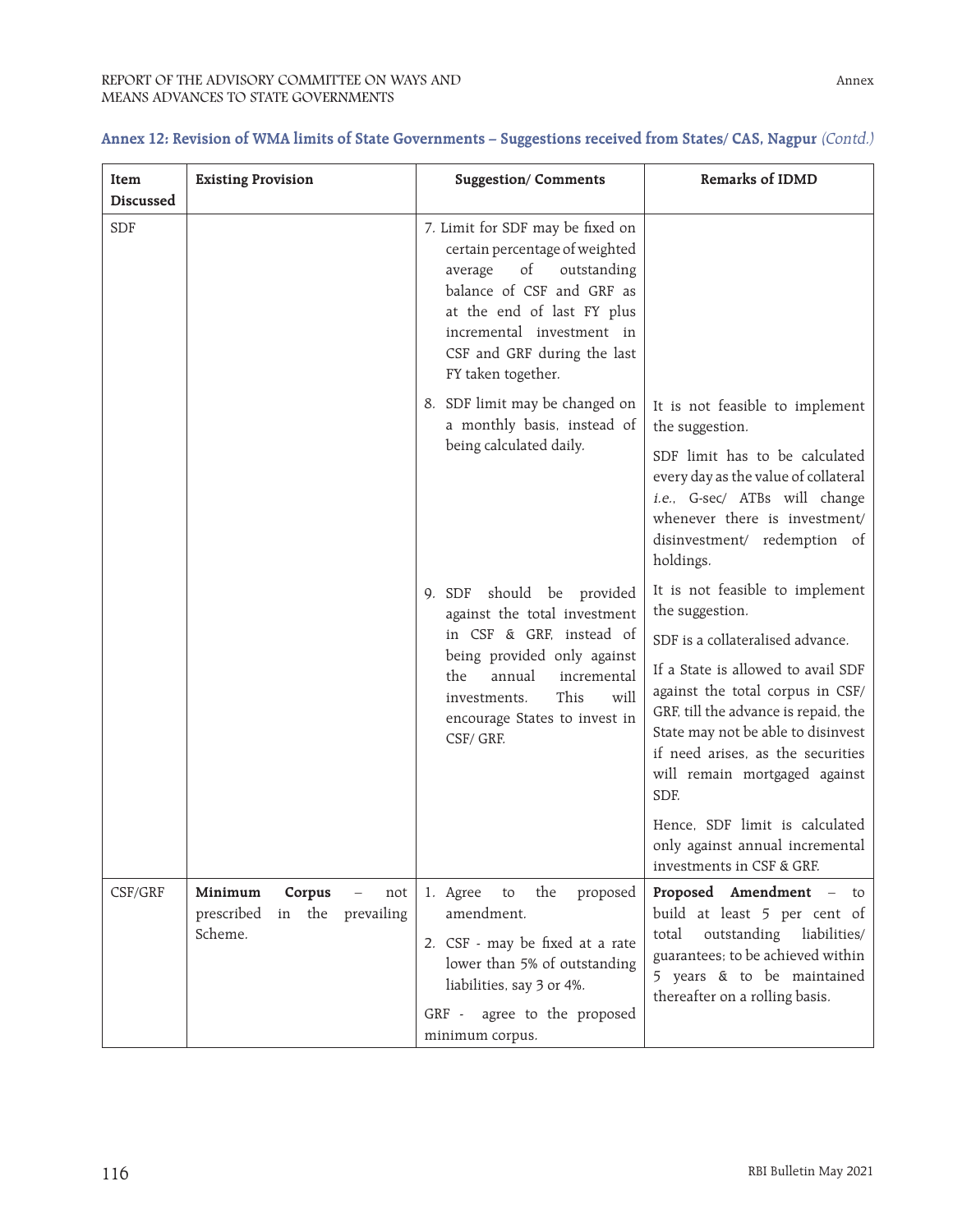| Item<br><b>Discussed</b>   | <b>Existing Provision</b>                                                                          | <b>Suggestion/Comments</b>                                                                                                                                                                                                                                                                                                                                                                               | Remarks of IDMD                                                                                                                                                                                                                                                                                                                                                   |
|----------------------------|----------------------------------------------------------------------------------------------------|----------------------------------------------------------------------------------------------------------------------------------------------------------------------------------------------------------------------------------------------------------------------------------------------------------------------------------------------------------------------------------------------------------|-------------------------------------------------------------------------------------------------------------------------------------------------------------------------------------------------------------------------------------------------------------------------------------------------------------------------------------------------------------------|
| CSF/GRF                    | Withdrawal-<br>CSF - allowed after 5 years of<br>constituting the Fund.<br>GRF - no lock-in period | 1. Agree to the recommendation.<br>However, there should be a<br>provision for relaxation of the<br>minimum corpus of 5% of the<br>total outstanding liabilities<br>at times of abnormal fiscal<br>crisis like Natural Calamities<br>of rare and severe nature and<br>also at times of COVID-19<br>like pandemic in order to<br>enable State Governments<br>to take counter cyclical fiscal<br>response. | Relaxation for withdrawal from<br>accumulated balance can be<br>allowed on case to case basis,<br>whenever situation demands<br>such response.<br>RBI has provided such interim<br>relaxation in the current FY, in<br>response to fiscal stress caused by<br>COVID-19. States were allowed to<br>withdraw up to 75% of the balance<br>accumulated in their Fund. |
|                            |                                                                                                    | In such situations withdrawal<br>from accumulated balance<br>may be allowed beyond 2.5% of<br>the total outstanding liabilities<br>for any purpose which can be<br>recouped in a period of 3-5<br>years to the level of 5%.<br>2. Withdrawal should be allowed<br>before 5 years, considering<br>the significant redemption<br>pressure on States in the next<br>few years.                              |                                                                                                                                                                                                                                                                                                                                                                   |
|                            |                                                                                                    | 3. Interim relaxation by RBI is<br>welcomed by the State due<br>to the prevailing resource<br>position.                                                                                                                                                                                                                                                                                                  |                                                                                                                                                                                                                                                                                                                                                                   |
| Minimum<br>Cash<br>Balance | Revision of Minimum Balance<br>not required                                                        | Agree to the recommendation.                                                                                                                                                                                                                                                                                                                                                                             |                                                                                                                                                                                                                                                                                                                                                                   |
| Any other<br>Issues        | Negative Carry - by holding<br>surplus cash balance by State<br>Government                         | 1. Interest rate on 14-day ITBs<br>should be equivalent to interest<br>rate on WMA chargeable to<br>Central Government, as States<br>are now getting an interest of<br>only 1.35% (Reverse Repo Rate<br>minus 200 bps) on 14-day ITBs.                                                                                                                                                                   |                                                                                                                                                                                                                                                                                                                                                                   |
|                            |                                                                                                    | 2. The Ministry of Finance, GoI<br>and RBI may thus introduce a<br>scheme for allowing the State<br>Governments to invest their<br>short-term cash surpluses<br>in short-term CMBs as non-<br>competitive bidders.                                                                                                                                                                                       |                                                                                                                                                                                                                                                                                                                                                                   |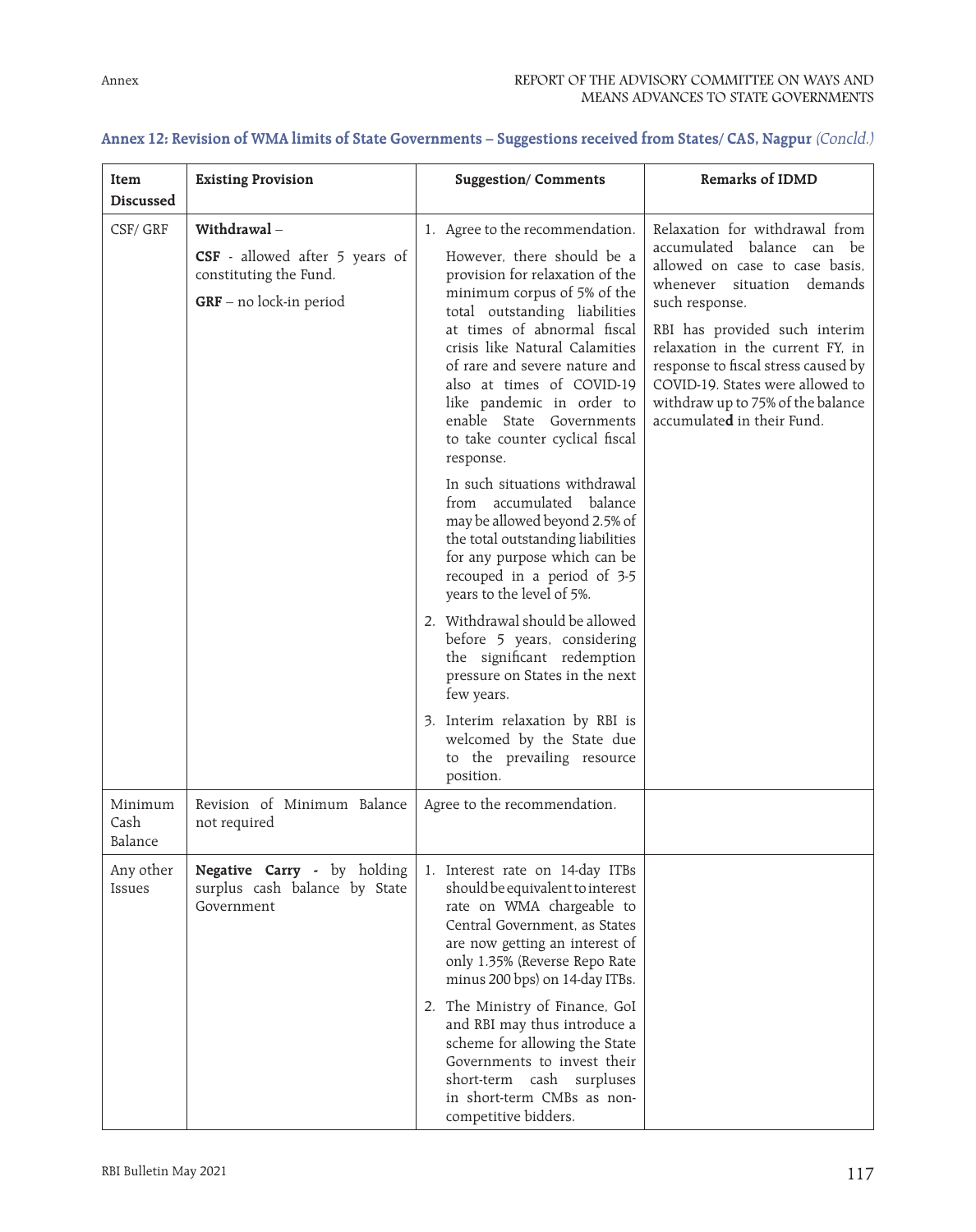#### **Annex 13: Meetings held by the Advisory Committee**

First meeting of the Advisory Committee was held on October 14, 2019 at RBI, Mumbai. Following officials participated in the meeting:

#### **Chairman & Members**

- 1 Shri. Sudhir Shrivastava, Chairman
- 2 Shri. N R Bhanumurthy, Professor, NIPFP
- 3 Shri. Sanjiv Mittal, Additional Chief Secretary (Finance), Uttar Pradesh
- 4 Shri. Arvind Agarwal, Additional Chief Secretary (Finance), Gujarat
- 5 Shri. K Ramakrishna Rao, Principal Secretary (Finance), Telangana
- 6 Shri. A K K Meena, Principal Secretary (Finance), Odisha.

#### **Ministry of Finance, GoI**

7 Shri. Suraj Kumar Pradhan, Joint Director, PF-S Division, DoE, MoF, GoI

#### **Reserve Bank of India**

- 8 Shri. B P Kanungo, Deputy Governor
- 9 Smt .Malvika Sinha, Executive Director
- 10 Shri. T.K. Rajan, Chief General Manager, IDMD
- 11 Ms. Sangeeta Lalvani, General Manager, IDMD
- 12 Shri. Brijesh P, Director/ Convenor, IDMD
- 13 Shri. S. Suraj, Assistant Adviser, IDMD
- 14 Smt Sangita E, Assistant General Manager, IDMD
- 15 Shri. Ashish Gupta, Assistant General Manager/ Dealer, IDMD
- 16 Shri. Arvind Ekka, Manager/ Dealer, IDMD
- 17 Shri. Sourit Das, Research Officer, IDMD

18 Shri. Prashant Chandawat, Assistant Manager, IDMD

Second meeting of the Advisory Committee was held on July 10, 2020 through video conference, in view of the then prevailing lock down conditions. Following officials participated in the meeting:

#### **Chairman & Members**

- 1 Shri. Sudhir Shrivastava, Chairman
- 2 Shri. N R Bhanumurthy, Professor, NIPFP
- 3 Shri. Sanjiv Mittal, Additional Chief Secretary (Finance), Uttar Pradesh
- 4 Shri. Pankaj Joshi, Additional Chief Secretary (Finance), Gujarat
- 5 Shri. K Ramakrishna Rao, Principal Secretary (Finance), Telangana
- 6 Shri. A K K Meena, Principal Secretary (Finance), Odisha.
- 7 Shri. Samir Kumar Sinha, Principal Secretary (Finance), Assam

#### **Ministry of Finance, GoI**

8 Shri. Suraj Kumar Pradhan, Joint Director, PF-S Division, DoE, MoF, GoI

#### **Reserve Bank of India**

- 9 Shri. T.K. Rajan, Chief General Manager, IDMD
- 10 Shri. Brijesh P, Director/ Convenor, IDMD
- 11 Shri. Neeraj Kumar, Assistant Adviser, IDMD
- 12 Smt. Sangita E, Assistant General Manager, IDMD
- 13 Shri. Sourit Das, Research Officer, IDMD
- 14 Shri. Prashant Chandawat, Assistant Manager, IDMD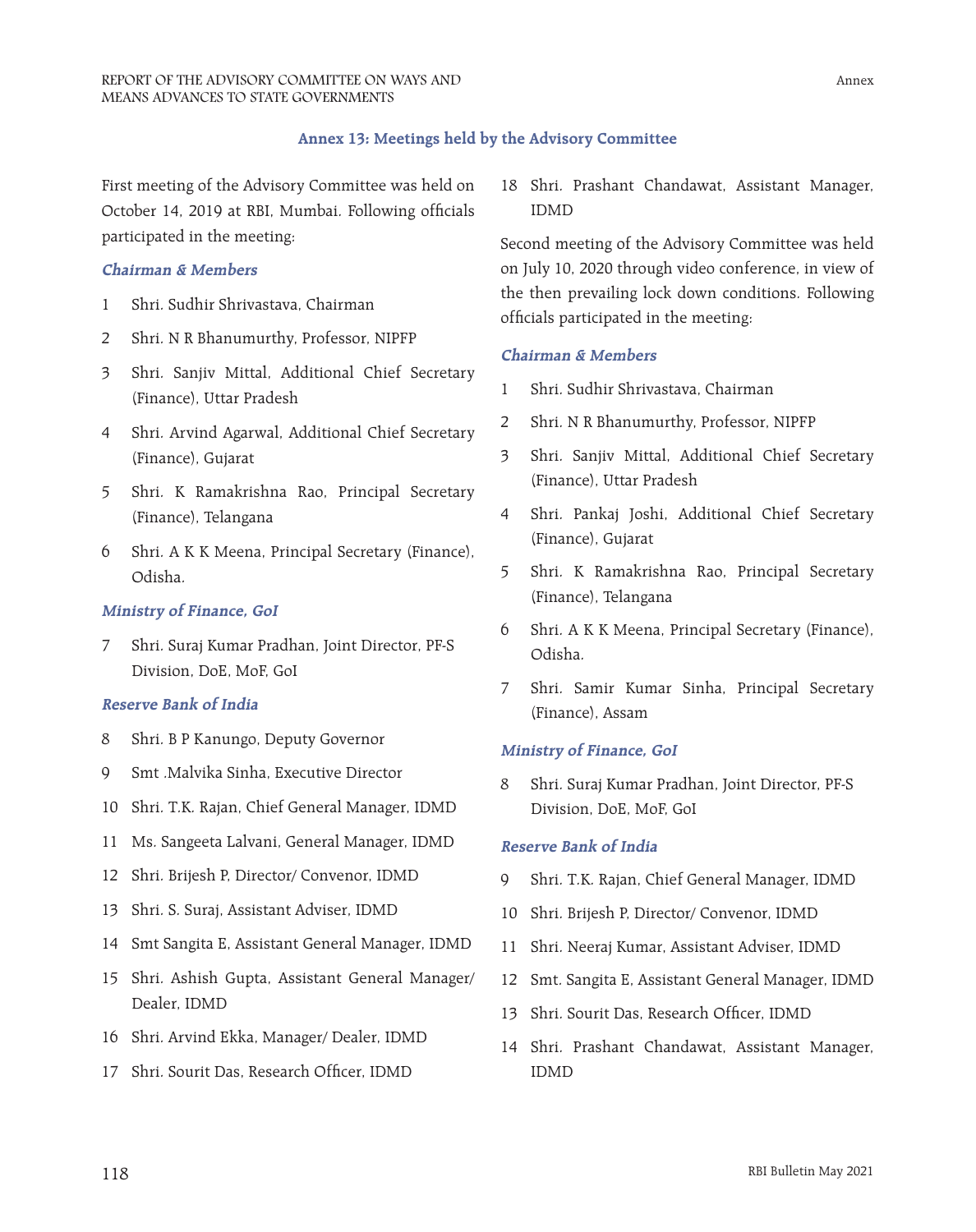Third meeting of the Advisory Committee was held on February 26, 2021 through video conference. Following officials participated in the meeting:

# **Chairman/ Members & other Officials**

- 1 Shri. Sudhir Shrivastava, Chairman
- 2 Shri. N R Bhanumurthy, Professor, NIPFP
- 3 Smt. S. Radha Chauhan, Additional Chief Secretary (Finance), Uttar Pradesh
- 4 Shri. Pankaj Joshi, Additional Chief Secretary (Finance), Gujarat
- 5 Shri. K Ramakrishna Rao, Principal Secretary (Finance), Telangana
- 6 Shri. A. K. K. Meena, Principal Secretary (Finance), Odisha
- 7 Shri. Samir Kumar Sinha, Principal Secretary (Finance), Assam
- 8 Shri. Neel Ratan Kumar, Special Secretary (Finance), Uttar Pradesh
- 9 Shri Alok Dixit, Special Secretary (Finance), Uttar Pradesh

# **Ministry of Finance, GoI**

10 Shri. Suraj Kumar Pradhan, Joint Director, PF-S Division, DoE, MoF, GoI

#### **Reserve Bank of India**

- 11 Shri. R. Subramanian, Executive Director
- 12 Shri. R. Gurumurthy, Chief General Manager, IDMD
- 13 Shri. Deba Prasad Rath, Officer-in-charge, DEPR
- 14 Shri. Rajiv Ranjan, Adviser-in-charge, MPD
- 15 Smt. Latha Vishwanath, General Manager, IDMD
- 16 Shri. Indranil Bhattacharya, Director, MPD
- 17 Smt. Sangita Misra, Director, DEPR
- 18 Shri Brijesh P, Director/ Convenor, IDMD
- 19 Shri. Neeraj Kumar, Assistant Adviser, IDMD
- 20 Smt. Sangita E, Assistant General Manager, IDMD
- 21 Shri. Sourit Das, Research Officer, IDMD
- 22 Shri. Avinash Deo, Assistant Manager, IDMD